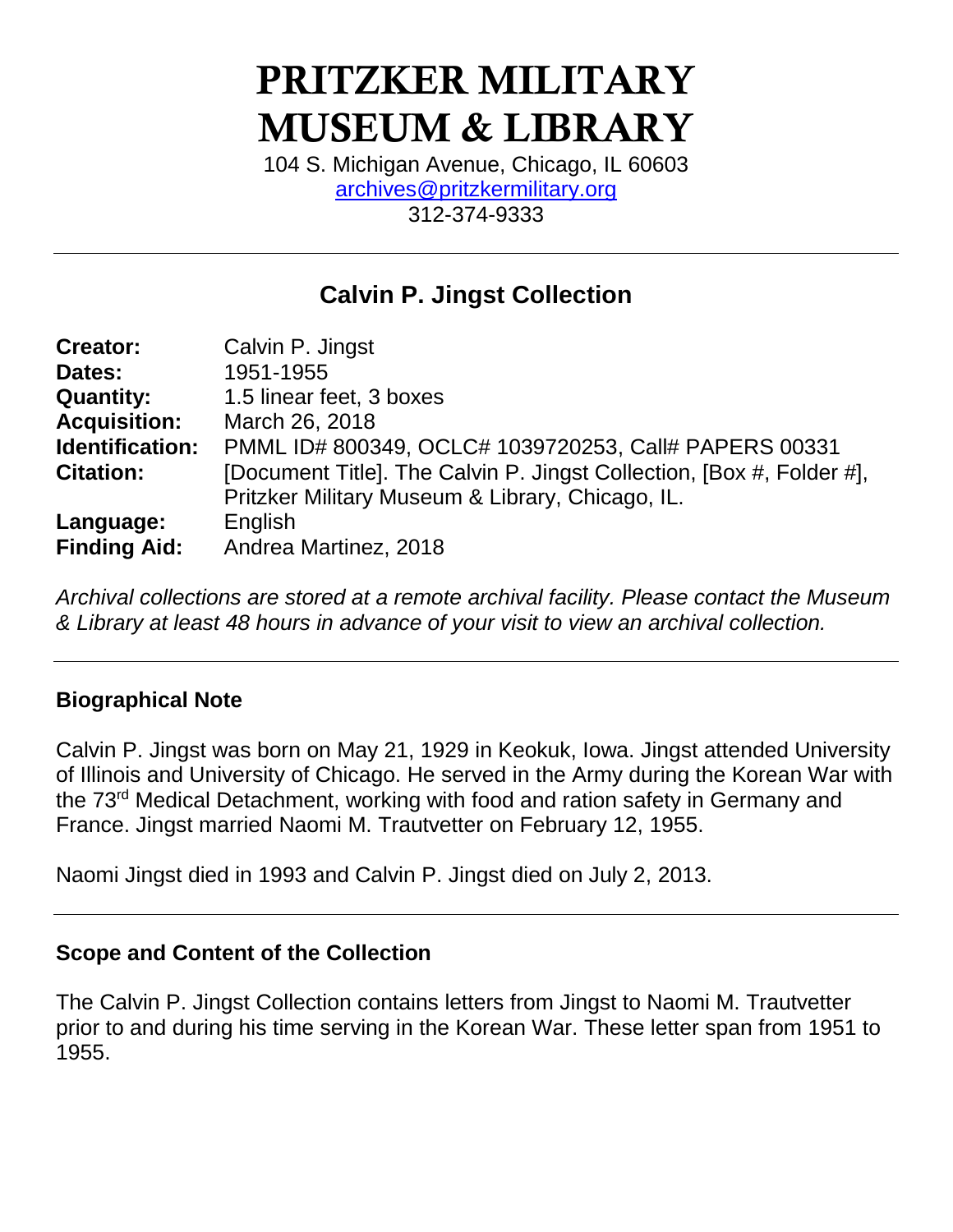#### **Arrangement**

The collection arrived in no discernable order. PMML staff have organized the collection chronologically.

#### **Rights**

Copyrights held by Lynn Mondelli were transferred to the Pritzker Military Museum & Library. All other rights are held by the author or publisher. Users assume responsibility for following copyright laws as established by US Code Title 17.

#### **Key Subjects**

This collection is indexed under the following headings in the Library's online catalog. Researchers interested in materials about related topics, persons, or places should search the catalog using these subject headings.

#### **Subjects**

Correspondence. **Courtship** Letters. Love-letters. Love-letters -- United States. Korean War, 1950-1953. Soldiers. Soldiers -- United States -- Correspondence. University of Illinois at Urbana-Champaign

#### **Container List**

| <b>Box Folder</b> | Item ID $#$ | Title                                                                                                                                                                            | <b>Dates</b>        |
|-------------------|-------------|----------------------------------------------------------------------------------------------------------------------------------------------------------------------------------|---------------------|
| $\blacksquare$    |             | <b>Letters</b>                                                                                                                                                                   | <b>Feb-Oct 1951</b> |
|                   | 800349001   | To Naomi from Cal: letter about being<br>surprised by her letter, nurses training, his<br>car, school work, telling a friend they are<br>dating, and wanting to go on more dates | 2/16/1951           |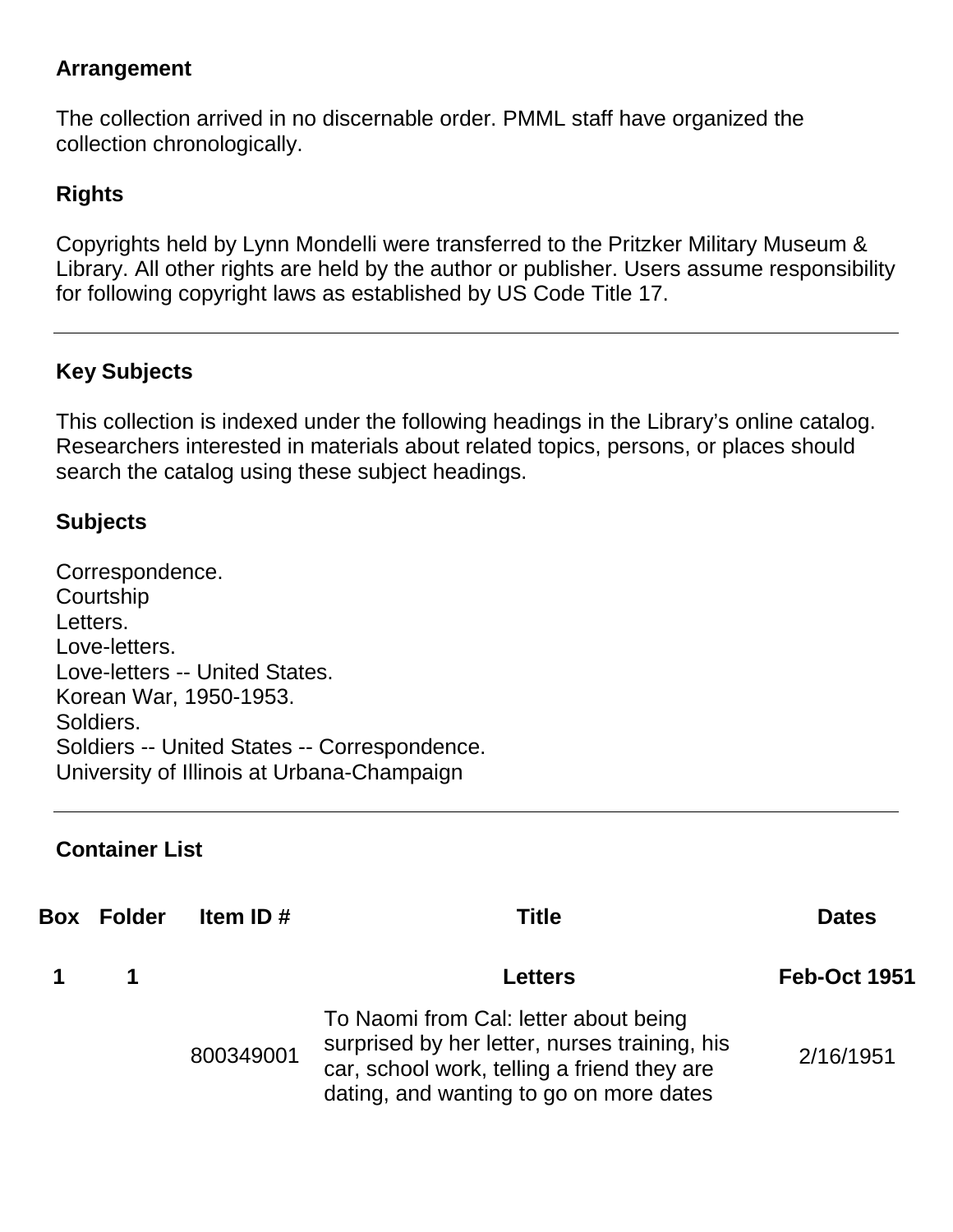| 800349002 | To Naomi from Cal: letter about thinking she<br>forgot about him, asking her on another<br>date, about her classes at college, his<br>schoolwork, his cadet career, failing an eye<br>exam for cadet pilot, and going to a stag<br>party               | 3/10/1951 |
|-----------|--------------------------------------------------------------------------------------------------------------------------------------------------------------------------------------------------------------------------------------------------------|-----------|
| 800349003 | To Naomi from Cal: letter about tennis, a car<br>accident, and the Sweet Sixteen basketball<br>tournament                                                                                                                                              | 3/16/1951 |
| 800349004 | To Naomi from Calvin: letter about plans for<br>a date                                                                                                                                                                                                 | 3/25/1951 |
| 800349005 | To Naomi from Cal: letter about not having<br>time to write, studying, Naomi going to a<br>fraternity party, being sued for a car<br>accident, writing love notes, and letting her<br>know he's thinking of her                                        | 4/2/1951  |
| 800349006 | To Naomi from Cal: letter about an April<br>Fool's joke, cutting her hair, studying, and<br>why she is writing him                                                                                                                                     | 4/4/1951  |
| 800349007 | To Naomi from Cal: letter about there being<br>no interesting men on her campus, an<br>upcoming date, being glad they went out<br>over Easter break, not wanting to write love<br>notes until he knows they are welcome, and<br>nicknaming her "Butch" | 4/6/1951  |
| 800349008 | To Naomi from Cal: letter about his brother,<br>a picture he gave her, going to Decatur and<br>studying                                                                                                                                                | 4/8/1951  |
| 800349009 | To Naomi from Cal: letter about possibly<br>going to jail, his day in court, his car, visiting<br>her, the weather, and wanting answers to<br>some questions                                                                                           | 4/10/1951 |
| 800349010 | To Naomi from Cal: letter about the weather,<br>his court day postponed, a friend hitting<br>somebody with their car, and her coming to<br>visit                                                                                                       | 4/13/1951 |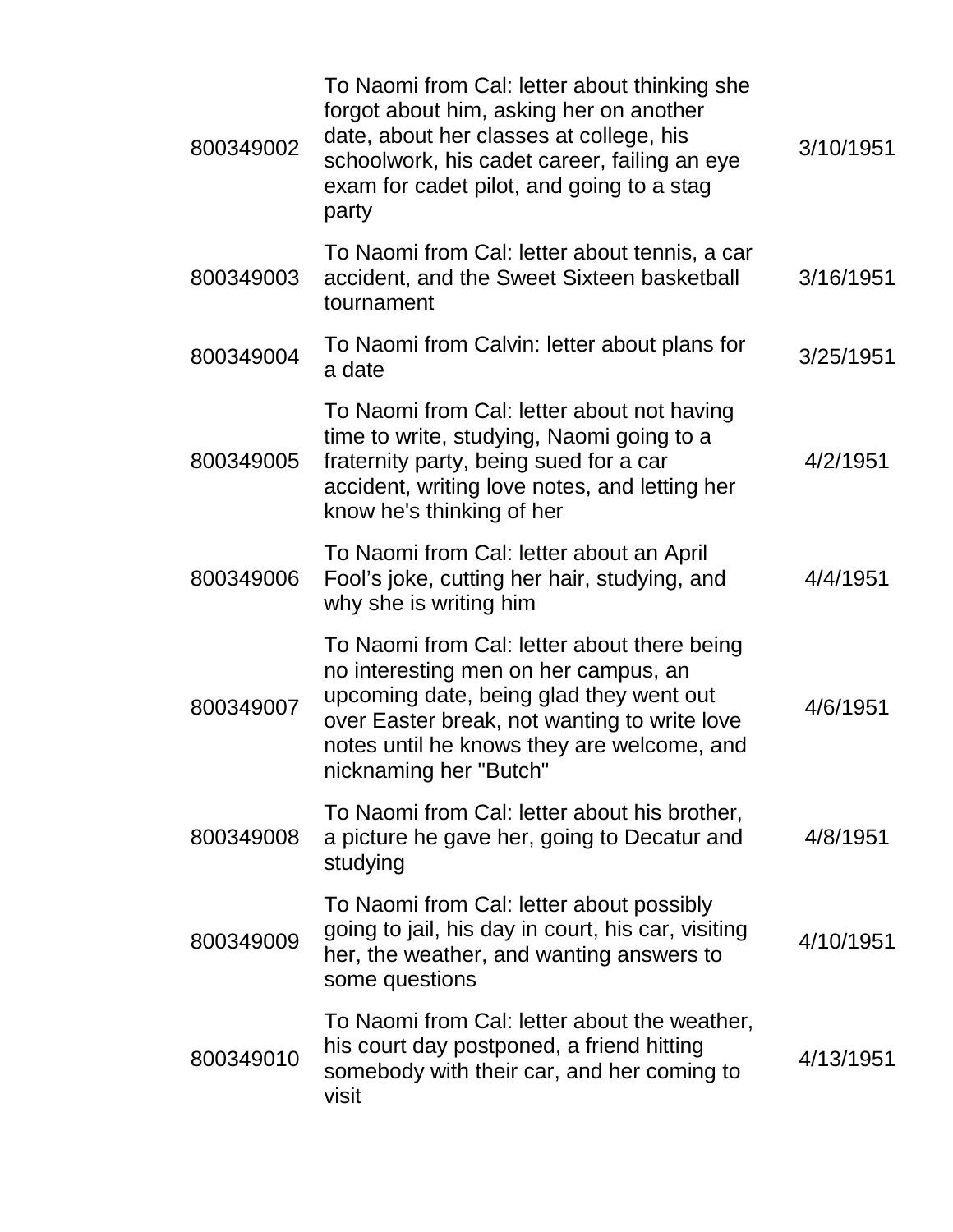| 800349011 | To Naomi from Cal: letter about reserving a<br>room for her, the weather, going to the<br>Spring Carnival, studying, learning how to<br>dance, and songs playing on the radio                     | 4/15/1951 |
|-----------|---------------------------------------------------------------------------------------------------------------------------------------------------------------------------------------------------|-----------|
| 800349012 | To Naomi from Cal: letter about a band tour<br>she took, not having to go to court, the last<br>letter she sent, studying, possibly not being<br>able to graduate, and National Guard<br>meetings | 4/20/1951 |
| 800349013 | To "Butch" from Cal: letter about not being<br>able to come home, trying to fix his car, and<br>studying                                                                                          | 4/23/1951 |
| 800349014 | To Naomi from Cal: letter about missing her,<br>nurses' training, MacArthur's impeachment,<br>and a countdown to the Senior Ball                                                                  | 4/25/1951 |
| 800349015 | To "Butch" from Cal: letter about not writing<br>for a couple days, working on his car, a<br>possible meet up, not coming home that<br>weekend, and being reclassified in the draft<br>as 1A      | 4/29/1951 |
| 800349016 | To Naomi from Cal: letter about how to get<br>to Champaign, possibly failing a class,<br>getting yelled at by a cop, and when she will<br>arrive                                                  | 5/1/1951  |
| 800349017 | To Naomi from Cal: letter about who is<br>playing at the Senior Ball, a list of questions<br>about her visit, Mother's Day, National<br>Guard meetings and his car                                | 5/4/1951  |
| 800349018 | To Naomi from Cal: letter about Naomi's<br>visit, not being able to visit each other, and<br>plans for the Senior Ball                                                                            | 5/8/1951  |
| 800349019 | To Naomi from Cal: letter about the Senior<br>Ball being in four days, news about the<br>weekend, when she arrives, going to<br>Chicago, and attending a friend's graduation                      | 5/14/1951 |
| 800349020 | To Naomi from Calvin: letter to let her know<br>that he has to take an exam on Friday so he<br>can't meet her until after                                                                         | 5/15/1951 |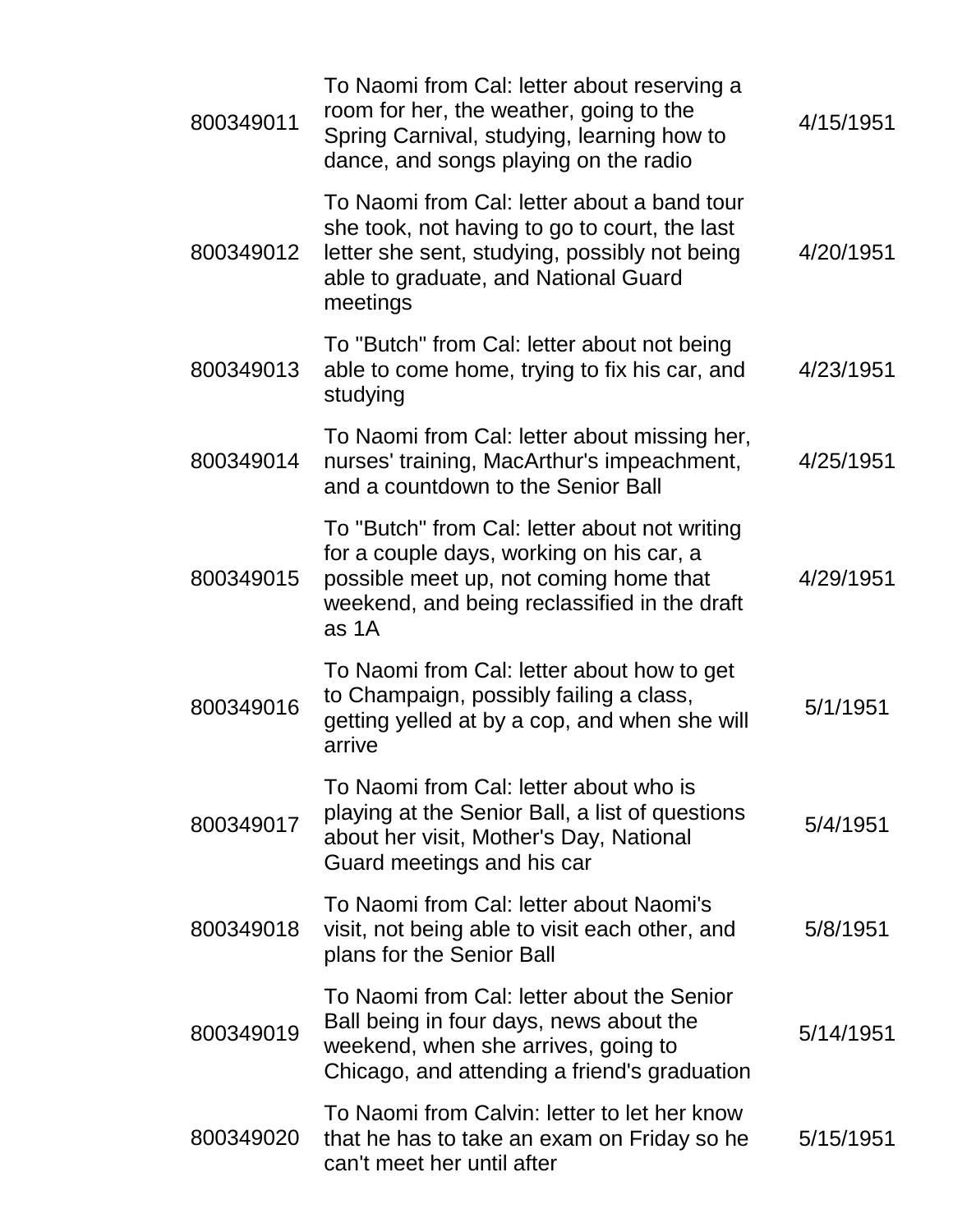| 1 | $\mathbf{2}$ |           | <b>Letters</b>                                                                                                                                                                                                                                  | Jan-May 1952 |
|---|--------------|-----------|-------------------------------------------------------------------------------------------------------------------------------------------------------------------------------------------------------------------------------------------------|--------------|
|   |              | 800349029 | To Naomi from Cal: letter about not writing<br>in a long time, asking how nursing is, going<br>to University of Illinois to watch a game, and<br>cleaning his apartment                                                                         | 10/30/1951   |
|   |              | 800349028 | To Naomi from Cal: letter about Naomi's<br>nursing training, when he will start training<br>for the Army, coming home, and her<br>birthday present                                                                                              | 9/12/1951    |
|   |              | 800349027 | To Naomi from Cal: letter about not<br>forgetting her birthday, weather in<br>Minnesota, moving apartments in Chicago,<br>and seeing friends out [written from Camp<br>Ripley, Minnesota at Headquarters<br>Detachment, 44th Infantry Division] | 8/21/1951    |
|   |              | 800349026 | To Naomi from Cal: letter about work,<br>cooking, moving apartments, tennis, and<br>coming home on the weekend                                                                                                                                  | 8/7/1951     |
|   |              | 800349025 | To Naomi from Calvin: letter about working,<br>playing golf, going out to the Aragon<br>Ballroom, seeing Dean Martin and Jerry<br>Lewis and a nursing test she took                                                                             | 7/30/1951    |
|   |              | 800349024 | To Naomi from Cal: letter about playing<br>tennis and golf, went to a show, and cooking                                                                                                                                                         | 7/16/1951    |
|   |              | 800349023 | To Naomi from Cal: letter about finding a<br>hotel to live in, working two days at his new<br>job, eating, things to do in Chicago, and<br>going home                                                                                           | 7/3/1951     |
|   |              | 800349022 | To Naomi from Cal: letter about starting his<br>job soon, what he's been doing in Chicago,<br>coming home, and finding a place to live                                                                                                          | 6/27/1951    |
|   |              | 800349021 | To Naomi from Cal: letter thanking Naomi<br>for coming to visit him and for a present,<br>studying, and how college will be over soon<br>for him                                                                                                | 5/31/1951    |

|  | 800349030 To Naomi from Cal: letter about how Illinois | 1/7/1952 |
|--|--------------------------------------------------------|----------|
|--|--------------------------------------------------------|----------|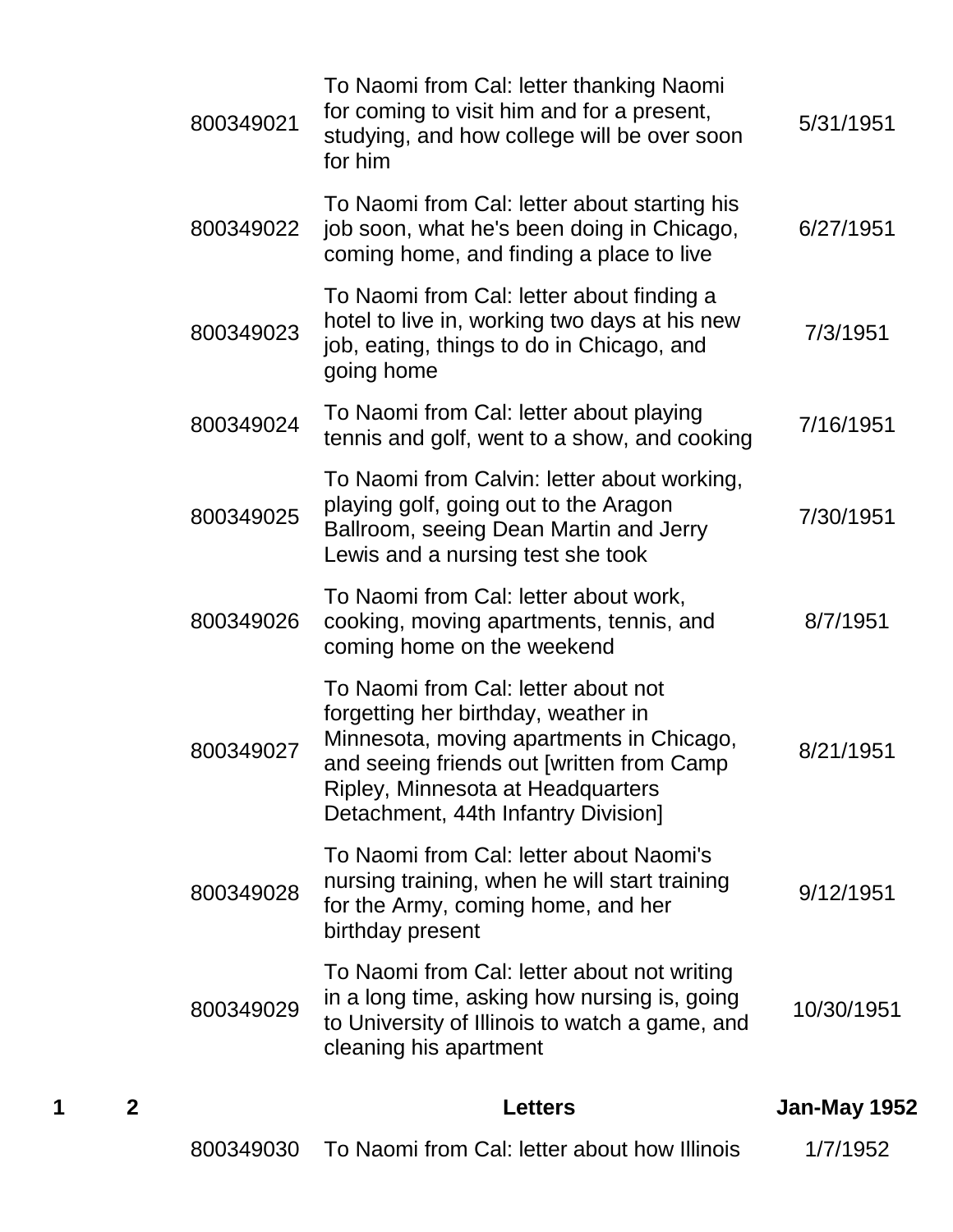|   |   |           | did in the Rose Bowl, seeing Vaughn<br>Monroe, his Army physical, and seeing a<br>friend                                                                                                          |                     |
|---|---|-----------|---------------------------------------------------------------------------------------------------------------------------------------------------------------------------------------------------|---------------------|
|   |   | 800349031 | To Naomi from Cal: letter about school, New<br>Year's Eve, baseball games, roller skating,<br>and going on a date                                                                                 | 1/22/1952           |
|   |   | 800349032 | To Naomi from Cal: letter about writing the<br>letter on a train, going to Quincy, seeing a<br>basketball game, going to Camp Cooke                                                               | 2/19/1952           |
|   |   | 800349033 | To Naomi from Cal: letter congratulating her,<br>starting basic training, taking a test for<br>Officers Candidate School and passing,<br>seeing her in the paper and the weather in<br>California | 3/11/1952           |
|   |   | 800349034 | To Naomi from Cal: letter about working in<br>the office, having a 'special' pass to get off<br>base, going to Santa Barbra and Los<br>Angeles, typing school, and the weather                    | 4/3/1952            |
|   |   | 800349035 | To Naomi from Cal: letter about going to Los<br>Angeles and Monterey, last two weeks of<br>basic training, and how life is good in the<br>Army                                                    | 4/16/1952           |
|   |   | 800349036 | To Naomi from Cal: letter about her not<br>writing, her nursing career, possibly being<br>the last men sent to replace troops in Korea,<br>and having no money                                    | 4/25/1952           |
|   |   | 800349037 | To Naomi from Cal: letter about when he<br>might have vacation, going to Santa<br>Barbara, and going water skiing                                                                                 | 5/9/1952            |
| 1 | 3 |           | <b>Letters</b>                                                                                                                                                                                    | <b>Jun-Jul 1952</b> |
|   |   | 800349038 | To Naomi from Cal: letter about being on<br>vacation, going to Los Angeles, money, San<br>Francisco, tennis, and school                                                                           | 6/3/1952            |
|   |   | 800349039 | To Naomi from Cal: letter about school, the<br>weather, going to Los Angeles, and wanting<br>to see her                                                                                           | 6/23/1952           |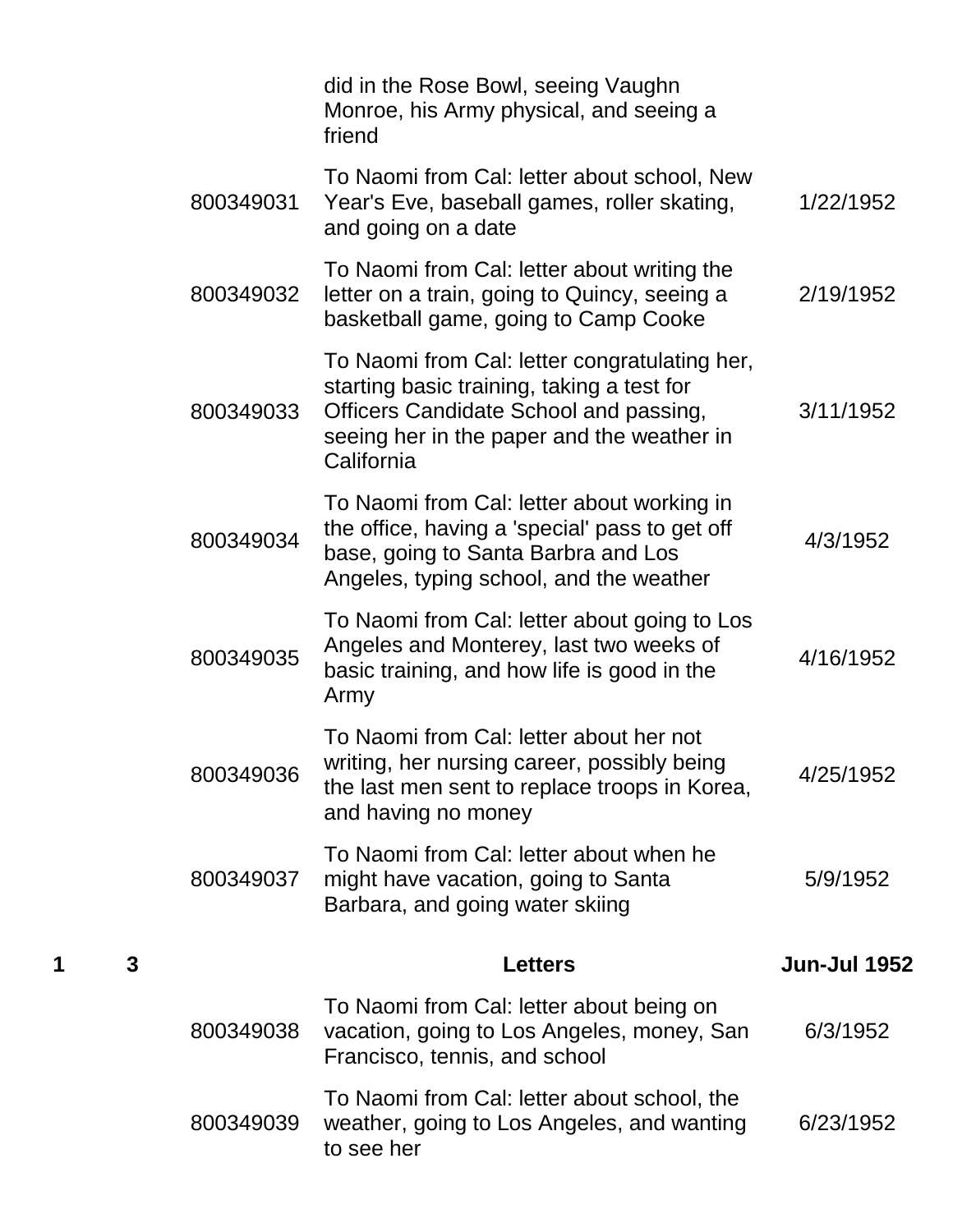| 800349040 | To Naomi from Cal: letter about how good it<br>was to see her, being in New York, the<br>weather, and going out with a college friend                                                                          | 7/22/1952 |
|-----------|----------------------------------------------------------------------------------------------------------------------------------------------------------------------------------------------------------------|-----------|
| 800349041 | To Naomi from Cal: letter about leaving for<br>camp soon, going to Times Square, going<br>out with a college friend, and how much he<br>loves her                                                              | 7/23/1952 |
| 800349042 | To Naomi from Cal: letter about being back<br>at camp, how disorganized it is, getting<br>weekend passes, running into somebody<br>from home, where to send letters, and what<br>he does at camp               | 7/24/1952 |
| 800349043 | To Naomi from Cal: letter about not<br>receiving a letter from her in four days,<br>studying German, possibly being sent to<br>Germany, and German women                                                       | 7/25/1952 |
| 800349044 | To Naomi from Cal: letter about being in<br>New York City and what they are doing on<br>leave                                                                                                                  | 7/26/1952 |
| 800349045 | To Naomi from Cal: letter about being in<br>New York City and missing her                                                                                                                                      | 7/27/1952 |
| 800349046 | To Naomi from Cal: letter about getting back<br>from New York City, going to Coney Island<br>and Times Square, money, and not taking<br>women on dates                                                         | 7/28/1952 |
| 800349047 | To Naomi from Cal: letter about waiting for<br>shipping orders, being in charge of new men<br>that are lazy, and possibly going to New<br>York City again before shipping out                                  | 7/29/1952 |
| 800349048 | To Naomi from Cal: letter about going to<br>New York City the night before, shipping out<br>to Germany soon and being glad to get out<br>of camp, and being busy                                               | 7/30/1952 |
| 800349049 | To Naomi from Cal: letter about how they<br>have finished processing and just have to<br>load the ship, going to the non-<br>commissioned officer's club for dinner and<br>dancing, and how he feels about her | 7/31/1952 |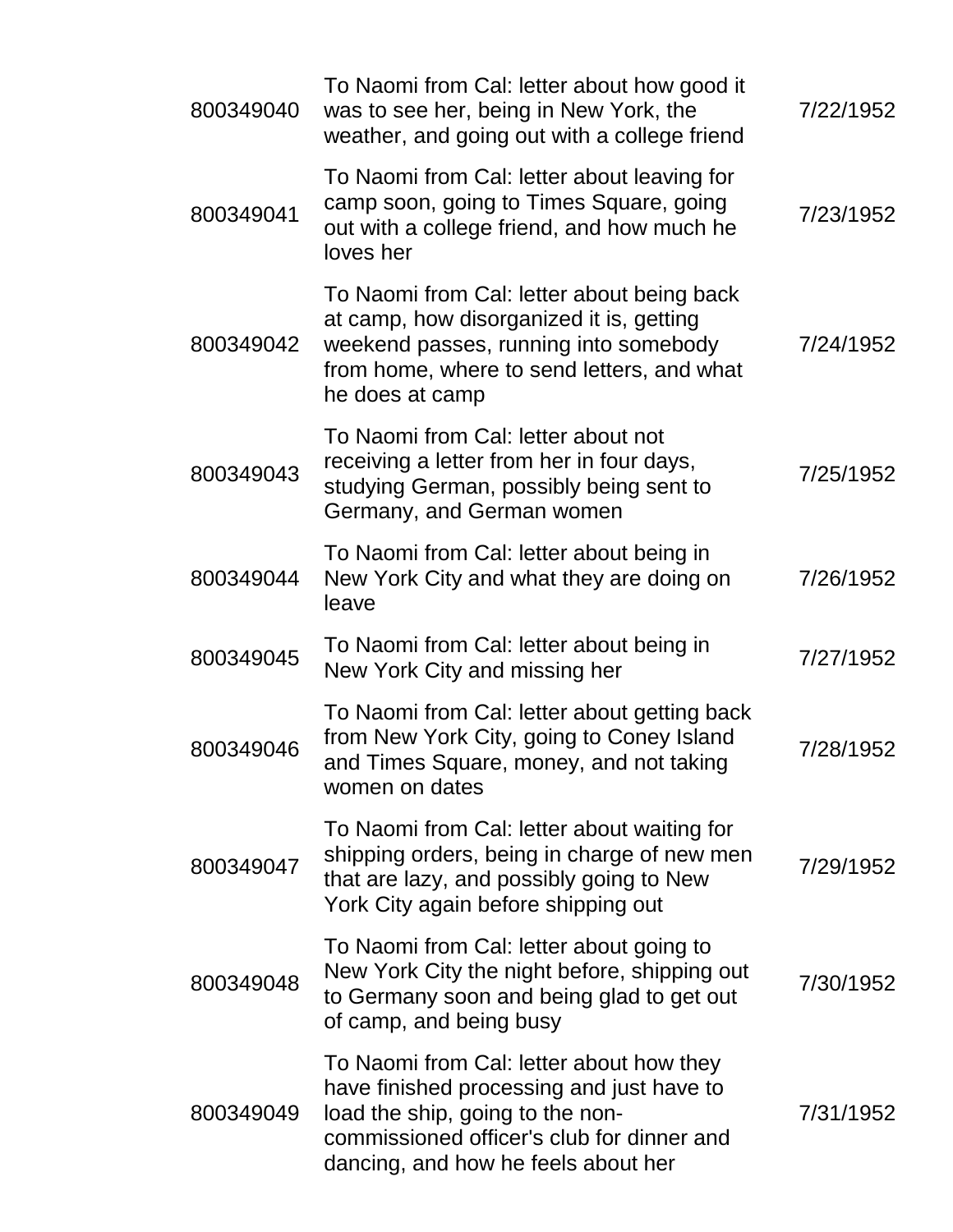|           | <b>Letters</b>                                                                                                                                                                                            | Aug-52    |
|-----------|-----------------------------------------------------------------------------------------------------------------------------------------------------------------------------------------------------------|-----------|
| 800349050 | To Naomi from Cal: letter about their leave<br>date being pushed back till August 12 due to<br>ship repairs, spending weekend in New York<br>City, and not having money                                   | 8/1/1952  |
| 800349051 | To Naomi from Cal: letter about going to<br>New York City for the weekend, ship still in<br>repair until August 17, and possibly going to<br>Washington D.C.                                              | 8/2/1952  |
| 800349052 | To Naomi from Cal: letter about going to<br>New York City for the weekend, going to the<br>Empire State Building, Statue of Liberty,<br>Ellis Island, and other sightseeing, and<br>wishing she was there | 8/3/1952  |
| 800349053 | To Naomi from Cal: letter about it being a<br>boring day, mailing letters, and the mail<br>situation                                                                                                      | 8/4/1952  |
| 800349054 | To Naomi from Cal: letter about the weather,<br>poison ivy, shipping date moved forward,<br>and going to a movie in New York City                                                                         | 8/5/1952  |
| 800349055 | To Naomi from Cal: letter about shipping<br>date moved to August 11, trying to see a<br>play in New York City but ended up seeing a<br>movie, and missing letters                                         | 8/6/1952  |
| 800349056 | To Naomi from Cal: letter about his<br>excitement to leave and seeing a stage play<br>in New York City                                                                                                    | 8/7/1952  |
| 800349057 | To Naomi from Cal: letter about how he<br>loves her                                                                                                                                                       | 8/8/1952  |
| 800349058 | To Naomi from Cal: letter about how he is<br>anxious to leave and won't miss camp,<br>missing her, new address, and money                                                                                 | 8/9/1952  |
| 800349059 | To Naomi from Cal: letter about shipping out<br>tomorrow, arriving in Germany around<br>August 20th, weather, and going to New<br>York City for the afternoon                                             | 8/10/1952 |

**1 4 Letters Aug-52**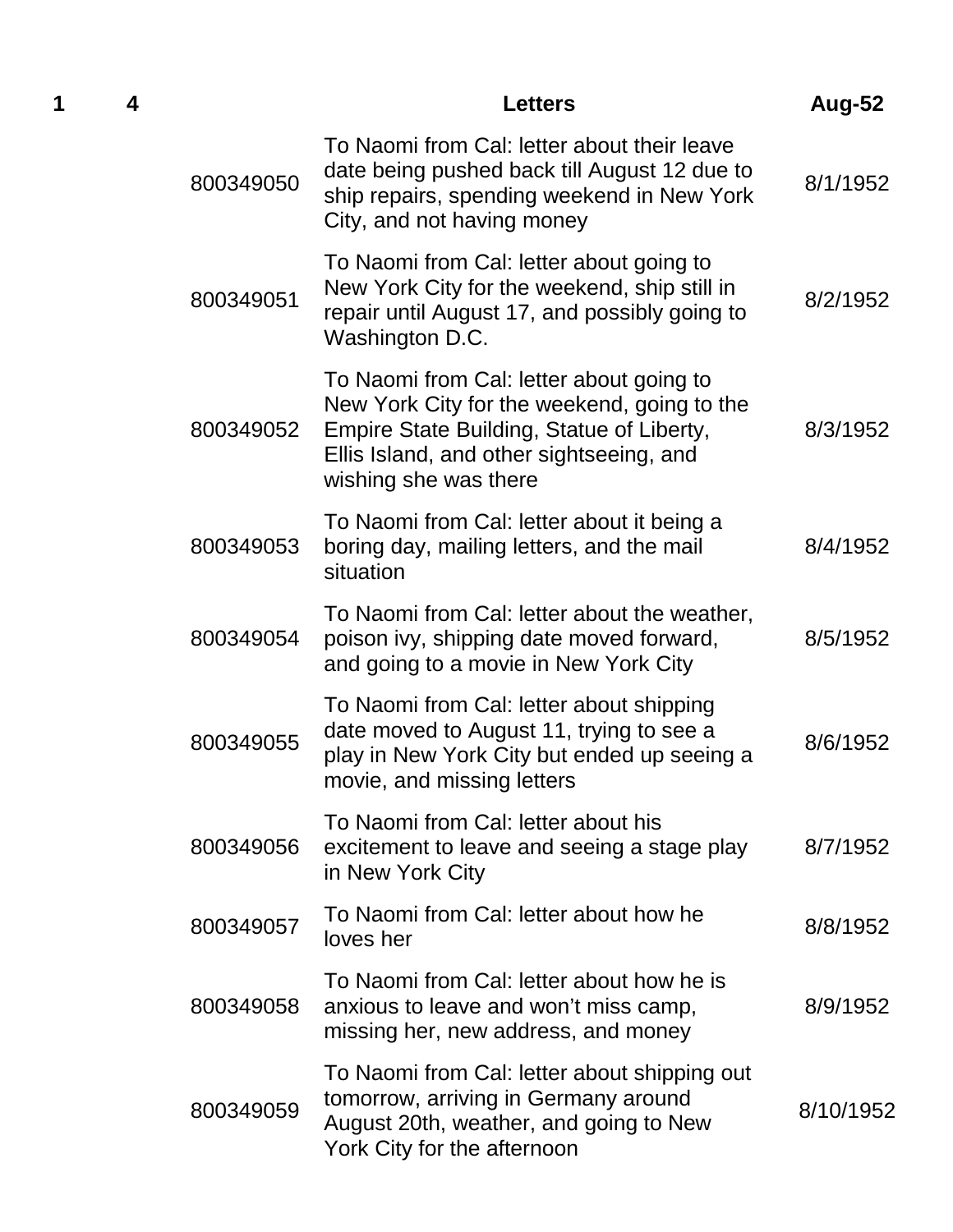| 800349060 | To Naomi from Cal: letter about shipping<br>out, missing her, the sendoff they got, and<br>not being seasick yet                                                                                                                                                                                                                                                                                           | 8/11/1952               |
|-----------|------------------------------------------------------------------------------------------------------------------------------------------------------------------------------------------------------------------------------------------------------------------------------------------------------------------------------------------------------------------------------------------------------------|-------------------------|
| 800349061 | To Naomi from Cal: letter from aboard the<br>ship, getting sun, not hitting rough water,<br>getting seasick, descriptions of the ship and<br>where they sleep, not eating, losing weight,<br>and the dispensary                                                                                                                                                                                            | 8/12/1952               |
| 800349062 | To Naomi from Cal: letter about his<br>seasickness going away, a storm coming,<br>getting a job in the bakery, and the sea color                                                                                                                                                                                                                                                                           | 8/13/1952               |
| 800349063 | To Naomi from Cal: letter about someone<br>else taking his job, getting in trouble for<br>talking with women on the boat, and moving<br>to a new part of the ship                                                                                                                                                                                                                                          | 8/14/1952               |
| 800349064 | To Naomi from Cal: letter about being<br>bored, going to a movie, a German class,<br>the weather, and a dance that was<br>cancelled                                                                                                                                                                                                                                                                        | 8/15/1952               |
| 800349065 | To Naomi from Cal: letter about feeling<br>romantic, going to a late movie, getting a<br>physical, and how far they have to go                                                                                                                                                                                                                                                                             | 8/16/1952               |
| 800349066 | 8/17/1952 To Naomi from Cal: letter about<br>getting close to England, the weather, men<br>getting seasick, a variety show; 8/18/1952 to<br>Naomi from Cal: letter about spotting land,<br>the White Cliffs of Dover, and docking soon;<br>8/19/1952 to Naomi from Cal: letter about<br>being on a train for south Germany, the<br>weather, going to the very south of Germany<br>until further assignment | 8/17/1952-<br>8/19/1952 |
| 800349067 | To Naomi from Cal: letter about arriving in<br>the Bavarian Alps at an Army camp<br>originally for the Hitler Youth, how beautiful<br>the scenery is, descriptions of the camp,<br>German people, and how nice Germany is                                                                                                                                                                                  | 8/20/1952               |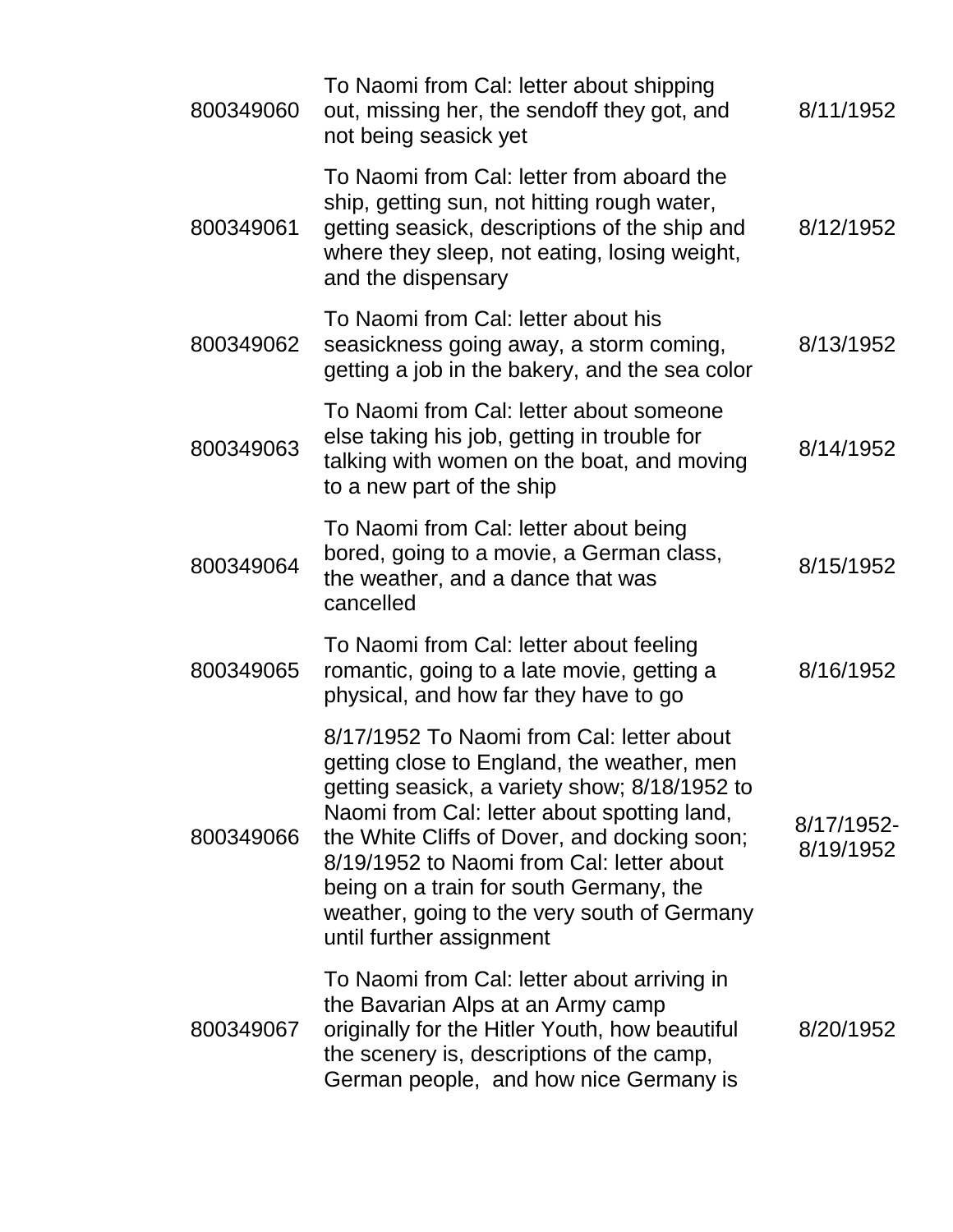| 800349068 | To Naomi from Cal: letter to wish her a<br>happy birthday, being broke, how nice<br>Germany is, and German women                                                                                                                                                                                                                                                                                                                                                                                               | 8/21/1952               |
|-----------|----------------------------------------------------------------------------------------------------------------------------------------------------------------------------------------------------------------------------------------------------------------------------------------------------------------------------------------------------------------------------------------------------------------------------------------------------------------------------------------------------------------|-------------------------|
| 800349069 | To Naomi from Cal: form letter about where<br>he is temporarily stationed, the history of the<br>camp, what there is to do there, and that he<br>will have a permanent location soon                                                                                                                                                                                                                                                                                                                           | 8/22/1952               |
| 800349070 | To Naomi from Cal: letter about going out in<br>a German town, beer halls, money, going to<br>a German movie, German people and<br>German women                                                                                                                                                                                                                                                                                                                                                                | 8/23/1952               |
| 800349071 | To Naomi from Cal: letter about getting up<br>early on a Sunday, men in his group got<br>orders to ship out, going to the movies, and<br>not being allowed to travel outside of the<br>town                                                                                                                                                                                                                                                                                                                    | 8/24/1952               |
| 800349072 | To Naomi from Cal: letter about almost<br>everyone has shipped out for their<br>permanent station, job was changed to food<br>inspector, and going to Sothofen later                                                                                                                                                                                                                                                                                                                                           | 8/25/1952               |
| 800349073 | To Naomi from Cal: letter about getting his<br>permeant location in La Rochelle, France,<br>spending time in Paris, and going out in the<br>town                                                                                                                                                                                                                                                                                                                                                               | 8/26/1952               |
| 800349074 | To Naomi from Cal: letter about getting<br>ready to leave for France, different types of<br>money he's received, and going to sleep<br>early                                                                                                                                                                                                                                                                                                                                                                   | 8/27/1952               |
| 800349075 | 8/28/1952 To Naomi from Cal: letter about<br>leaving Germany for France, that he'll have<br>to live in a tent while in France, giving his<br>men time off even though it's against the<br>rules and they all returned, passing by<br>German towns, and when they will arrive in<br>Paris; 8/29/1952 To Naomi from Cal: letter<br>about Paris being underwhelming, Germany<br>was more impressive, the people were<br>unfriendly and lazy, the French countryside,<br>that French people are dirty, and immoral | 8/28/1952-<br>8/29/1952 |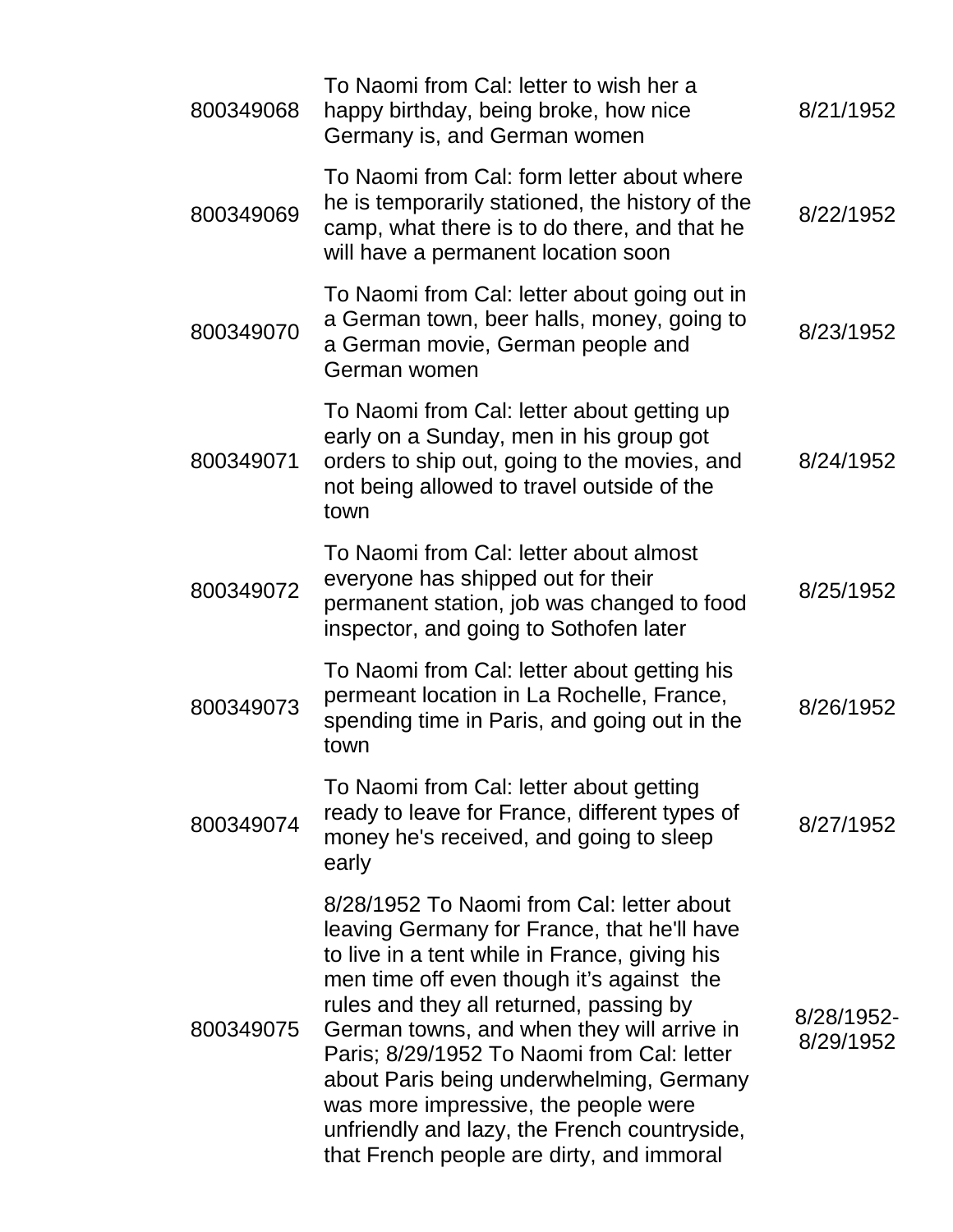|   |   | 800349076 | To Naomi from Cal: letter about getting a<br>permeant address, being a part of the<br>medic group, meeting his captain, only 10<br>men being in his group, living in a barrack,<br>and it not being as nice as Germany                                                                                                                                                                                                                                                                | 8/30/1952              |
|---|---|-----------|---------------------------------------------------------------------------------------------------------------------------------------------------------------------------------------------------------------------------------------------------------------------------------------------------------------------------------------------------------------------------------------------------------------------------------------------------------------------------------------|------------------------|
|   |   | 800349077 | 8/31/1952 To Naomi from Cal: letter about<br>there is nothing to do, a lot of men going to<br>Paris, not going anywhere with his pass<br>since he doesn't have the money, how he<br>spent his day, and plans to go into La<br>Rochelle; 9/1/1952 To Naomi from Cal:<br>letter about it being Labor Day, that he has<br>just slept and ate all day, too much activity<br>to write letters well, going into La Rochelle<br>last night and asking for a photograph in her<br>next letter | 8/31/1952-<br>9/1/1952 |
| 1 | 5 |           | <b>Letters</b>                                                                                                                                                                                                                                                                                                                                                                                                                                                                        | <b>Sep-Oct 1952</b>    |
|   |   | 800349078 | To Naomi from Cal: letter about the moon<br>being large and missing her, a sandwich he<br>ate last night after he got home from going<br>out, trying to get money, and sending home<br>for civilian clothes because the French hate<br>American soldiers                                                                                                                                                                                                                              | 9/2/1952               |
|   |   | 800349079 | To Naomi from Cal: letter about wanting to<br>quit his night work, no mail in two months<br>getting him down, and the weather                                                                                                                                                                                                                                                                                                                                                         | 9/3/1952               |
|   |   | 800349080 | To Naomi from Cal: letter about not finishing<br>his reports from last night so he has to work<br>on them that day, getting letters from his<br>parents and his brother, the nice weather<br>they are having, and possibly going to a<br>bullfight on the weekend                                                                                                                                                                                                                     | 9/4/1952               |
|   |   |           | To Naomi from Cal: letter about working on                                                                                                                                                                                                                                                                                                                                                                                                                                            |                        |
|   |   | 800349081 | reports again, the weather, going into town<br>to eat, that he suspects everyone has fleas<br>from the dogs, and the French are dirty                                                                                                                                                                                                                                                                                                                                                 | 9/5/1952               |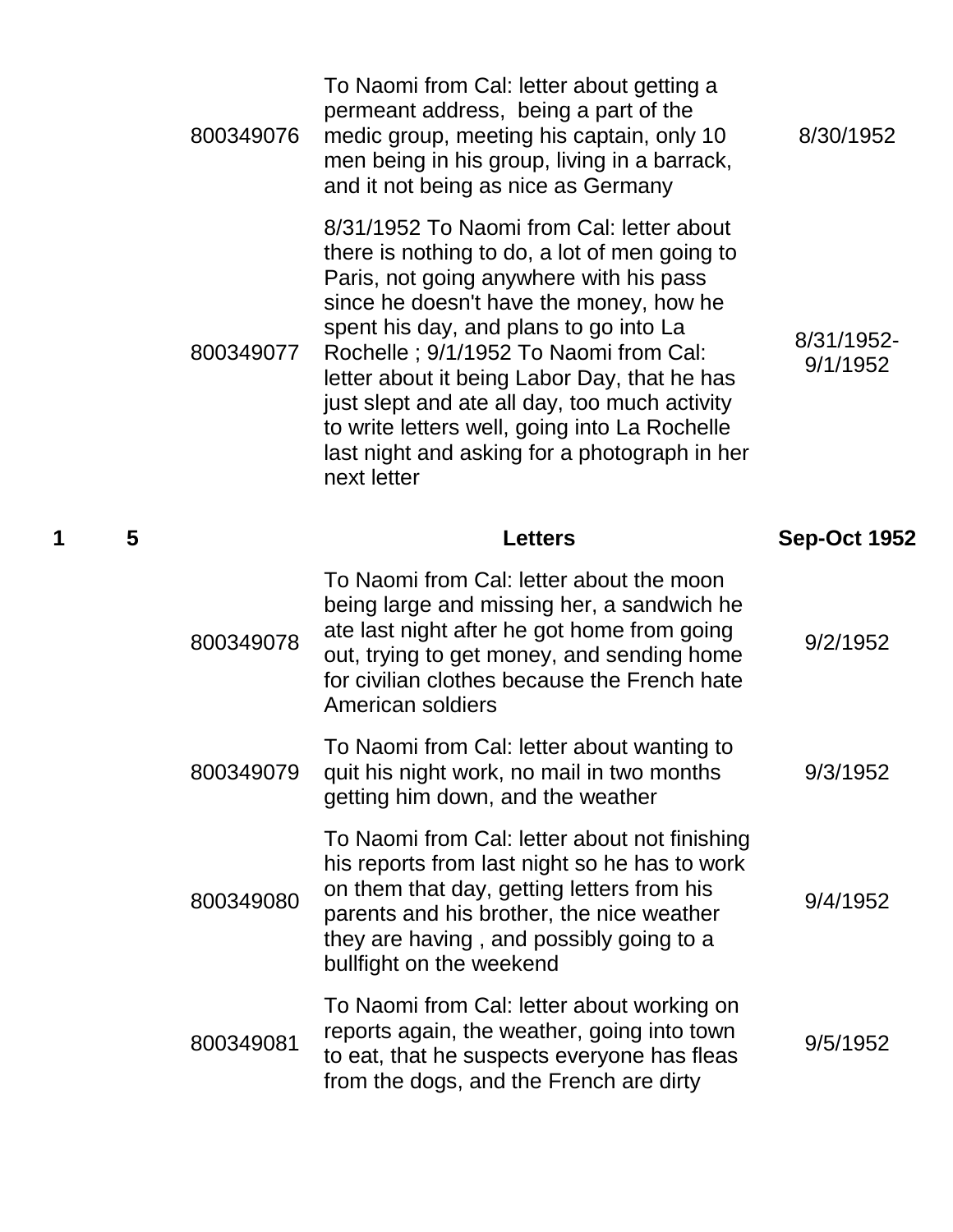| 800349082 | To Naomi from Cal: letter about it being a<br>dead day, needed an electric blanket since<br>it's getting cold, the weather, how men<br>spend their money, and taking French<br>language classes                                                                  | 9/6/1952  |
|-----------|------------------------------------------------------------------------------------------------------------------------------------------------------------------------------------------------------------------------------------------------------------------|-----------|
| 800349083 | To Naomi from Cal: letter about missing<br>church, going to town last night, starting a<br>French language course, and going to a<br>movie later                                                                                                                 | 9/7/1952  |
| 800349084 | To Naomi from Cal: letter about being at the<br>office, the weather being cold, went to the<br>movie theater, asking for a photograph in<br>her next letter, and looking forward to a<br>letter from her                                                         | 9/8/1952  |
| 800349085 | To Naomi from Cal: letter about going to<br>French class, the French teacher was<br>attractive, lots of work he's doing for the<br>next couple days, having to examine spoiled<br>cans of food, and the rain                                                     | 9/9/1952  |
| 800349086 | To Naomi from Cal: letter about receiving<br>mail from his parents, hoping she has sent<br>him a letter, eating a watermelon, his mother<br>sending civilian clothes, and how she sent it<br>in multiple packages to comply with the two<br>pound limit          | 9/10/1952 |
| 800349087 | To Naomi from Cal: letter about reading in<br>the office all day, saw "Brave Warrior" at<br>the movie theater, and his civilian clothes<br>arriving                                                                                                              | 9/10/1952 |
| 800349088 | To Naomi from Cal: letter about just getting<br>back from French class, not getting a letter<br>from her yet, and wishing he could see a<br>Illinois football game                                                                                               | 9/11/1952 |
| 800349089 | To Naomi from Cal: letter about receiving a<br>letter from her, asking about a newspaper<br>clipping about him, letters she sent to a<br>different camp, French bread and how<br>French people carry it, a song she<br>mentioned, and his pen running out of ink | 9/12/1952 |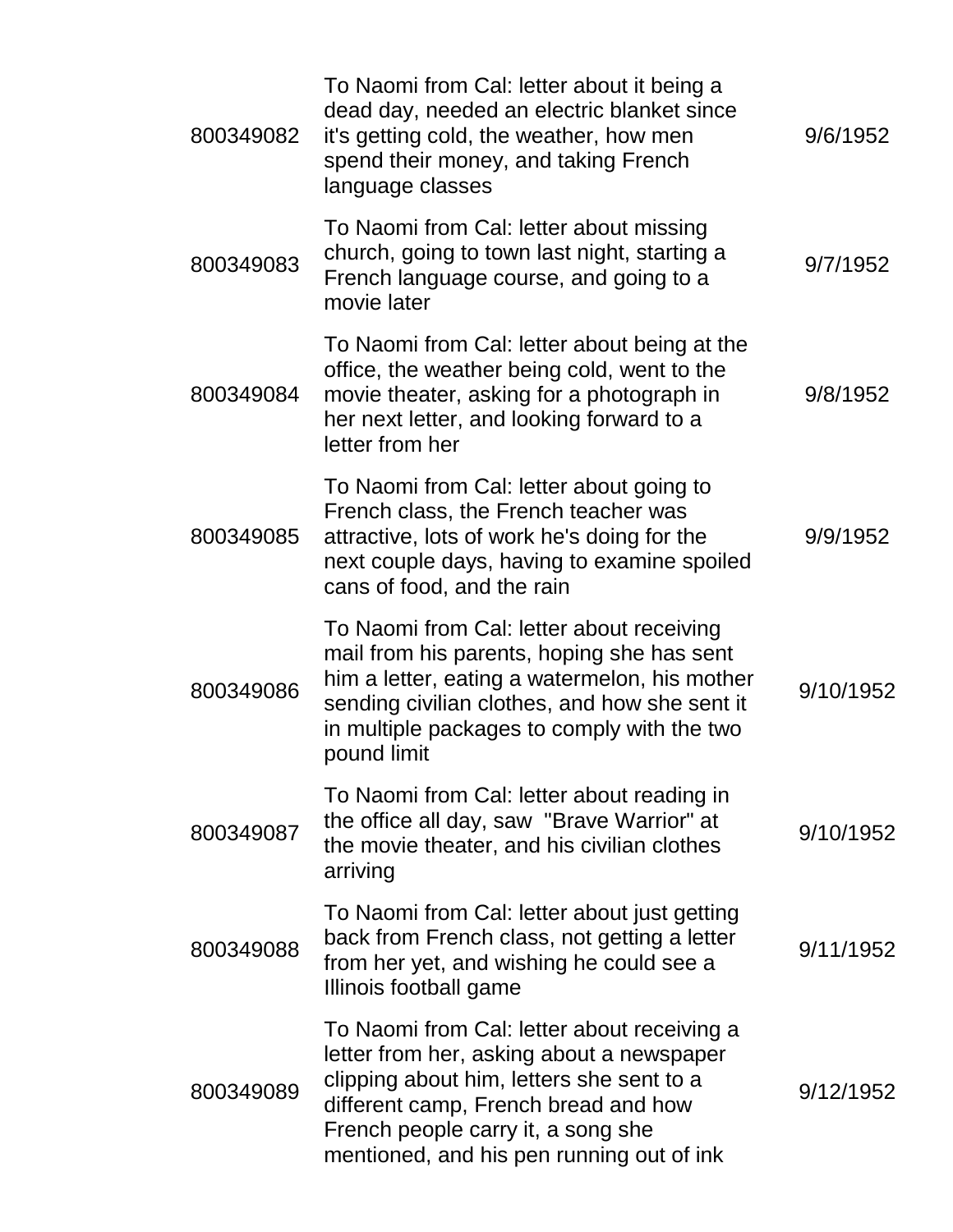| 800349090 | To Naomi from Cal: letter about receiving all<br>of her forty letters at once, taking over three<br>hours to read them, how good it feels to<br>receive the letters, going to a bullfight,<br>getting paid, and her grades in nursing<br>school                                                                                                                                              | 9/13/1952               |
|-----------|----------------------------------------------------------------------------------------------------------------------------------------------------------------------------------------------------------------------------------------------------------------------------------------------------------------------------------------------------------------------------------------------|-------------------------|
| 800349091 | 9/14/1952 To Naomi from Cal: letter about<br>just getting back from Bordeaux, and that<br>he's thinking of her; 9/15/1952 to Naomi<br>from Cal: letter about her going out on him,<br>her vacation, the bullfight being cancelled<br>because of rain, going to an eye exam and<br>not having to wear glasses anymore, French<br>girls being "wolves," and liking the picture<br>she sent him | 9/14/1952-<br>9/15/1952 |
| 800349092 | To Naomi from Cal: letter about getting back<br>from French class late, not getting a letter<br>from her, men in his company going on<br>leave and having to do his job while he's<br>gone                                                                                                                                                                                                   | 9/16/1952               |
| 800349093 | To Naomi from Cal: letter about how in<br>sixteen months he'll be a civilian, a new<br>captain arriving, wanting to go on a midnight<br>Jeep ride with her, a song called "Trust In<br>Me" and writing her during the noon hour                                                                                                                                                              | 10/15/1952              |
| 800349094 | To Naomi from Cal: letter about skipping<br>French class, doing reports, a French<br>theater that shows American movies, and<br>missing her                                                                                                                                                                                                                                                  | 10/16/1952              |
| 800349095 | To Naomi from Cal: letter about his lunch,<br>how he loves getting any kind of letter from<br>her, October being his favorite month,<br>missing her, having to clean their own<br>barracks, Christmas in Rome, asking her to<br>come to Europe, and skipping last night's<br><b>French class</b>                                                                                             | 10/17/1952              |
| 800349096 | To Naomi from Cal: letter about going to<br>dinner and a movie, going to a dance, the<br>weather, and the new officer                                                                                                                                                                                                                                                                        | 10/18/1952              |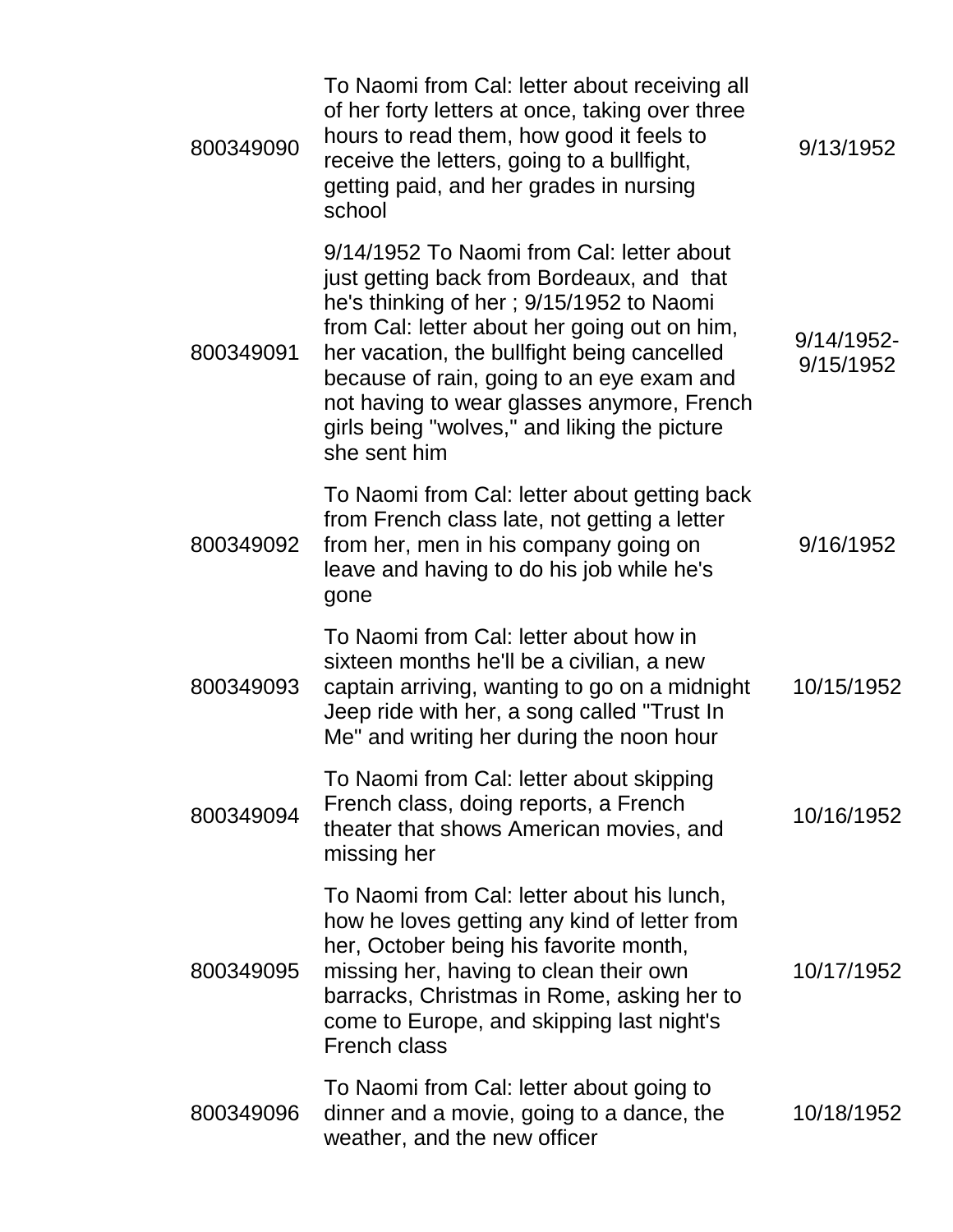| 1 | 6 |           | <b>Letters</b>                                                                                                                                                                                                                                                                                         | <b>Nov-Dec 1952</b> |
|---|---|-----------|--------------------------------------------------------------------------------------------------------------------------------------------------------------------------------------------------------------------------------------------------------------------------------------------------------|---------------------|
|   |   | 800349097 | To Naomi from Cal: letter about not going<br>home for a while, answering questions she<br>asked, asking her to explain the birds and<br>the bees, wanting to hurry home, getting a<br>letter from a friend, and going to dinner and<br>a movie, also has three drawings at the<br>bottom of the letter | 11/1/1952           |
|   |   | 800349098 | To Naomi from Cal: letter about having to<br>work in the office on Sunday, went out to<br>dinner last night, not having a lot of money,<br>the rain, getting a new man, and his<br>moustache                                                                                                           | 11/2/1952           |
|   |   | 800349099 | To Naomi from Cal: letter about the U.S.<br>Presidential election and about her getting<br>roses                                                                                                                                                                                                       | 11/4/1952           |
|   |   | 800349100 | To Naomi from Cal: letter about how he<br>loves her, the election, his letter from the 4th<br>of November, and having to work late                                                                                                                                                                     | 11/5/1952           |
|   |   | 800349101 | To Naomi from Cal: letter about missing her,<br>catty remarks she made about an<br>engagement, and that he hopes she'll wait<br>for him                                                                                                                                                                | 11/6/1952           |
|   |   | 800349102 | To Naomi from Cal: letter about it being his<br>night out, going out to dinner, wishing she<br>was there, and feeling romantic                                                                                                                                                                         | 11/7/1952           |
|   |   | 800349103 | To Naomi from Cal: letter about her taking<br>care of her girls, wishing she was his house<br>mother in college, talking about their<br>'wedding', not winning bingo, when she'll be<br>ready to marry him, and going to a movie                                                                       | 11/8/1952           |
|   |   | 800349104 | To Naomi from Cal: letter about how he<br>loves her, the movie he saw last night, the<br>weather, going to church, and going to the<br>service club                                                                                                                                                    | 11/9/1952           |
|   |   | 800349105 | To Naomi from Cal: letter about not sending<br>her a picture yet because he still has a<br>moustache, new songs he hasn't heard, and                                                                                                                                                                   | 11/10/1952          |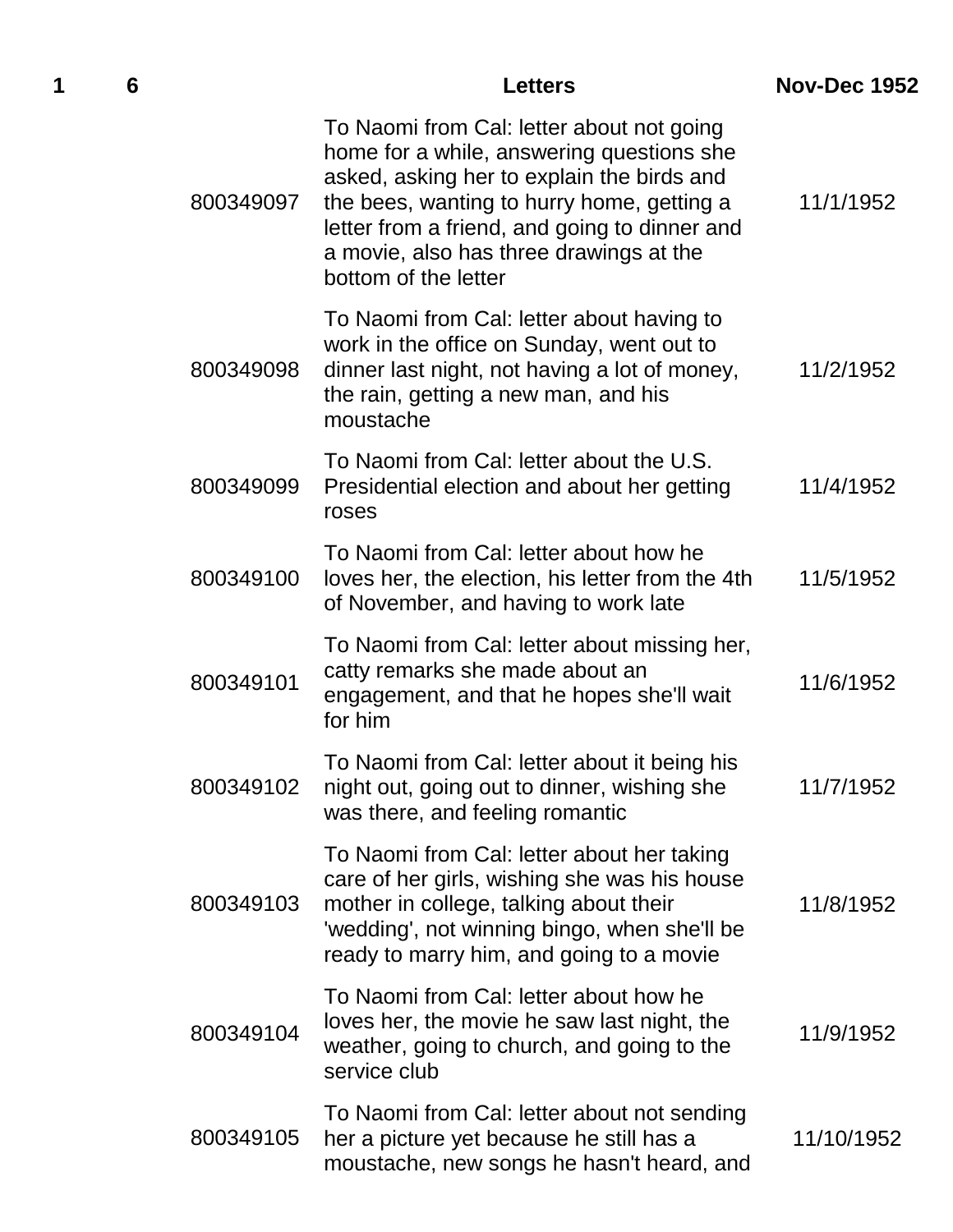going to bingo

| 800349106 | To Naomi from Cal: letter about how much<br>he loves her, today is a holiday, wanting to<br>do Christmas shopping, going downtown to<br>watch a parade of French "Commies"                                                                                                                           | 11/11/1952 |
|-----------|------------------------------------------------------------------------------------------------------------------------------------------------------------------------------------------------------------------------------------------------------------------------------------------------------|------------|
| 800349107 | To Naomi from Cal: letter about how she<br>'stepped out' on him with her father, papers<br>he put in so he can visit Austria, Germany,<br>and Switzerland in December, wishing he<br>could have leave over Christmas, and<br>feeling bad she has to work over Christmas                              | 11/12/1952 |
| 800349108 | To Naomi from Cal: letter about receiving<br>mail from her, a song he heard on the radio,<br>and there is lots of snow where he is<br>planning on traveling to in December                                                                                                                           | 11/13/1952 |
| 800349109 | To Naomi from Cal: letter about just getting<br>in from Paris, friends getting married, and<br>joking about how she should marry a guy<br>with money                                                                                                                                                 | 11/24/1952 |
| 800349110 | To Naomi from Cal: letter about coming<br>back from Paris and expecting more letters<br>from her, getting some new men, the<br>weather, and going to a movie tonight                                                                                                                                 | 11/25/1952 |
| 800349111 | To Naomi from Cal: letter about how<br>tomorrow is Thanksgiving and they have the<br>day off, and the three day pass tours at the<br>service club to the Pyrenees Mountains                                                                                                                          | 11/26/1952 |
| 800349112 | To Naomi from Cal: letter about just finishing<br>Thanksgiving dinner, what they had for<br>dinner, not having mail call, and<br>appreciating home                                                                                                                                                   | 11/27/1952 |
| 800349113 | To Naomi from Cal: letter about how he<br>received mail from her, payday is tomorrow,<br>orders about his leave, not being mad she<br>missed a day of writing, not being able to go<br>to her Christmas Formal, complaining about<br>the Army, records he wants her to buy him,<br>and going bowling | 11/28/1952 |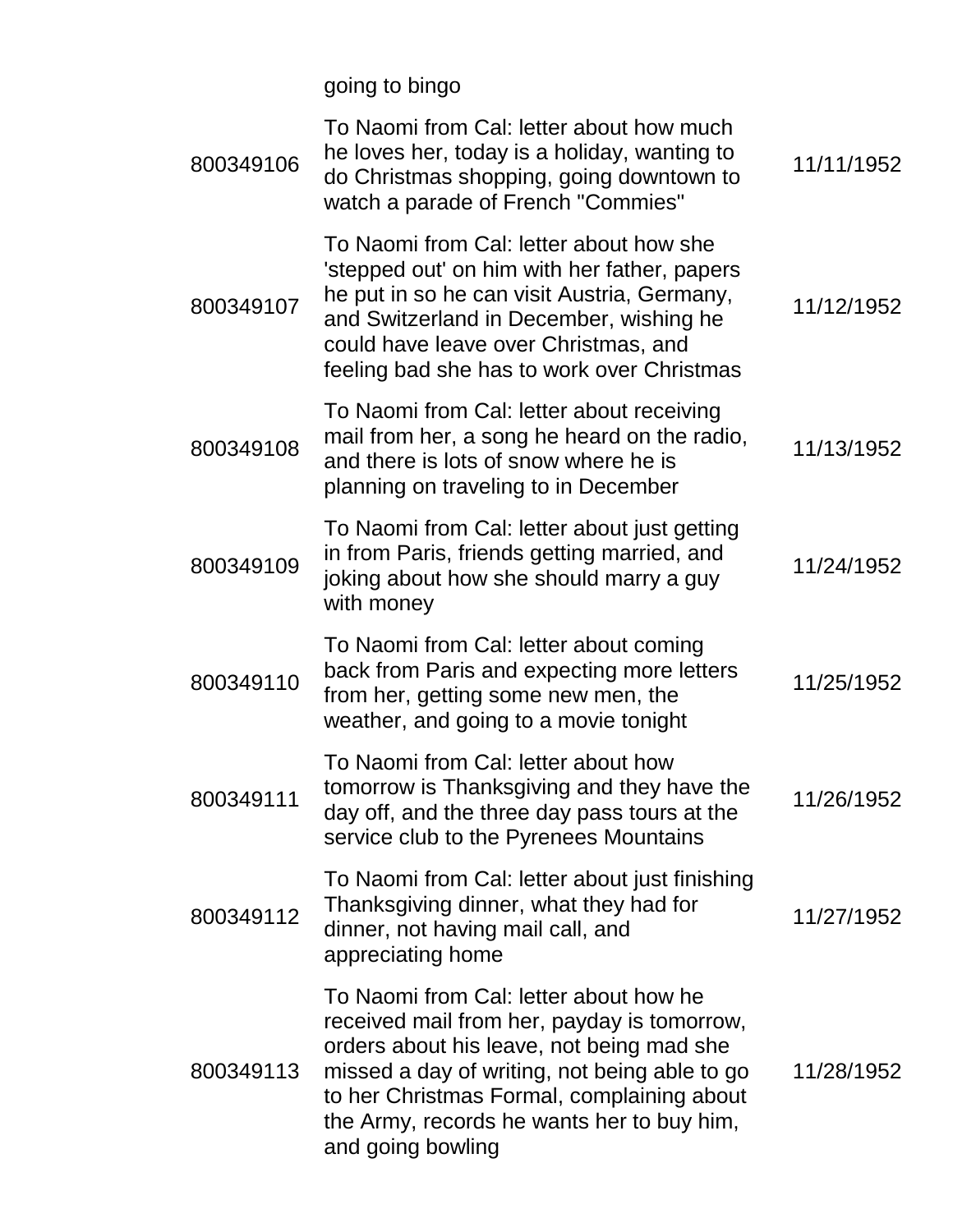| 800349114 | To Naomi from Cal: letter about going to the<br>Eddie Fisher USO show later, the girl at the<br>newsstand and how all the men have asked<br>her on a date, getting paid, and travel<br>literature                      | 11/29/1952 |
|-----------|------------------------------------------------------------------------------------------------------------------------------------------------------------------------------------------------------------------------|------------|
| 800349115 | To Naomi from Cal: letter about seeing<br>Eddie Fisher and what songs he sang, how<br>long he's been gone, and going out to<br>dinner                                                                                  | 11/30/1952 |
| 800349116 | To Naomi from Cal: letter about men going<br>home to the States and how expensive it is,<br>a friend of his sending her mail, and wanting<br>to win bingo                                                              | 12/1/1952  |
| 800349117 | To Naomi from Cal: letter about having to<br>get money orders from home for his leave,<br>asking if she want anything from Italy, a<br>package he sent her, and trying to go to a<br>movie that night                  | 12/2/1952  |
| 800349118 | To Naomi from Cal: letter about writing while<br>he should be working, joking that she should<br>become a mortician, and about a friend at<br>home                                                                     | 12/4/1952  |
| 800349119 | To Naomi from Cal: letter about seeing the<br>movie "Son of Paleface" and being the last<br>person they let in and not receiving a letter<br>from her                                                                  | 12/4/1952  |
| 800349120 | To Naomi from Cal: letter that says he loves<br>her, her brother's new car, the weather and<br>no snow, and keeping warm                                                                                               | 12/5/1952  |
| 800349121 | To Naomi from Cal: letter about taking a four<br>hour nap, trouble with their shower, only<br>having cold water, a guy in his barrack<br>getting a "Dear John" letter, and Naomi<br>going bowling instead of to church | 12/6/1952  |
| 800349122 | To Naomi from Cal: letter about what he will<br>do when he gets mad at his wife, going to<br>town to eat, going to a movie and getting<br>steak                                                                        | 12/7/1952  |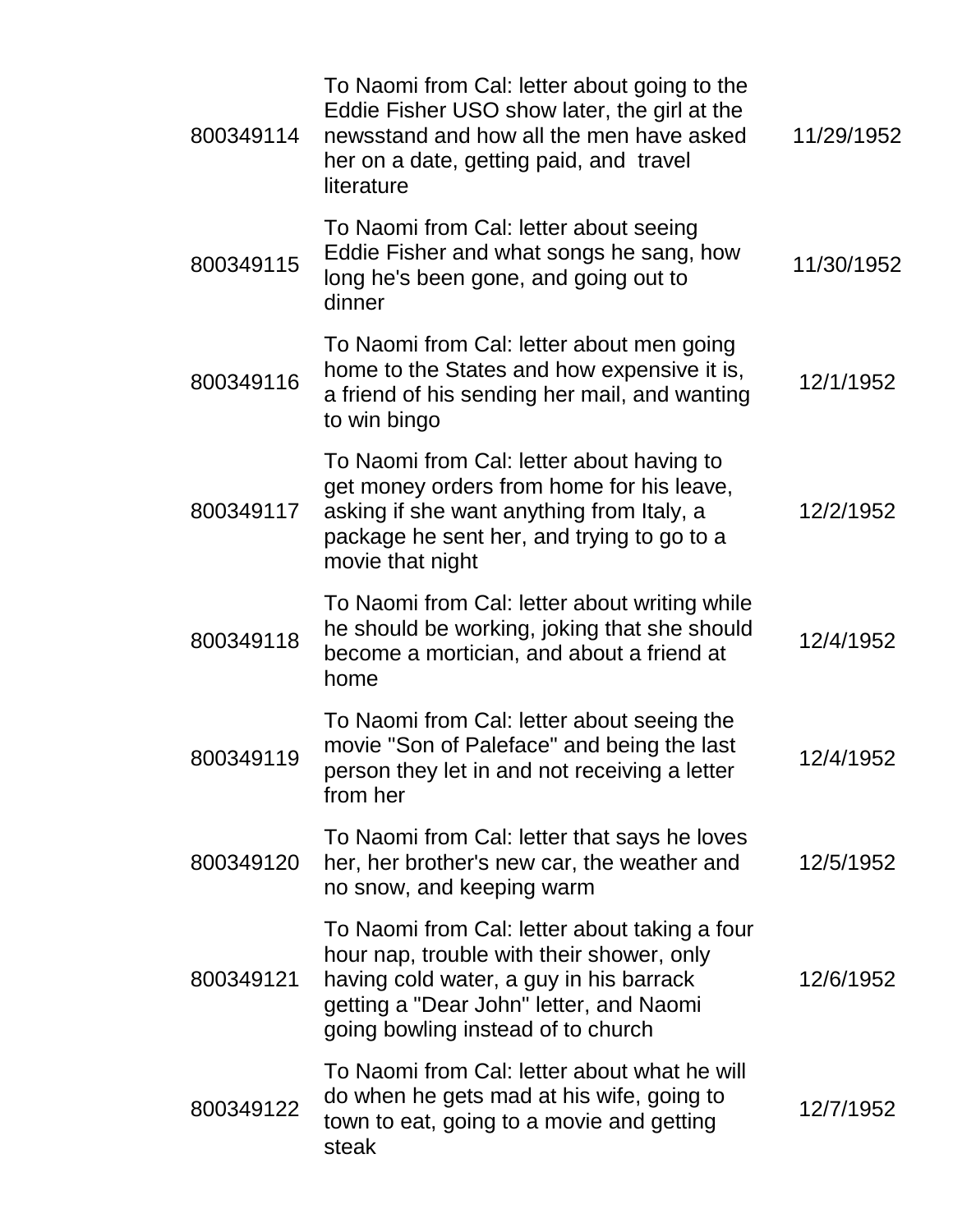| 800349123 | 12/8/1952 To Naomi from Cal: letter about<br>the snow at home, how she should go to<br>school in Chicago, and how much he loves<br>her; 12/9/1952 To Naomi from Cal: letter<br>about a basketball game, letters he wrote,<br>how he's not leading her on, and how he<br>misses her                                                                             | 12/8/1952-<br>12/9/1952 |
|-----------|----------------------------------------------------------------------------------------------------------------------------------------------------------------------------------------------------------------------------------------------------------------------------------------------------------------------------------------------------------------|-------------------------|
| 800349124 | To Naomi from Cal: letter about it being<br>Sunday, getting close to Christmas, her<br>receiving his friends card, a Christmas party<br>they are going to have at the service club,<br>how he is going to the French Rivera and<br>Italy in a week, and taking a nap                                                                                           | 12/14/1952              |
| 800349125 | To Naomi from Cal: letter about how he is<br>about to leave for the south of Europe and<br>has to write to his parents too                                                                                                                                                                                                                                     | 12/21/1952              |
| 800349126 | To Naomi from Cal: letter about how they<br>are going to eat dinner and tour famous<br>French Rivera nightclubs, arrived in Nice<br>earlier that morning, the guides on the trip,<br>the woman guide having to sleep in the<br>same sleeper car, almost wanting to take<br>back what he's said about France, describes<br>Nice, and taking colored photographs | 12/22/1952              |
| 800349127 | To Naomi from Cal: letter about catching the<br>train to Rome, going to a casino, and<br>sightseeing                                                                                                                                                                                                                                                           |                         |
| 800349128 | To Naomi from Cal: letter about spending a<br>miserable night on the train to get to Rome,<br>going to the Vatican City, the Roman<br>Forum, and going to Capri and Naples next                                                                                                                                                                                | 12/24/1952              |
| 800349129 | To Naomi from Cal: letter about going from<br>Rome to Naples, Naples being dirty, going<br>to Pompeii, wishing he paid more attention<br>to European history in school, and being<br>blessed by the Pope                                                                                                                                                       | 12/26/1952              |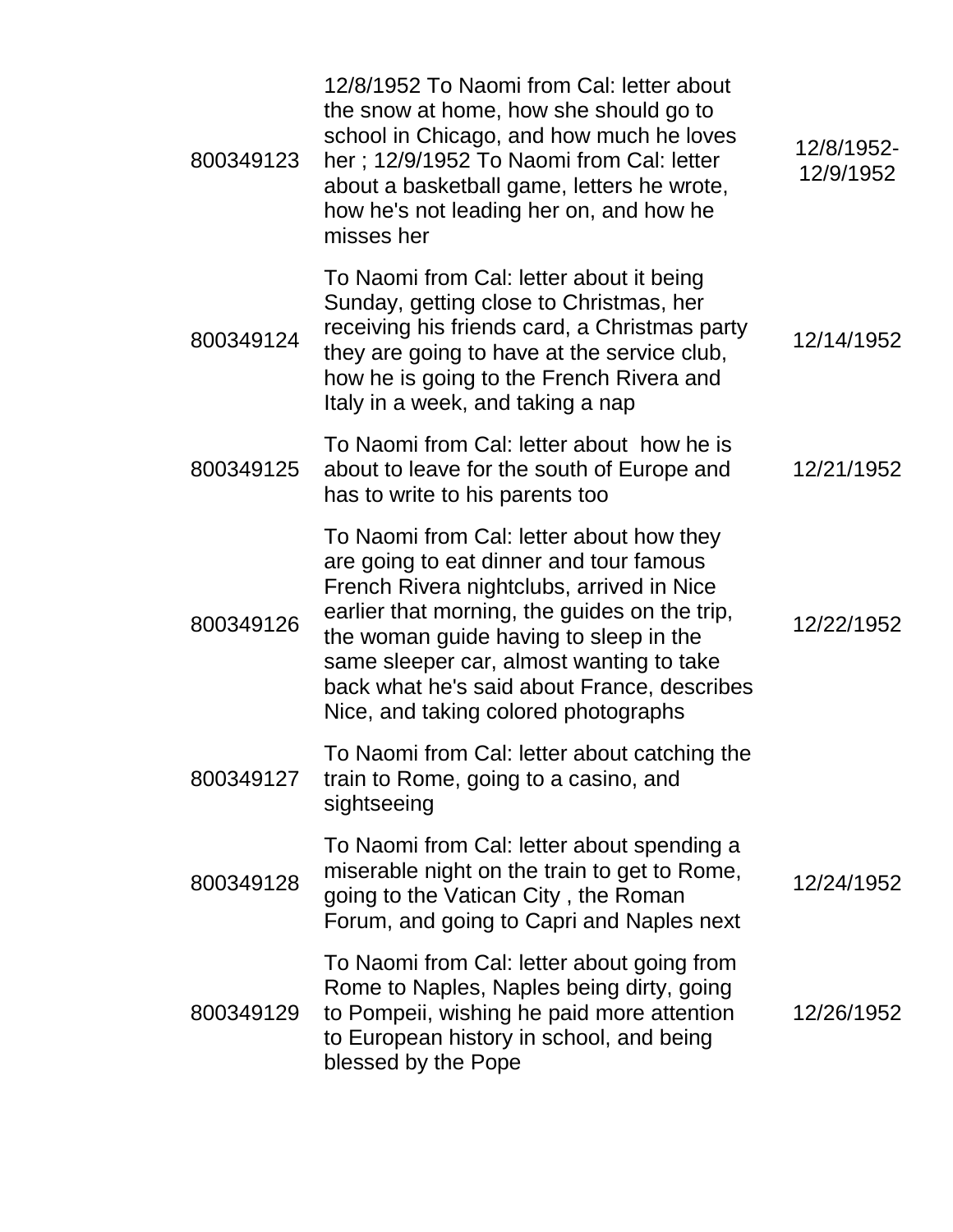| 800349130 | 12/27/1952 To Naomi from Cal: letter about<br>visiting Pompeii and Sarrento, dinner in<br>Sarrento, and what the food was like;<br>12/28/1952 To Naomi from Cal: letter about<br>sightseeing, going to Capris, the weather,<br>getting sea sick, and eating pizza                                                                                                                                                                                                | 12/27/1952-<br>12/28/1952 |
|-----------|------------------------------------------------------------------------------------------------------------------------------------------------------------------------------------------------------------------------------------------------------------------------------------------------------------------------------------------------------------------------------------------------------------------------------------------------------------------|---------------------------|
| 800349131 | 12/29/1952 To Naomi from Cal: letter about<br>being in Rome, going back to camp, and<br>eating in Italy; 12/30/1952 To Naomi from<br>Cal: letter about not being able to buy<br>stamps and riding the train; 12/31/1953 To<br>Naomi from Cal: letter about just getting<br>back to camp, probably sleeping through the<br>new year, receiving mail from her,<br>Christmas Eve, leave, possibly going to<br>Germany and Switzerland, and how much<br>he loves her | 12/29/1952-<br>12/31/1952 |
|           | <b>Letters</b>                                                                                                                                                                                                                                                                                                                                                                                                                                                   | <b>Jan-53</b>             |
| 800349132 | To Naomi from Cal: letter about what he did<br>for New Year's Eve and trying to listen to a<br>ball game on the radio                                                                                                                                                                                                                                                                                                                                            | 1/1/1953                  |
| 800349133 | To Naomi from Cal: letter about going back<br>to work after the holiday, getting a photo<br>developing kit as a Christmas present from<br>his parents, and not receiving mail from her                                                                                                                                                                                                                                                                           | 1/2/1953                  |
| 800349134 | To Naomi from Cal: letter about still not<br>receiving a letter from her, writing letters all<br>day, going to the movies, and getting hot<br>water again                                                                                                                                                                                                                                                                                                        | 1/3/1953                  |
|           |                                                                                                                                                                                                                                                                                                                                                                                                                                                                  |                           |
| 800349135 | To Naomi from Cal: letter about sleeping in<br>and missing church, falling asleep during the<br>movie he went to, receiving letters from her,<br>and writing more letters                                                                                                                                                                                                                                                                                        | 1/4/1953                  |

**1 7 Letters Jan-53**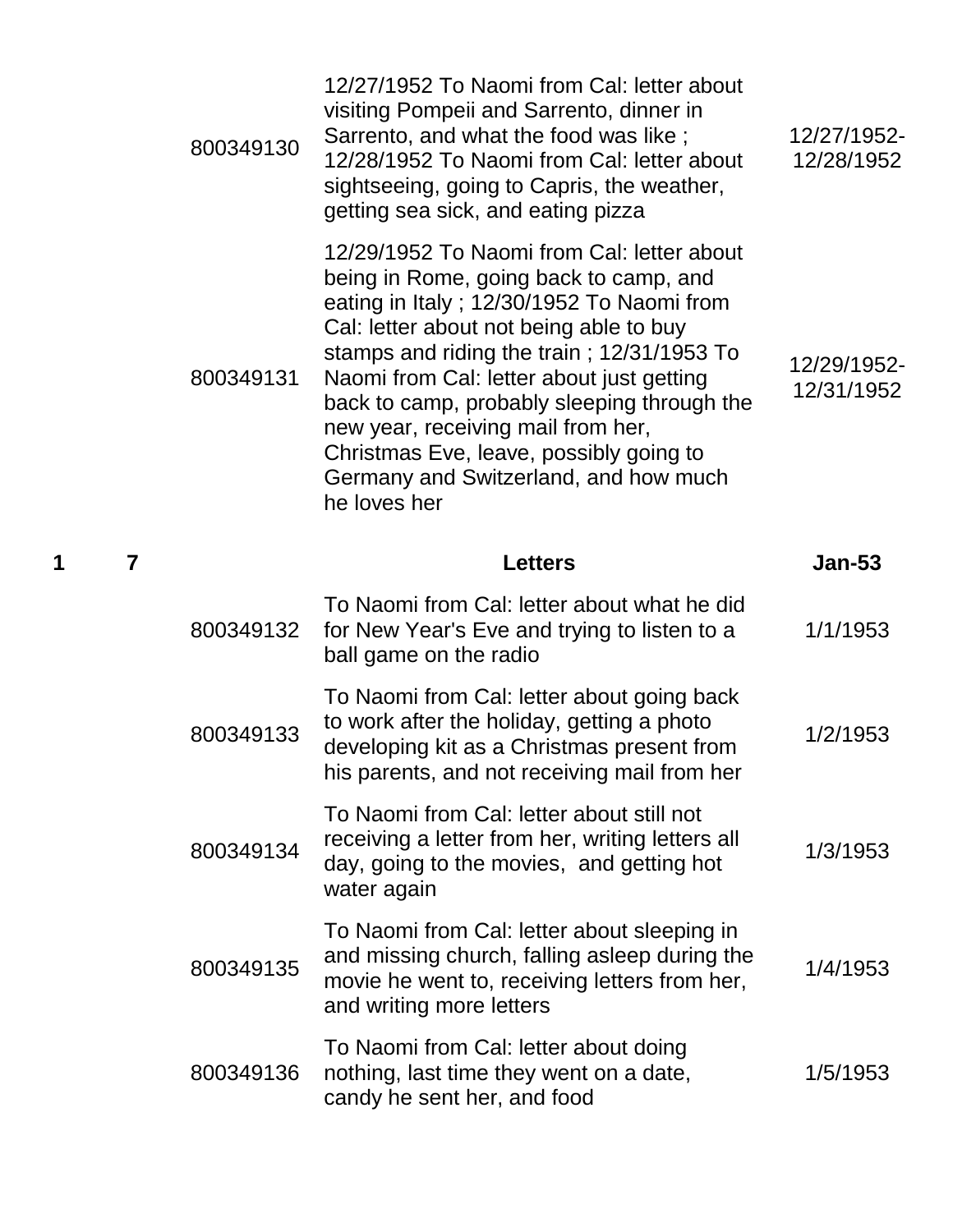| 800349137 | To Naomi from Cal: letter about receiving<br>more mail from her, joking about drinking<br>and drugs, and seeing a stage show later                                                                                                         | 1/6/1953  |
|-----------|--------------------------------------------------------------------------------------------------------------------------------------------------------------------------------------------------------------------------------------------|-----------|
| 800349138 | To Naomi from Cal: letter about it snowing,<br>the winter at home, a USO show he went to,<br>and feeling lazy                                                                                                                              | 1/7/1953  |
| 800349139 | To Naomi from Cal: letter about the weather,<br>getting another Christmas present, Naomi<br>going back to school, going to a French<br>American club meeting, not getting mail<br>from her, and income tax                                 | 1/8/1953  |
| 800349140 | To Naomi from Cal: letter about receiving<br>more Christmas packages, wishing his<br>service was over, and her letters                                                                                                                     | 1/9/1953  |
| 800349141 | To Naomi from Cal: letter about having an<br>leisurely afternoon, wanting a new nickname<br>for her, going to a movie, and taking courses                                                                                                  | 1/10/1953 |
| 800349142 | To Naomi from Cal: letter about receiving<br>mail from her, her new place of work, a<br>friend of his writing Naomi, New Year's Eve,<br>and his hair                                                                                       | 1/11/1953 |
| 800349143 | To Naomi from Cal: letter about her<br>nickname, someone possibly changing<br>length of service from 24 to 36 months,<br>seeing the movie "Something for the Birds,"<br>new cars, the weather, and the club being<br>closed due to weather | 1/12/1953 |
| 800349144 | To Naomi from Cal: letter about wanting to<br>come home, the weather at home, the cold<br>weather and what he wore to bed, and<br>basketball                                                                                               | 1/13/1953 |
| 800349145 | To Naomi from Cal: letter about going to<br>sick call and having to go to clinical surgery<br>next week for a mole, saw a movie called<br>"Desert Fox" and having a boring day at<br>work                                                  | 1/14/1953 |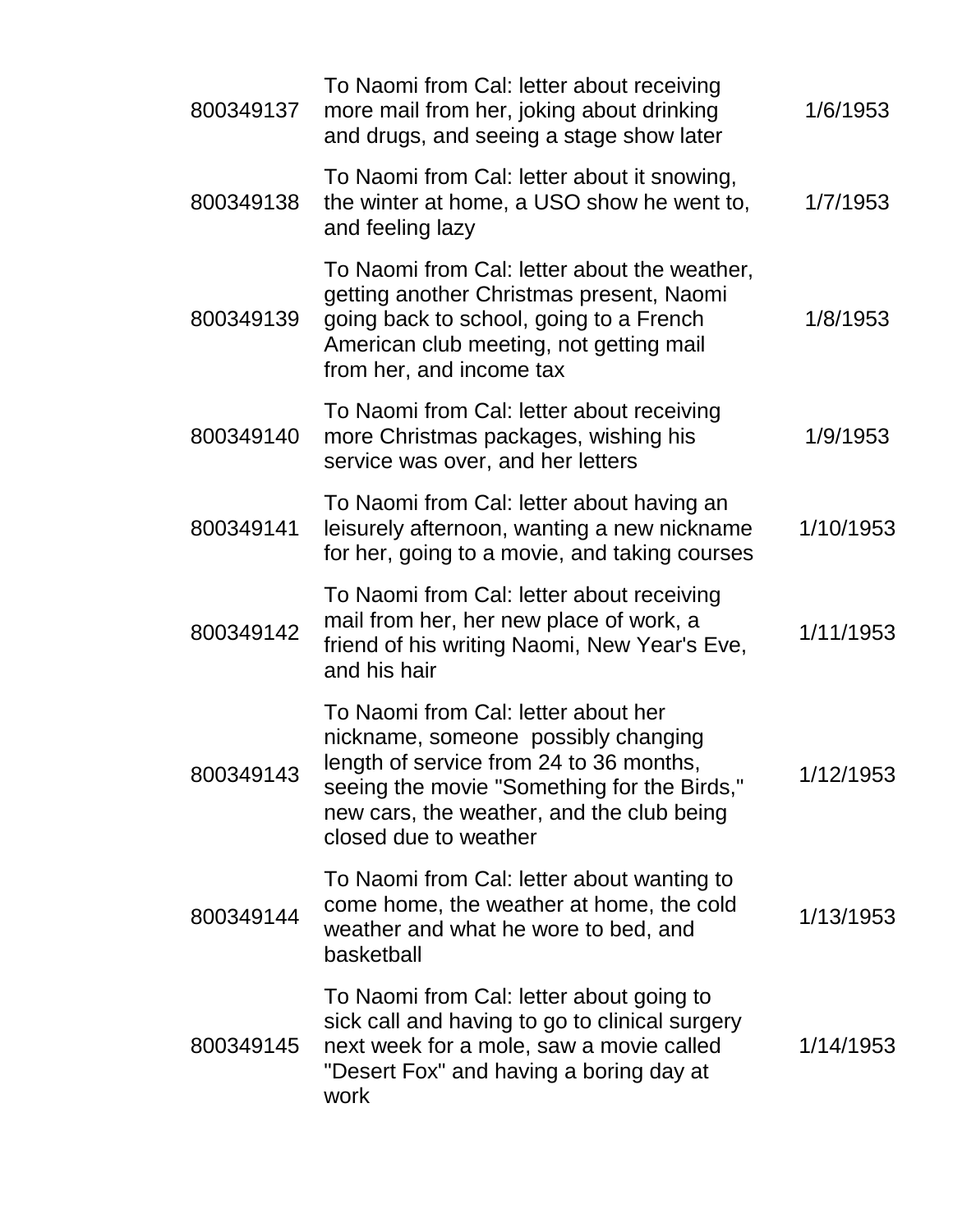| 800349146 | To Naomi from Cal: letter about not doing<br>anything new, going to a French American<br>club meeting later, and not having anything<br>to write about                                                         | 1/15/1953 |
|-----------|----------------------------------------------------------------------------------------------------------------------------------------------------------------------------------------------------------------|-----------|
| 800349147 | To Naomi from Cal: letter about receiving<br>mail from her, how he loves her, went to the<br>French American club meeting, and going to<br>a movie                                                             | 1/16/1953 |
| 800349148 | To Naomi from Cal: letter about sending her<br>a photograph of himself, a holiday, and<br>asking for another picture of her                                                                                    | 1/17/1953 |
| 800349149 | To Naomi from Cal: letter about receiving<br>mail from her, her not writing as many<br>letters as he does, not having enough<br>money to buy cars, what is going on in<br>Quincy, and having to do his laundry | 1/17/1953 |
| 800349150 | To Naomi from Cal: letter about the cleaning<br>he has to do since it's Sunday, men in his<br>barrack packing to go home and celebrating,<br>records he wants her to buy for him, and<br>missing mail call     | 1/18/1953 |
| 800349151 | To Naomi from Cal: letter about how much<br>he loves her                                                                                                                                                       | 1/19/1953 |
| 800349152 | To Naomi from Cal: letter about Dwight D.<br>Eisenhower taking office, trying to get some<br>moles removed, letters he received from<br>her, and going to a movie                                              | 1/20/1953 |
| 800349153 | To Naomi from Cal: letter about going to a<br>French American club dance, a friend of<br>Naomi's from St. Louis, basketball, and<br>getting ready for inspection                                               | 1/22/1953 |
| 800349154 | To Naomi from Cal: letter about her not<br>sending letters, being in a bad mood, going<br>to a movie, and photographs he took                                                                                  | 1/23/1953 |
| 800349155 | To Naomi from Cal: letter about still not<br>receiving any mail from her, going to see the<br>movie "Because of You," being tired, playing<br>basketball, and going to another town with                       | 1/24/1953 |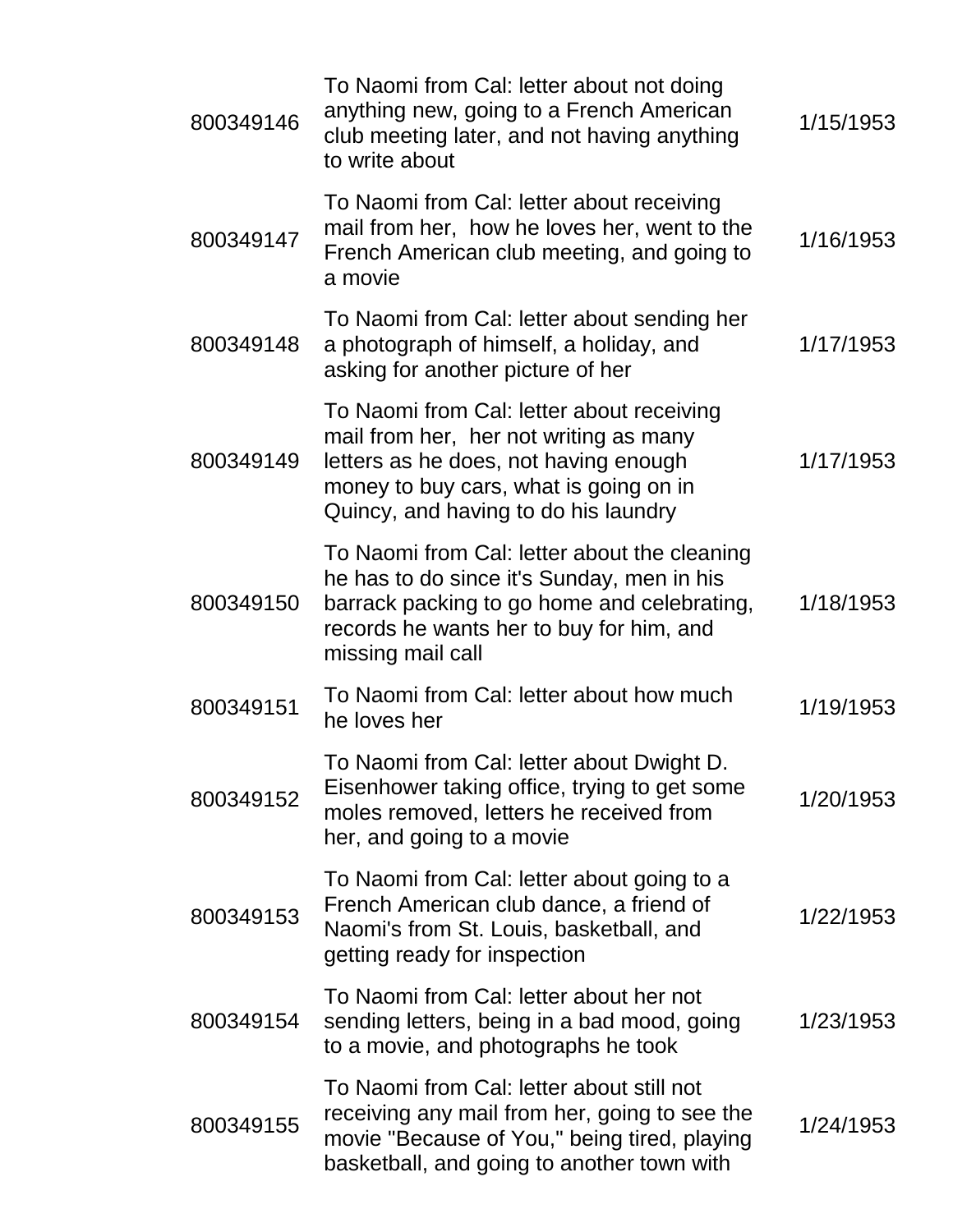some of the men for a night out

| 800349156 | To Naomi from Cal: letter about the weather,<br>receiving five letters from her, apologizing<br>for accusing her of not writing for weeks,<br>men getting the flu and having to get flu<br>shots, going to church, his next leave and<br>wishing he could go home, wishing for<br>spring weather, how he wishes he was still<br>in school or working in Chicago, and going<br>out for dinner in another town | 1/25/1953 |
|-----------|--------------------------------------------------------------------------------------------------------------------------------------------------------------------------------------------------------------------------------------------------------------------------------------------------------------------------------------------------------------------------------------------------------------|-----------|
| 800349157 | To Naomi from Cal: letter about receiving<br>mail from Naomi's sister, the men giving<br>each other rub downs, and some men have<br>to stay since they don't have replacements<br>for them                                                                                                                                                                                                                   | 1/26/1953 |
| 800349158 | To Naomi from Cal: letter about almost<br>being out of stationary, Naomi working in the<br>men's ward, being each other's drinking<br>buddies, and going to see a movie                                                                                                                                                                                                                                      | 1/27/1953 |
| 800349159 | To Naomi from Cal: letter about someone<br>taking his last sheet of stationary and that<br>he loves her                                                                                                                                                                                                                                                                                                      | 1/28/1953 |
| 800349160 | To Naomi from Cal: letter about going to the<br>French American club and all the men at his<br>table getting mad at him because all the<br>French women wanted to talk to him and<br>going to see the movie "Somebody Loves<br>Me''                                                                                                                                                                          | 1/29/1953 |
| 800349161 | To Naomi from Cal: letter about writing her<br>during work, trying to call Bill Reese, the<br>mail, taking care of a dog, becoming an<br>artist, promising to tell each other if they<br>went out with someone else, and buying an<br>iron                                                                                                                                                                   | 1/30/1953 |
| 800349162 | To Naomi from Cal: letter about it being<br>Saturday, pay day, hearing songs on the                                                                                                                                                                                                                                                                                                                          | 1/31/1953 |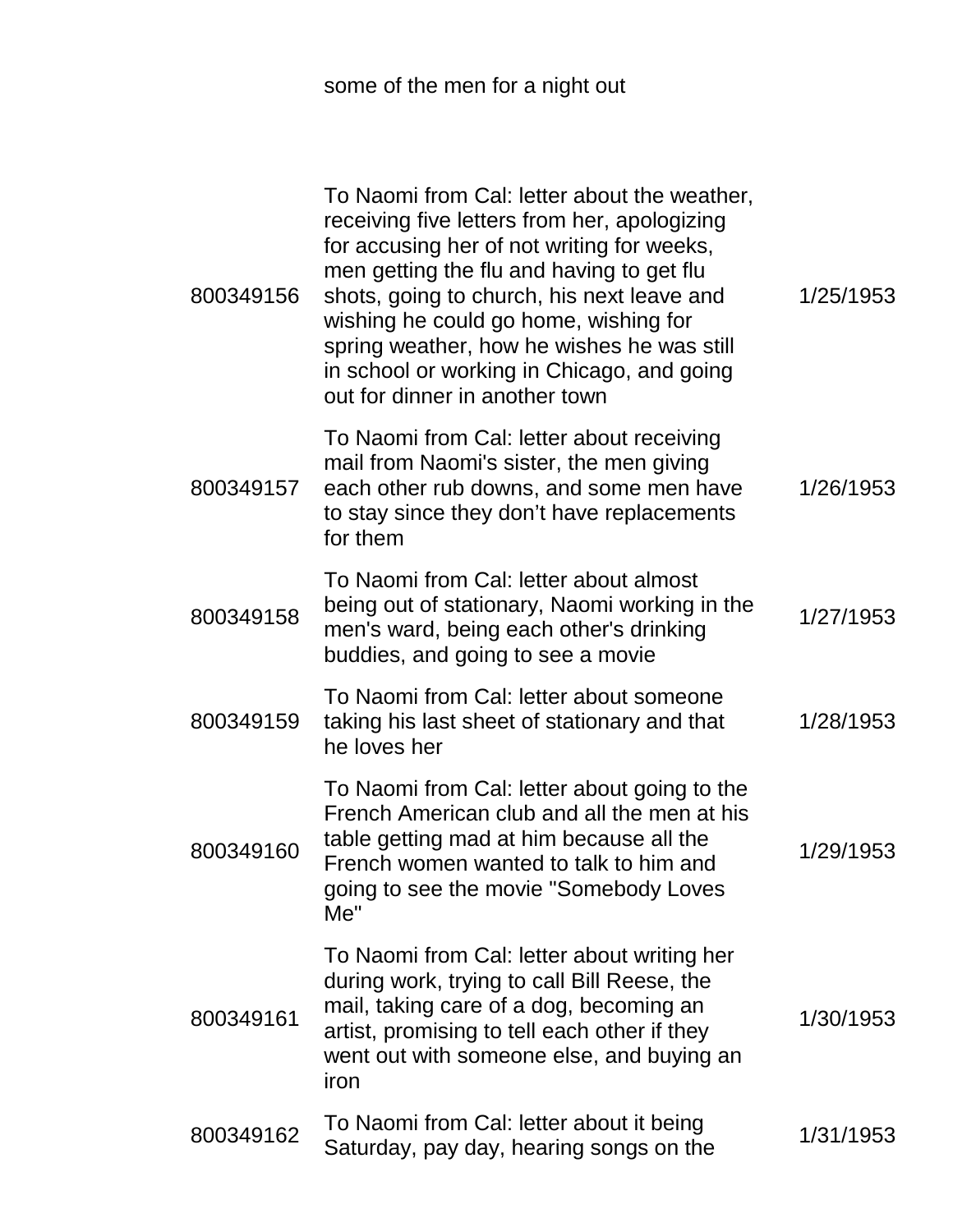## radio, and going downtown

| 1 | 8 |           | <b>Letters</b>                                                                                                                                                                                                                                                                                                                                                                                                                                                                         | $Feb-53$              |
|---|---|-----------|----------------------------------------------------------------------------------------------------------------------------------------------------------------------------------------------------------------------------------------------------------------------------------------------------------------------------------------------------------------------------------------------------------------------------------------------------------------------------------------|-----------------------|
|   |   | 800349163 | To Naomi from Cal: letter about the weather,<br>receiving letters from her, if he has to get<br>surgery, how she put a stamp on the last<br>letter, asking if she has gotten TB yet, her<br>going to parties, and that he loves her                                                                                                                                                                                                                                                    | 2/1/1953              |
|   |   | 800349164 | To Naomi from Cal: letter about a dream,<br>possibly going away for a weekend to the<br>Pyrenees Mountains, and a bill in Arkansas<br>that he read about in the newspaper                                                                                                                                                                                                                                                                                                              | 2/2/1953              |
|   |   | 800349165 | To Naomi from Cal: letter about going to a<br>movie, his French class, the mail, and joking<br>about pink eye                                                                                                                                                                                                                                                                                                                                                                          | 2/3/1953              |
|   |   | 800349166 | To Naomi from Cal: letter about a new<br>nickname for her, going to a French<br>American club meeting, Naomi's friend<br>having the flu, and apologizing for not<br>sending a picture of himself                                                                                                                                                                                                                                                                                       | 2/4/1953              |
|   |   | 800349167 | To Naomi from Cal: letter about having to go<br>to bed early so he can catch a bus early to<br>go skiing, skiing for the first time, going to<br>the French American club meeting, and<br>hearing a song called "Faith"                                                                                                                                                                                                                                                                | 2/5/1953              |
|   |   | 800349168 | 2/6/1953 To Naomi from Cal: letter about<br>finally arriving in Luchon after a fourteen<br>hour bus ride, not arriving in time to stay at<br>the ski lodge and staying in a hotel instead,<br>and walking around the town; 2/7/1953 To<br>Naomi from Cal: letter about trying to ski but<br>it being difficult, the conditions for skiing,<br>and being tired; 2/8/1953 To Naomi from<br>Cal: letter apologizing for sending multiple<br>letters in one envelope and that he loves her | 2/6/1953-<br>2/8/1953 |
|   |   | 800349169 | To Naomi from Cal: letter about being back,<br>getting her package and it being poorly<br>wrapped, liking the fudge she made, and                                                                                                                                                                                                                                                                                                                                                      | 2/9/1953              |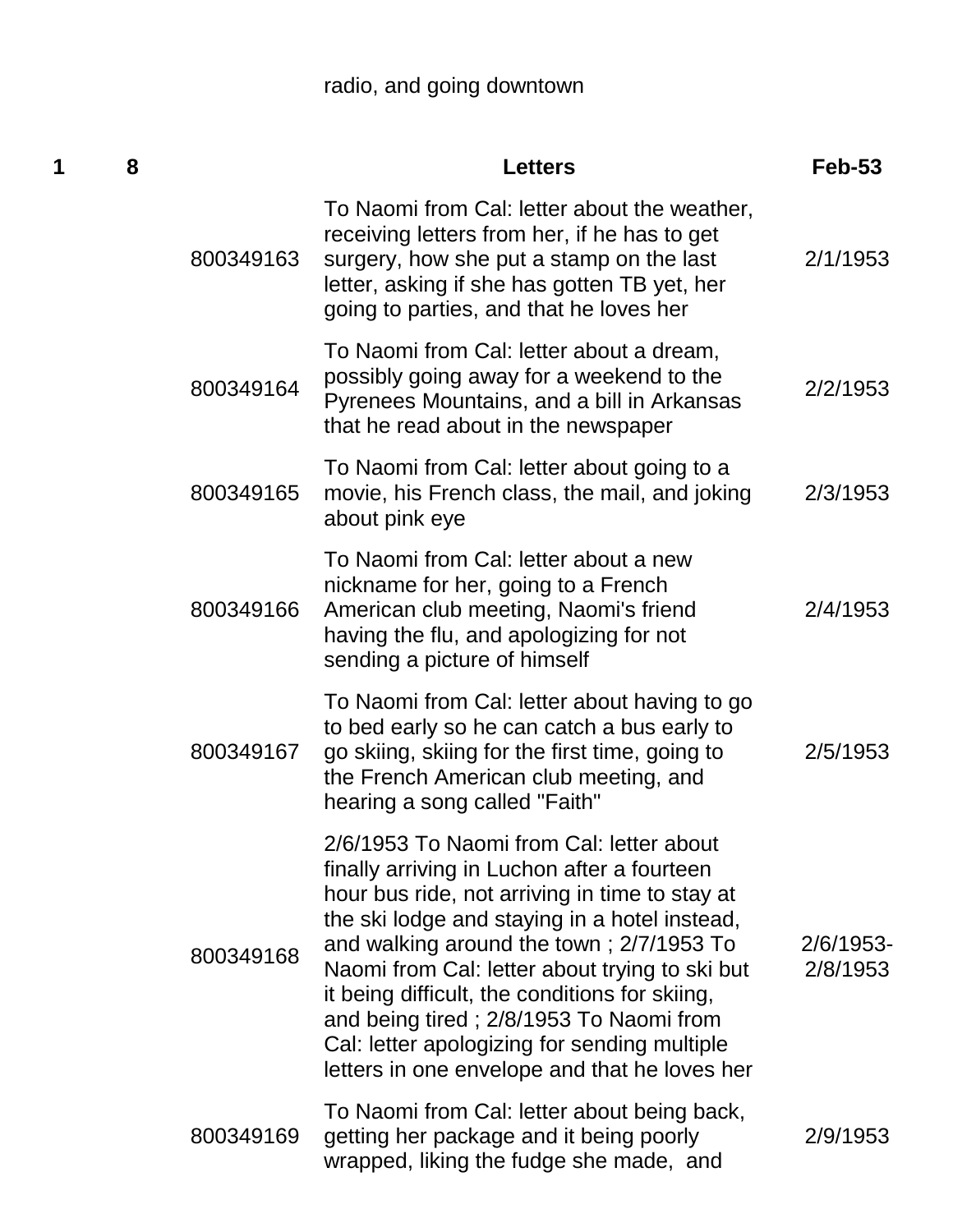thanking her for the package

| 800349170 | To Naomi from Cal: letter about what she<br>has been doing, meeting her grandmother,<br>how the Army nurses in Europe are wild and<br>immoral, not getting engaged to a French<br>girl, news about a friend, and breaking a<br>watch | 2/10/1953 |
|-----------|--------------------------------------------------------------------------------------------------------------------------------------------------------------------------------------------------------------------------------------|-----------|
| 800349171 | To Naomi from Cal: letter about getting back<br>from French American club late, what<br>happened at the meeting, a friend of his<br>dating a French girl, and going to bed                                                           | 2/11/1953 |
| 800349172 | To Naomi from Cal: letter about tomorrow<br>being Friday the 13th, nurses, air radio<br>program, and her senior prom                                                                                                                 | 2/12/1953 |
| 800349173 | To Naomi from Cal: letter about finding her a<br>nickname, having a dream about her,<br>napping, celebrating a year of deciding to go<br>into active duty, and hoping that she will wait<br>for him                                  | 2/14/1953 |
| 800349174 | To Naomi from Cal: letter about how he<br>loves her and that he has a new address                                                                                                                                                    | 2/19/1953 |
| 800349175 | To Naomi from Cal: letter about receiving<br>mail from her, sending in a request for<br>leave in Switzerland, Austria, and Germany,<br>where will she go for training, and the<br>Valentine's Day card she sent him                  | 2/20/1953 |
| 800349176 | To Naomi from Cal: letter about her not<br>liking the nickname he called her, telling her<br>not to dye her hair black, her roommate<br>being sick, teaching her how to ski and other<br>things, and how much he loves her           | 2/21/1953 |
| 800349177 | To Naomi from Cal: letter about sleeping<br>late, the weather, a guy bringing a wire<br>recorder, a song he heard, and how much<br>he misses her                                                                                     | 2/22/1953 |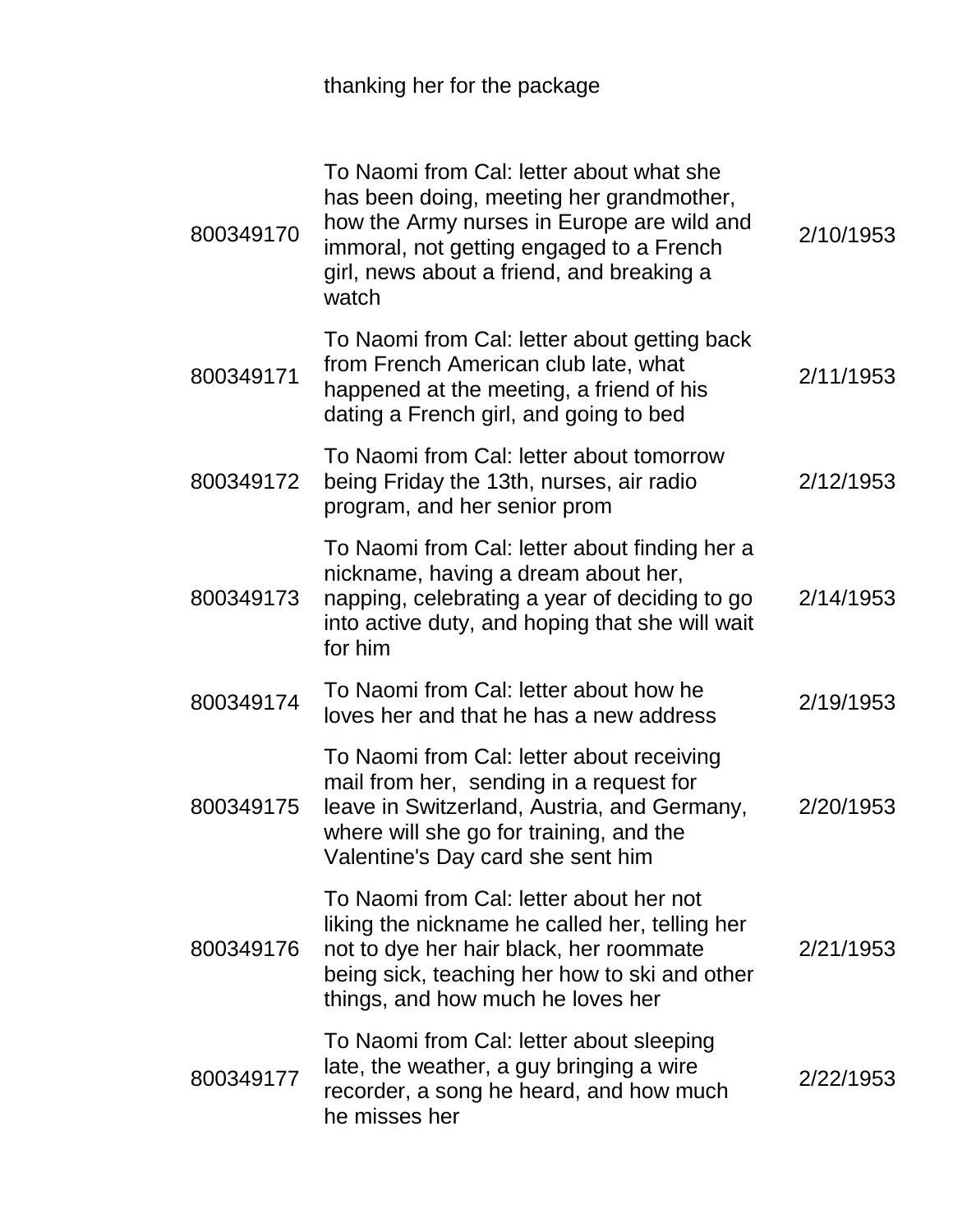| 800349178 | To Naomi from Cal: letter about being lazy,<br>getting a letter from his dad asking what he<br>is going to do after he gets out of the Army,<br>and not drawing lately | 2/23/1953 |
|-----------|------------------------------------------------------------------------------------------------------------------------------------------------------------------------|-----------|
| 800349179 | To Naomi from Cal: letter about her sister,<br>lice and fleas, and taking a shower                                                                                     | 2/24/1953 |
| 800349180 | To Naomi from Cal: letter about how much<br>he loves her and going to French American<br>club                                                                          | 2/25/1953 |
| 800349181 | To Naomi from Cal: letter about not getting<br>any mail from her recently, the weekend,<br>and going to a movie later                                                  | 2/26/1953 |
| 800349182 | To Naomi from Cal: letter about counting<br>down the days until he is done in the Army,<br>the weather, and rats                                                       | 2/27/1953 |
| 800349183 | To Naomi from Cal: letter about how much<br>he loves her and feeling sick                                                                                              | 2/28/1953 |

| 2 |           | <b>Letters</b>                                                                                                                                                                                                                                                                                                                            | <b>Mar-53</b>          |
|---|-----------|-------------------------------------------------------------------------------------------------------------------------------------------------------------------------------------------------------------------------------------------------------------------------------------------------------------------------------------------|------------------------|
|   | 800349184 | 3/1/1953 To Naomi from Cal: letter about<br>having to work all day Sunday, missing<br>church, wanting to play tennis, hoping she<br>has sent him letters, and including a letter<br>he forgot to send; 2/18/1953 To Naomi from<br>Cal: letter about not receiving any mail from<br>her, going to French American club, and<br>missing her | 3/1/1953,<br>2/18/1953 |
|   | 800349185 | To Naomi from Cal: letter about reports he<br>had to fill out, going to a movie, the bad<br>reputation nurses have, letter writing, and<br>joking about having multiple wives                                                                                                                                                             | 3/2/1953               |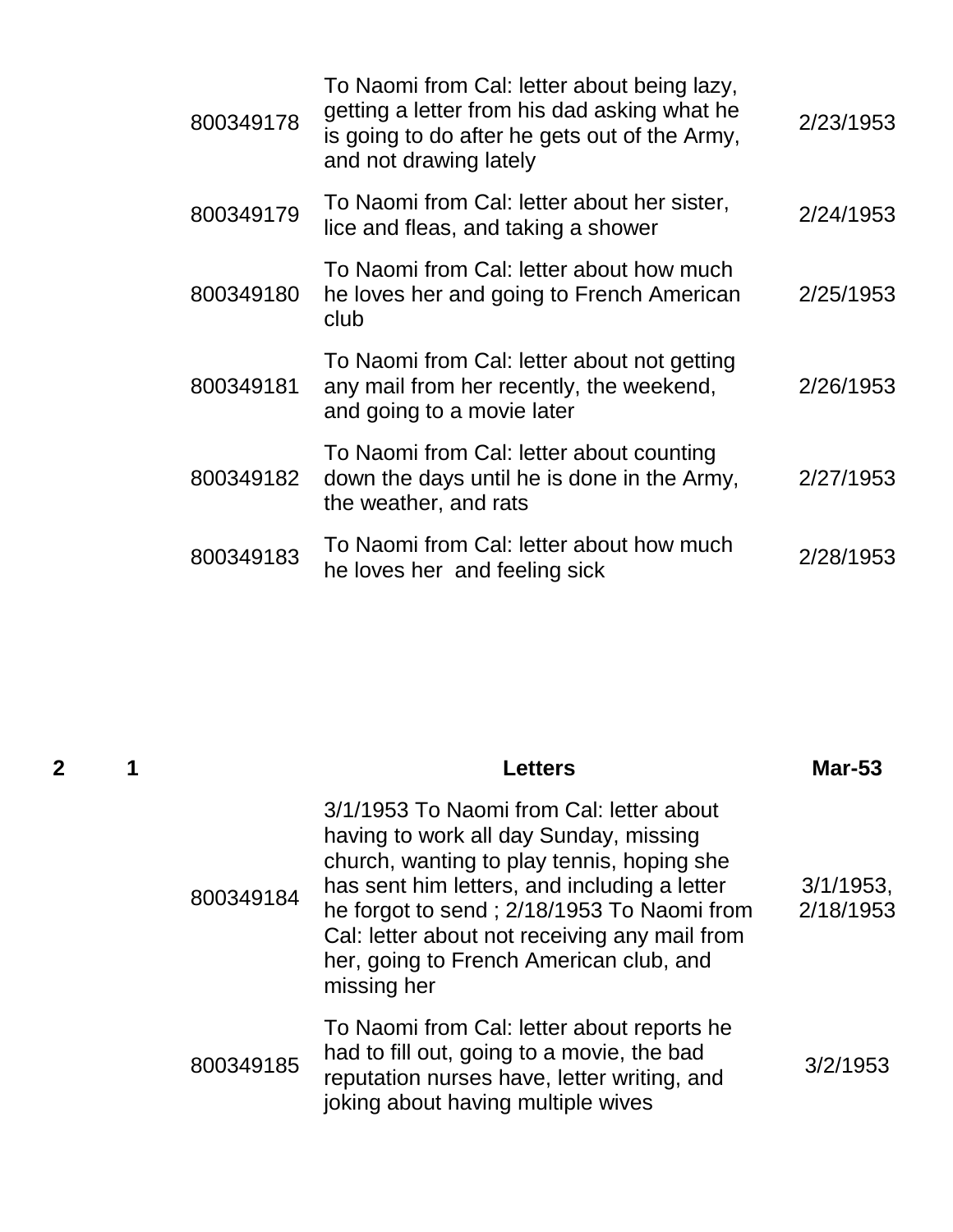| 800349186 | To Naomi from Cal: letter about the weather,<br>how much she works, a picture he sent her,<br>nicknames, halfway mark of his service, how<br>hard it is to stay away from girls, and ironing                                                                                                                                                                                                                                                                                                                                                                                                  | 3/3/1953                 |
|-----------|-----------------------------------------------------------------------------------------------------------------------------------------------------------------------------------------------------------------------------------------------------------------------------------------------------------------------------------------------------------------------------------------------------------------------------------------------------------------------------------------------------------------------------------------------------------------------------------------------|--------------------------|
| 800349187 | To Naomi from Cal: letter about going to a<br>club meeting, the weather, and a record he<br>wants                                                                                                                                                                                                                                                                                                                                                                                                                                                                                             | 3/4/1953                 |
| 800349188 | To Naomi from Cal: letter about borrowing<br>stationary, not receiving any mail, club<br>meeting, and a friend dating a French girl                                                                                                                                                                                                                                                                                                                                                                                                                                                           | 3/5/1953                 |
| 800349189 | 3/7/1953 To Naomi from Cal: letter about<br>packing to go on leave, his current favorite<br>song, Naomi going out to night clubs, the<br>dog he was taking care of before coming<br>back, and what kind of dog he wants;<br>3/8/1953 To Naomi from Cal: letter that he is<br>leaving for leave and that he loves her                                                                                                                                                                                                                                                                          | $3/7/1953$ -<br>3/8/1953 |
| 800349190 | 3/8/1953 To Naomi from Cal: letter about<br>being tired, riding all night on a train, arriving<br>in Stuttgart, Germany and visiting distant<br>relatives, and the destruction from the war;<br>3/9/1953 To Naomi from Cal: letter about<br>staying at a relative's house for a few days,<br>going to Austria and Switzerland next, going<br>to take photographs, trying to speak<br>German, seeing another relative tomorrow,<br>eating supper and talking to people                                                                                                                         | $3/8/1953$ -<br>3/9/1953 |
| 800349191 | 3/10/1953 To Naomi from Cal: letter about<br>going to where his grandmother was born,<br>about the town, visiting the same bench his<br>grandmother went to, and beer 3/11/1953<br>To Naomi from Cal: letter about running out<br>of stationary, taking pictures, the weather,<br>and his relatives; 3/12/1953 To Naomi from<br>Cal: letter about being on a train to Munich,<br>the weather, seeing someone he knew,<br>meeting a nurse, and snow; 3/13/1953 To<br>Naomi from Cal: letter about sending<br>multiple letters at once, going to<br>Switzerland, sightseeing, and a description | 3/10/1953-<br>3/13/1953  |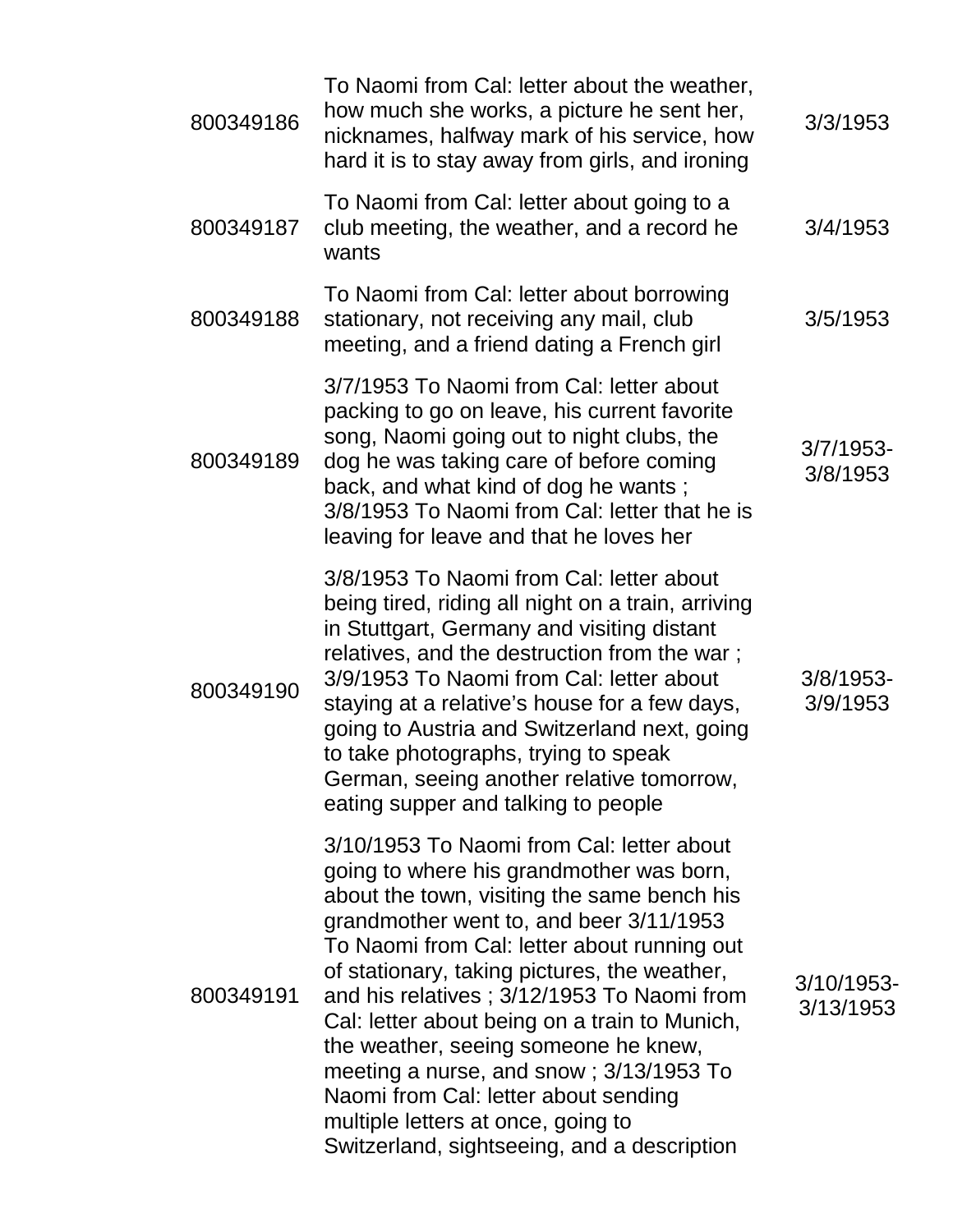of the city

| 800349192 | 3/14/1953 To Naomi from Cal: letter about<br>being right outside of Zurich, Switzerland<br>and trying to take photographs; 3/15/1953<br>To Naomi from Cal: letter about Zurich,<br>sightseeing, the service at the hotel, how<br>expensive it is, and the city being clean;<br>3/16/1953 To Naomi from Cal: letter about<br>being on his way to Geneva, Switzerland<br>and how beautiful it is | 3/14/1953-<br>3/16/1953    |
|-----------|------------------------------------------------------------------------------------------------------------------------------------------------------------------------------------------------------------------------------------------------------------------------------------------------------------------------------------------------------------------------------------------------|----------------------------|
| 800349193 | To Naomi from Cal: letter about going<br>sightseeing in Geneva, seeing the<br>International Red Cross building and the<br>Geneva Peace Conference building, the<br>lake, and possibly going out to a night club;<br>3/18/1953 To Naomi from Cal: letter about<br>going back to camp, mailing a letter, and<br>telling her he loves her                                                         | $3/17/1953$ -<br>3/18/1953 |
| 800349194 | To Naomi from Cal: letter about receiving<br>ten letters from her when he got back,<br>others tell him he is lucky to have her,<br>Naomi training in Chicago, the weather, her<br>poetic letters, a friend wanting to write,<br>bachelor's tax, what he will do when he gets<br>back, not being able to sew, and going back<br>to work                                                         | 3/19/1953                  |
| 800349195 | 3/20/1953 To Naomi from Cal: letter about<br>good weather, Naomi bowling, wanting her<br>to send a photo, French games, and running<br>into someone he knew in college;<br>3/21/1953 To Naomi from Cal: letter telling<br>her that he loves her and it is the first day of                                                                                                                     | 3/20/1953-<br>3/21/1953    |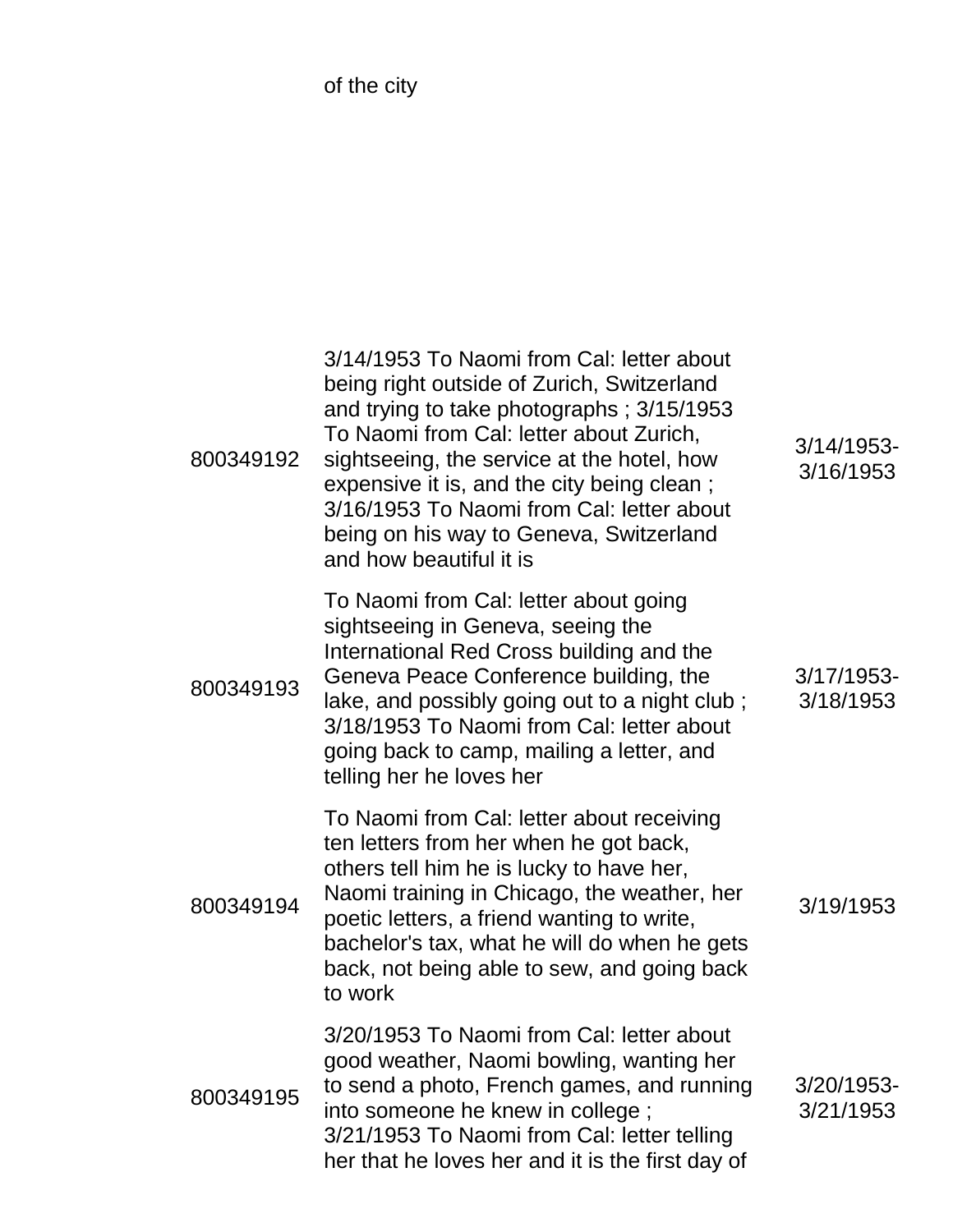spring

| 800349196 | To Naomi from Cal: letter about the weather,<br>a celebration in town, her telling the truth,<br>and old friends looking her up                                                                                                                                                            | 3/22/1953                  |
|-----------|--------------------------------------------------------------------------------------------------------------------------------------------------------------------------------------------------------------------------------------------------------------------------------------------|----------------------------|
| 800349197 | To Naomi from Cal: letter about wanting a<br>record, counting the days until he goes<br>home, possibly going to school for another<br>degree, wishing he was back in Chicago,<br>and about the celebration in town                                                                         | 3/23/1953                  |
| 800349198 | To Naomi from Cal: letter about the record<br>he wants and if she needs money for it,<br>being lazy and not want to work after being<br>on leave, planning on going to Norway,<br>Sweden, Denmark, Holland, and Belgium for<br>his next break or going to England, Scotland<br>and Ireland | 3/24/1953                  |
| 800349199 | To Naomi from Cal: letter about not<br>receiving and letter from her that day,<br>someone taking his pen, going to French<br>American Club, and writing while he is<br>working                                                                                                             | 3/25/1953                  |
| 800349200 | To Naomi from Cal: letter about going to a<br>masquerade ball for the French American<br>club, and getting ready for an inspection                                                                                                                                                         | 3/26/1953                  |
| 800349201 | To Naomi from Cal: letter about the mail<br>services, Naomi going to St. Louis, and the<br>weather                                                                                                                                                                                         | 3/27/1953                  |
| 800349202 | 3/28/1953 To Naomi from Cal: letter about<br>the weather, springtime, nicknames, and<br>being lazy; 3/31/1953 To Naomi from Cal:<br>letter about going to bingo, sending mail,<br>and what he will do when he is a civilian                                                                | $3/28/1953$ ,<br>3/31/1953 |
| 800349203 | To Naomi from Cal: letter about the weather,<br>not receiving any mail, going to California or<br>somewhere else if she has training in St.<br>Louis, going to a movie, and what's on the<br>radio                                                                                         | 3/29/1953                  |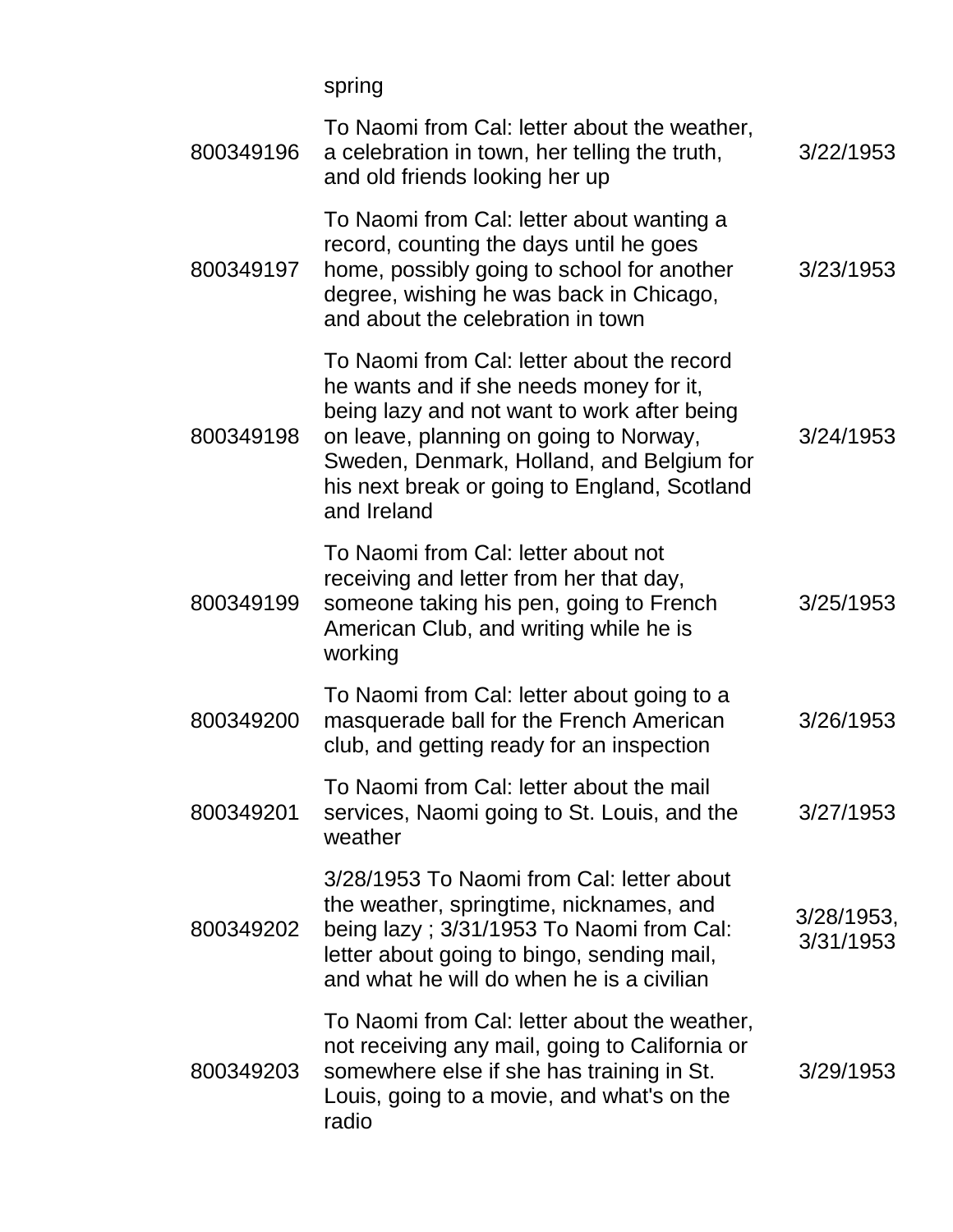|   |              | 800349204 | To Naomi from Cal: letter about her<br>knowledge of Switzerland's history, and her<br>letters                                                                                                                                                                                                | 3/30/1953             |
|---|--------------|-----------|----------------------------------------------------------------------------------------------------------------------------------------------------------------------------------------------------------------------------------------------------------------------------------------------|-----------------------|
| 2 | $\mathbf{2}$ |           | <b>Letters</b>                                                                                                                                                                                                                                                                               | <b>Apr-53</b>         |
|   |              | 800349205 | To Naomi from Cal: letter trying to pull an<br>April Fool's joke on her, going out last night,<br>asking her about work, her weight, not<br>getting married until he's twenty-five, and<br>getting married by mail                                                                           | 4/1/1953              |
|   |              | 800349206 | 4/2/1953 To Naomi from Cal: letter about<br>doing the same routine over and over,<br>asking about her foot, and about her dreams<br>; 4/3/1953 To Naomi from Cal: letter about<br>going to church, going to Spain next<br>weekend, and getting ready for inspection                          | 4/2/1953-<br>4/3/1953 |
|   |              | 800349207 | To Naomi from Cal: letter about using a<br>sheet of paper from a friend, getting his<br>picture in the mail, the weather, and how<br>much he loves her                                                                                                                                       | 4/4/1953              |
|   |              | 800349208 | 4/5/1953 To Naomi from Cal: letter about<br>receiving mail from her, Easter, going to<br>church, Naomi not going out with other<br>people, joking about reenlisting, and having<br>to go back to work ; 4/6/1953 To Naomi from<br>Cal: letter about being tired and how much<br>he loves her | 4/5/1953-<br>4/6/1953 |
|   |              | 800349209 | To Naomi from Cal: letter about a big<br>inspection being over, accidently taking a<br>tray from the mess hall, losing his hat and<br>finding it in his bed, having bad dream,<br>playing bingo and staying in tonight                                                                       | 4/7/1953              |
|   |              | 800349210 | To Naomi from Cal: letter about writing a<br>letter while at work, food, missing letters,<br>and going out later                                                                                                                                                                             | 4/8/1953              |
|   |              | 800349211 | To Naomi from Cal: letter about taking<br>stationary paper from the Army, going to<br>Spain, clothes, and his mother in the paper                                                                                                                                                            | 4/9/1953              |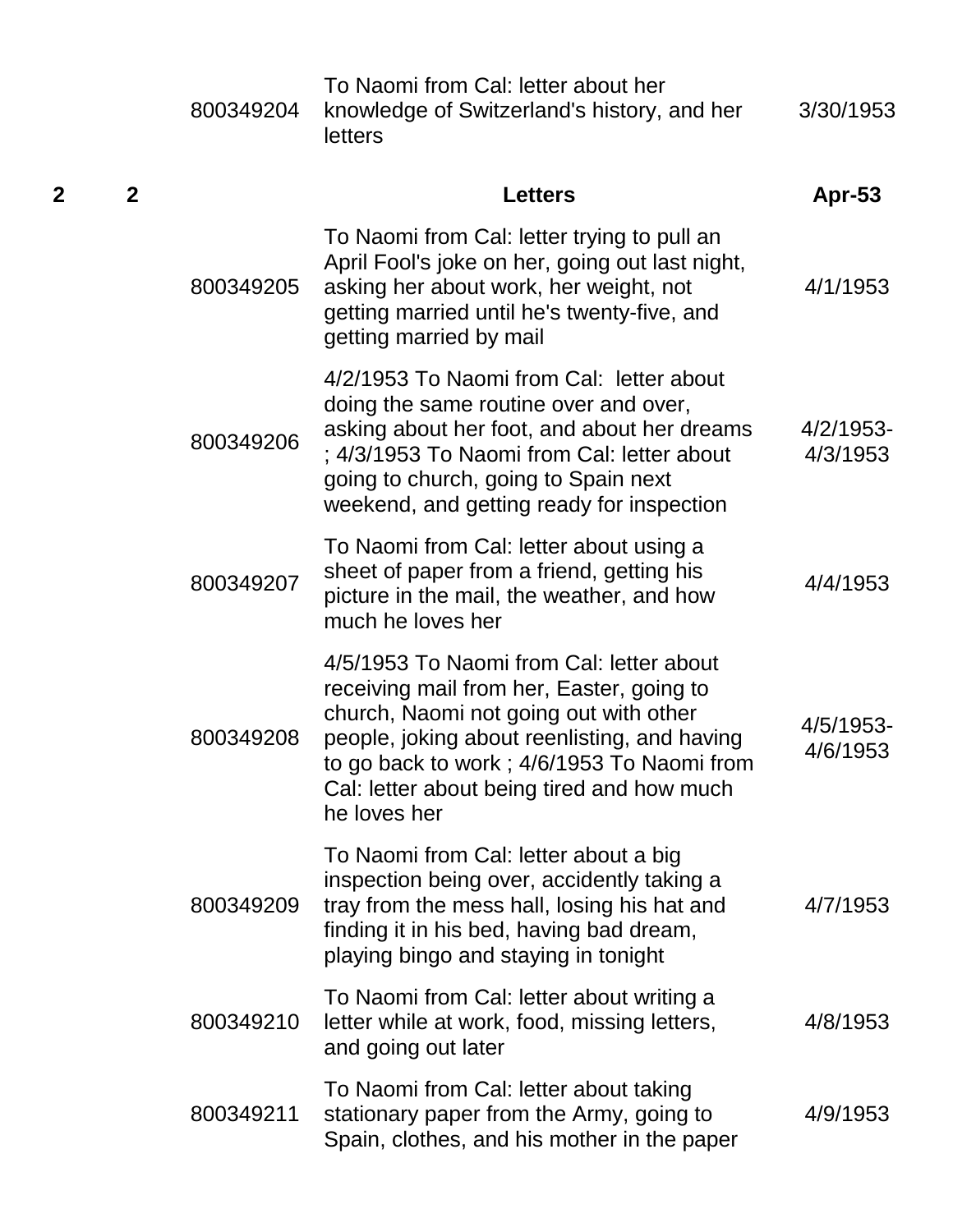| 800349212 | 4/10/1953To Naomi from Cal: letter about<br>leaving for Spain, her dad going on<br>vacation, playing kissing games, getting the<br>photograph she sent him and sending her a<br>photograph; 4/11/1953 To Naomi from Cal:<br>letter about how beautiful Spain is, the<br>weather, walking through San Sabastian,<br>how clean the country and people are,<br>Spanish girls, and what Spain is like;<br>4/12/1953 To Naomi from Cal: letter about<br>trying to take a photograph of a Spanish<br>guard, almost missing the train, and why the<br>mail is slower than usual | 4/10/1953-<br>4/12-1953 |
|-----------|--------------------------------------------------------------------------------------------------------------------------------------------------------------------------------------------------------------------------------------------------------------------------------------------------------------------------------------------------------------------------------------------------------------------------------------------------------------------------------------------------------------------------------------------------------------------------|-------------------------|
| 800349213 | 4/13/1953 To Naomi from Cal: letter about<br>her friend writing more than her, a French<br>girlfriend, and bingo; 4/14/1953 To Naomi<br>from Cal: letter about losing at bingo, and<br>finding a letter he forgot to mail                                                                                                                                                                                                                                                                                                                                                | 4/13/1953-<br>4/14/1953 |
| 800349214 | To Naomi from Cal: letter about the Easter<br>bunny, drinking alcohol, food he misses, and<br>hearing a ball game on the radio                                                                                                                                                                                                                                                                                                                                                                                                                                           | 4/15/1953               |
| 800349215 | To Naomi from Cal: letter about her being a<br>house mother, and joking about marrying a<br>French girl and bringing her home                                                                                                                                                                                                                                                                                                                                                                                                                                            | 4/16/1953               |
| 800349216 | To Naomi from Cal: letter about the week<br>passing quickly, having to work Saturday,<br>cleaning up camp, and needing to do<br>laundry                                                                                                                                                                                                                                                                                                                                                                                                                                  | 4/17/1953               |
| 800349217 | To Naomi from Cal: letter about receiving<br>mail, not reenlisting, not being able to go<br>home on a three day pass, getting her name<br>in the paper, the papers they are able to get<br>at camp, and working earlier                                                                                                                                                                                                                                                                                                                                                  | 4/18/1953               |
| 800349218 | To Naomi from Cal: letter about the beautiful<br>day, fights that happened last night at the<br>French American club meeting, and going to<br>see a show                                                                                                                                                                                                                                                                                                                                                                                                                 | 4/19/1953               |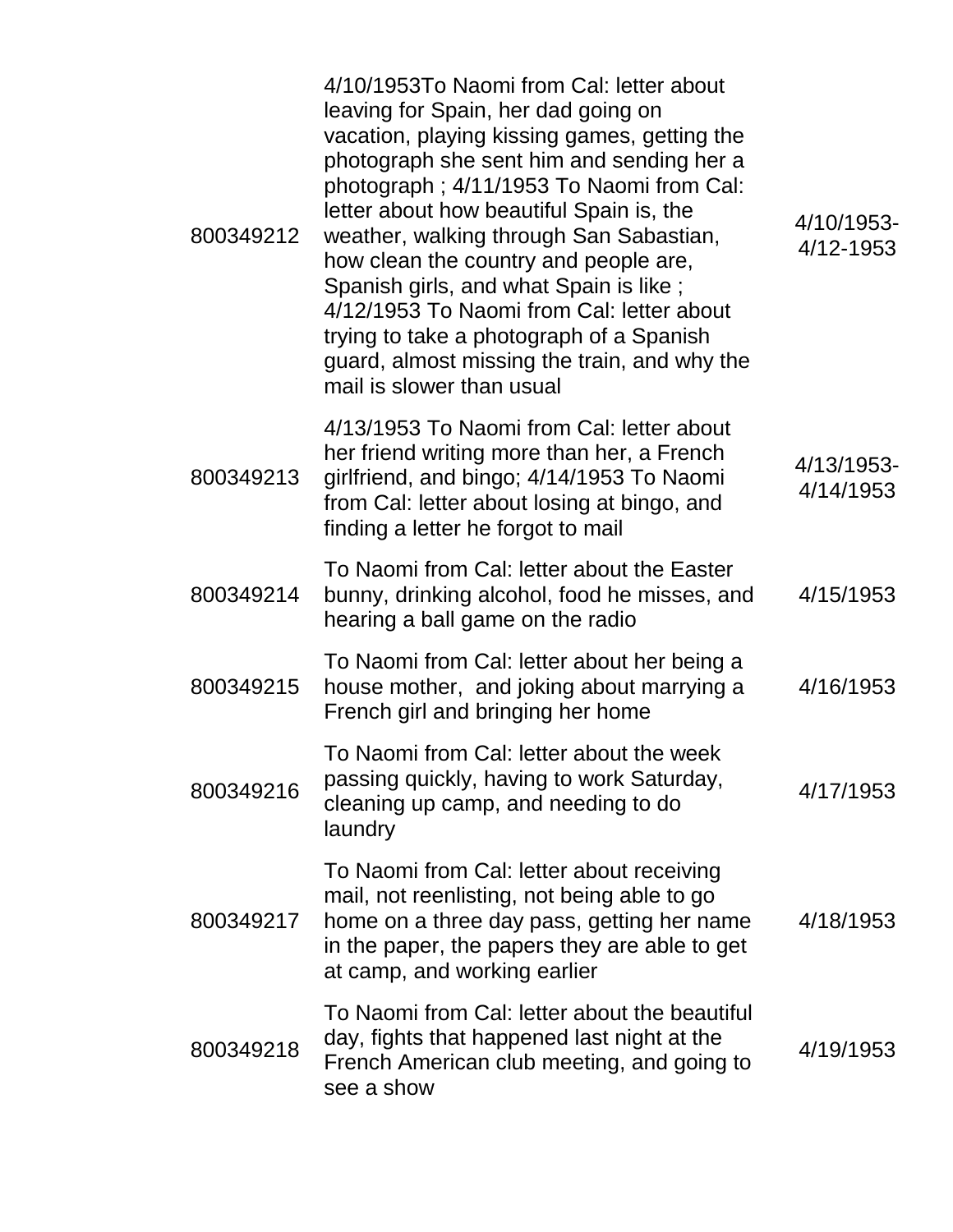| 800349219 | 4/20/1953 To Naomi from Cal: letter about<br>receiving mail from her, having an alert<br>during breakfast, his parents sent him a<br>clipping, the theater being closed, and not<br>playing bingo; 4/21/1953 To Naomi from<br>Cal: letter about where she stayed in Peoria,<br>the utensils people use in Europe,<br>describing meals and how to eat in Europe,<br>and no bowling alleys in France                             | 4/20/1953               |
|-----------|--------------------------------------------------------------------------------------------------------------------------------------------------------------------------------------------------------------------------------------------------------------------------------------------------------------------------------------------------------------------------------------------------------------------------------|-------------------------|
| 800349220 | To Naomi from Cal: letter about going to the<br>French American club, no reenlisting unless<br>the government met his demands, count<br>down until he is done with his service, and<br>going with her where ever she goes                                                                                                                                                                                                      | 4/22/1953               |
| 800349221 | To Naomi from Cal: letter about her having<br>to shovel snow, her brother volunteering for<br>an Army physical, the two years in the Army<br>feeling like longer, advice if her brother<br>enters the Army, and about Chicago<br>baseball                                                                                                                                                                                      | 4/23/1953               |
| 800349222 | 4/24/1953 To Naomi from Cal: letter about<br>wanting to visit home but it being too<br>expensive, his run in with French<br>"Commies", other's run in with French<br>"Commies", and about how many letters he<br>has written her; 4/25/1953 To Naomi from<br>Cal: letter about buying stamps, his day, and<br>going to a movie; 4/26/1953 To Naomi from<br>Cal: letter about a song, the weather, and<br>needing to get stamps | 4/24/1953-<br>4/26/1953 |
| 800349223 | To Naomi from Cal: letter about writing while<br>at work, what he has been doing at work<br>beside working, the weather, and French<br>girls riding bikes                                                                                                                                                                                                                                                                      | 4/28/1953               |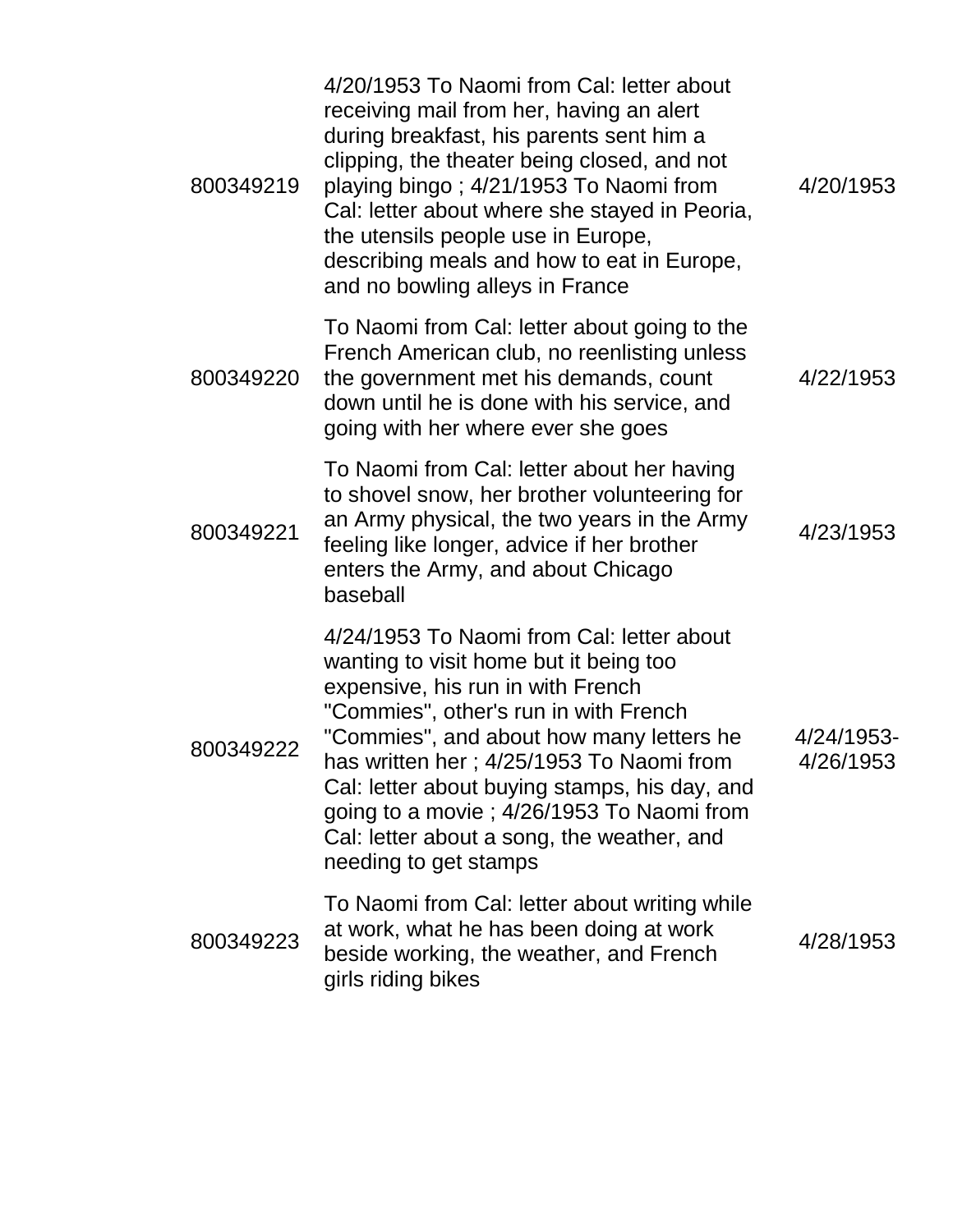|           | <b>Letters</b>                                                                                                                                                                                                                                                                                                       | May-53                   |
|-----------|----------------------------------------------------------------------------------------------------------------------------------------------------------------------------------------------------------------------------------------------------------------------------------------------------------------------|--------------------------|
| 800349224 | 4/30/1953 To Naomi from Cal: letter to tell<br>Naomi he loves her, going to the French<br>American club meeting later, money, and a<br>"Commie" rally ; 5/1/1953 To Naomi from<br>Cal: letter about the weather, "Commie"<br>rallies, a GI fight with "Commies", receiving<br>mail, and sending her a picture of him | 4/30/1953-<br>5/1/1953   |
| 800349225 | 5/2/1953 To Naomi from Cal: letter about his<br>night, her perm, seeing the movie "My Pal<br>Gus", the guys back home, and the moon;<br>5/3/1953 To Naomi from Cal: letter about it<br>being a beautiful Sunday, going to a talent<br>show at the service club, her name in the<br>paper, and a kissing game,        | $5/2/1953$ -<br>5/3/1953 |
| 800349226 | To Naomi from Cal: letter about playing<br>bingo, being home for Christmas, getting a<br>French girl so the "Commies" don't bother<br>him, and a friend enlisting in the Army                                                                                                                                        | 5/4/1953                 |
| 800349227 | To Naomi from Cal: letter about his mom,<br>Naomi's patients, wanting to move to<br>Southern California, tennis, going to Paris,<br>and writing love letters                                                                                                                                                         | 5/5/1953                 |
| 800349228 | To Naomi from Cal: letter about helping a<br>friend fix their car and describing his friend's<br>car                                                                                                                                                                                                                 | 5/6/1953                 |
| 800349229 | To Naomi from Cal: letter about how much<br>he loves her, working on a holiday, and<br>going to the French American club meeting                                                                                                                                                                                     | 5/7/1953                 |
| 800349230 | To Naomi from Cal: letter about writing at<br>the service club, listening to music, going to<br>a dance, missing her, working in the<br>morning, and going shopping                                                                                                                                                  | 5/8/1953                 |
| 800349231 | 5/10/1953 To Naomi from Cal: letter about<br>going to class and leave he requested;<br>5/11/1953 To Naomi from Cal: letter about<br>getting orders to move to Bordeaux France,<br>and doing laundry                                                                                                                  | 5/10/1953-<br>5/11/1954  |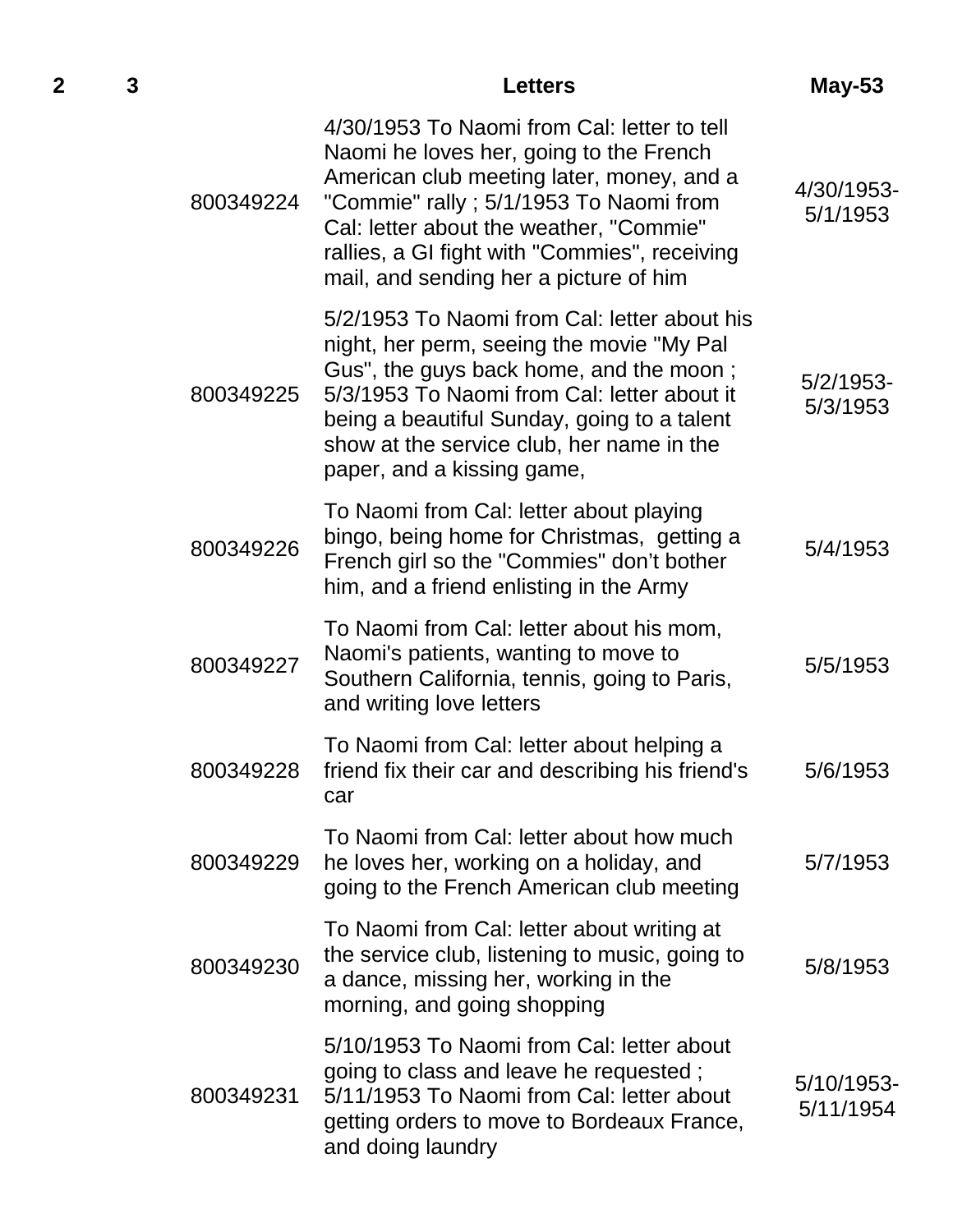| 800349232 | To Naomi from Cal: letter about missing his<br>afternoon nap and almost falling asleep at<br>the service club, tennis, a party he went to<br>last night, and the steak he ate                                                                                                                                                                                                             | 5/10/1953               |
|-----------|-------------------------------------------------------------------------------------------------------------------------------------------------------------------------------------------------------------------------------------------------------------------------------------------------------------------------------------------------------------------------------------------|-------------------------|
| 800349233 | To Naomi from Cal: letter about being at the<br>service club, where he plans on going when<br>on leave, playing bingo, a friend of their<br>getting caught dating two guys at once, and<br>a letter she forgot to put a stamp on                                                                                                                                                          | 5/11/1953               |
| 800349234 | To Naomi from Cal: letter about winning<br>bingo, getting a letter from a friend, and<br>going to a movie                                                                                                                                                                                                                                                                                 | 5/12/1953               |
| 800349235 | To Naomi from Cal: letter about the weather,<br>going to the movie "Road to Bali", and that<br>he loves her                                                                                                                                                                                                                                                                               | 5/13/1953               |
| 800349236 | To Naomi from Cal: letter about how long<br>until his service is done, his friends car and<br>that he loves her                                                                                                                                                                                                                                                                           | 5/14/1953               |
| 800349237 | 5/15/1953 To Naomi from Cal: letter about<br>Naomi's work, guys in his outfit leaving, a<br>friend possibly being drafted, a parade for<br>Armed Forces Day, and going to a movie;<br>5/16/1953 To Naomi from Cal: letter about<br>getting out of the parade and work, not<br>getting drunk, a guy that got an operation,<br>robberies that happened back home, and<br>buying him records | 5/15/1953-<br>5/16/1953 |
| 800349238 | 5/17/1953 To Naomi from Cal: letter about<br>how much he misses her, how he wants to<br>marry her, and what he likes about looking<br>at pretty girls; 5/18/1953 To Naomi from<br>Cal: letter about how much he loves her                                                                                                                                                                 | 5/17/1953               |
| 800349239 | To Naomi from Cal: letter about a picture he<br>is sending her, trying to catch a bus to go to<br>the service club for a photography class,<br>and getting back some photographs from his<br>last trip                                                                                                                                                                                    | 5/19/1953               |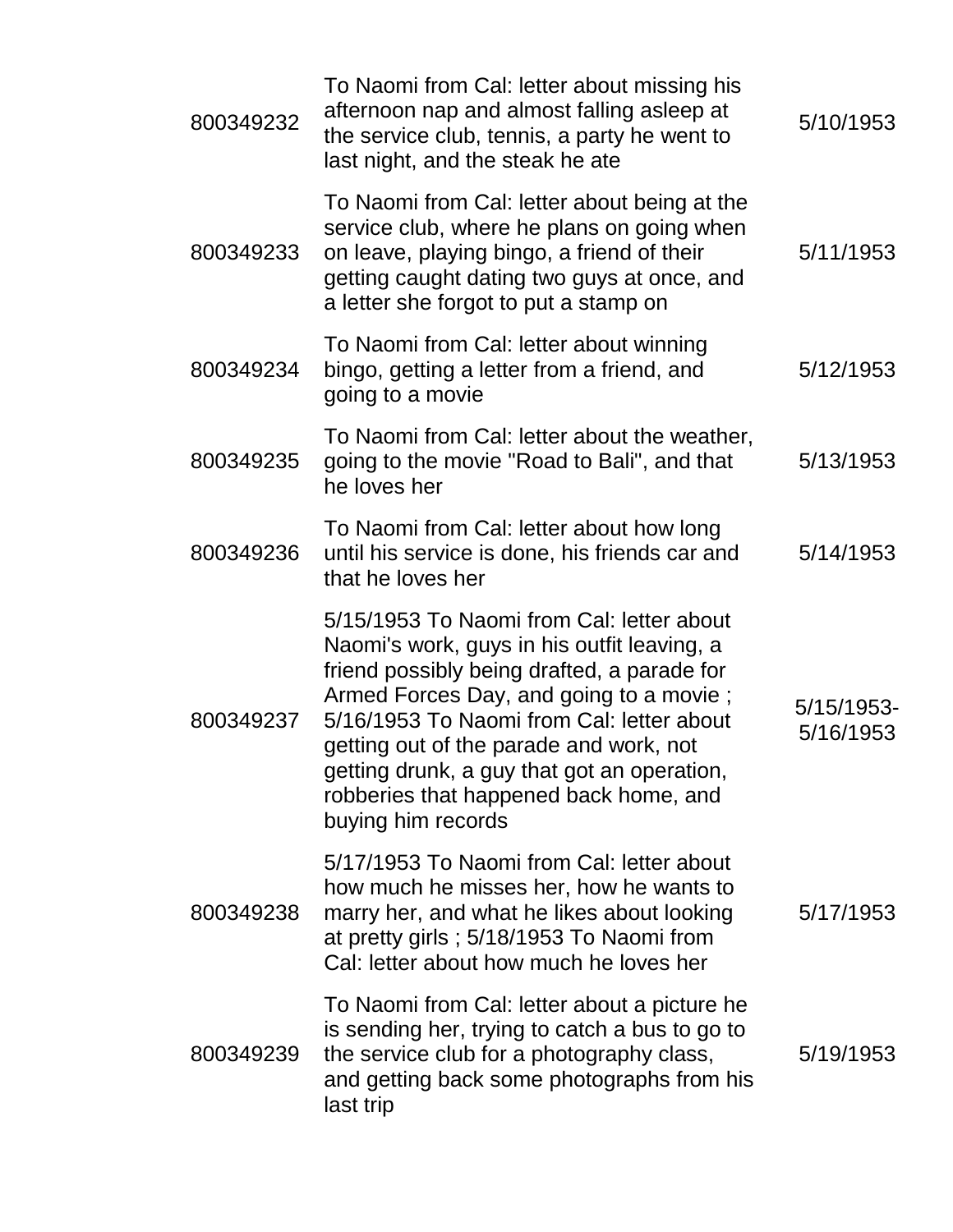| 800349240 | To Naomi from Cal: letter about how nice of<br>a day it is, getting a new veterinary office<br>who is a black man and wondering how he<br>will get along with other men in the outfit,<br>and going to the shooting at the range                                                                | 5/20/1953               |
|-----------|-------------------------------------------------------------------------------------------------------------------------------------------------------------------------------------------------------------------------------------------------------------------------------------------------|-------------------------|
| 800349241 | To Naomi from Cal: letter about getting<br>caught and having to fire his rifle, having to<br>"GI" for inspection, and cleaning his rifle                                                                                                                                                        | 5/22/1953               |
| 800349242 | To Naomi from Cal: letter about getting a<br>birthday card from her, Warsaw IL showing<br>a 3-D movie, and taking care of herself                                                                                                                                                               | 5/23/1953               |
| 800349243 | To Naomi from Cal: letter about the weather,<br>looking for a beach, receiving her card for<br>his birthday, and possibly going to the<br>coronation                                                                                                                                            | 5/24/1953               |
| 800349244 | To Naomi from Cal: letter about seeing<br>"Never Wave at a WAC" and a guy that he<br>sleeps next to going AWOL                                                                                                                                                                                  | 5/25/1953               |
| 800349245 | To Naomi from Cal: letter about having a<br>few minutes before photo club starts,<br>payday this week, going to England over the<br>weekend, and getting sick recently                                                                                                                          | 5/25/1953               |
| 800349246 | To Naomi from Cal: letter about how it is his<br>lucky night, pretty girls in Quincy for the<br>Miss Illinois contest, and Naomi leaving<br>when he is coming back; $5/29/1953$ To<br>Naomi from Cal: letter about how nice of a<br>night it is, feeling romantic, and Naomi<br>waiting for him | 5/28/1953-<br>5/29/1953 |
| 800349247 | 5/30/1953 To Naomi from Cal: letter about<br>working on a holiday, going to a movie,<br>Naomi working in surgery, her middle name,<br>and about a friend; 5/31/1953 To Naomi<br>from Cal: letter about not sending mail since<br>he had no stamps and that he loves her                         | 5/30/1953-<br>5/31/1953 |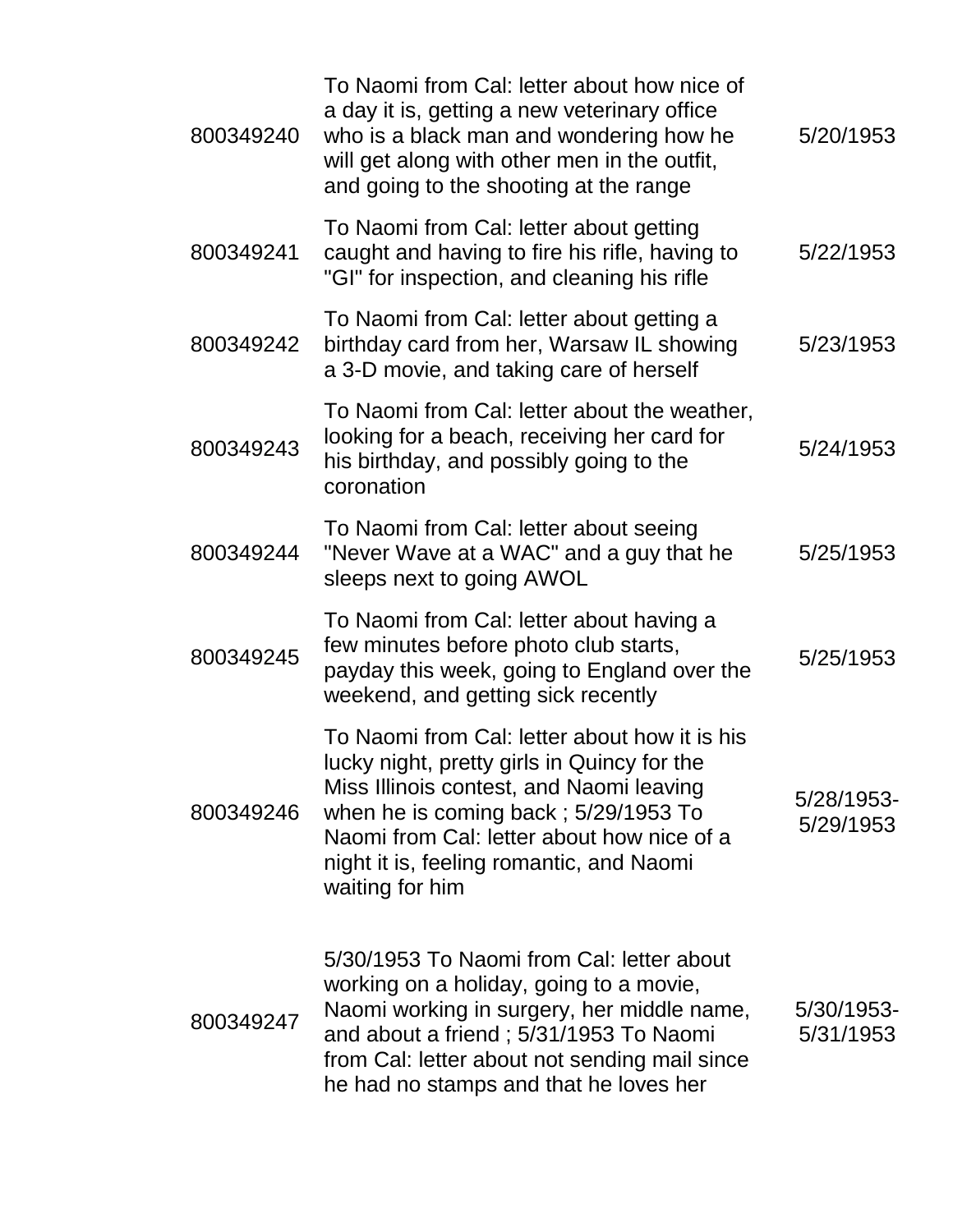| 2 | 4 |           | <b>Letters</b>                                                                                                                                                                                                                                                                                                                                                                                                                                                                                                                                                                                                                                                                                                           | <b>Jun-53</b>            |
|---|---|-----------|--------------------------------------------------------------------------------------------------------------------------------------------------------------------------------------------------------------------------------------------------------------------------------------------------------------------------------------------------------------------------------------------------------------------------------------------------------------------------------------------------------------------------------------------------------------------------------------------------------------------------------------------------------------------------------------------------------------------------|--------------------------|
|   |   | 800349248 | 6/1/1953 To Naomi from Cal: letter that he<br>loves her and leaving for the coronation;<br>6/2/1953 To Naomi from Cal: letter about<br>arriving in London; 6/3/1953 To Naomi from<br>Cal: letter about going back to France, not<br>seeing anyone he knew in England,<br>standing in the rain, getting sea sick, and<br>how England was; 6/4/1953 To Naomi from<br>Cal: letter about being back in France, not<br>getting mail from her, going to Bordeaux,<br>and there being better women in Bordeaux<br>than La Rochelle; 6/5/1953 To Naomi from<br>Cal: letter about receiving mail from her,<br>mixing up his letter, his parents want him to<br>go to medical school, a day off for D-Day,<br>and going to a movie | $6/1/1953$ -<br>6/5/1953 |
|   |   | 800349249 | To Naomi from Cal: letter about the weather,<br>a new outfit moving in, the mail service, and<br>men in his outfit leaving                                                                                                                                                                                                                                                                                                                                                                                                                                                                                                                                                                                               | 6/6/1953                 |
|   |   | 800349250 | To Naomi from Cal: letter about the rain,<br>wanting a car, his grandmother, bugs and<br>how to get rid of them                                                                                                                                                                                                                                                                                                                                                                                                                                                                                                                                                                                                          | 6/7/1953                 |
|   |   | 800349251 | 6/8/1953 To Naomi from Cal: letter about<br>receiving three letters from her, an alumni<br>ceremony, the coronation, how he can come<br>home early, and Naomi forgetting to sign her<br>letters; 6/9/1953 To Naomi from Cal: letter<br>about how long his service is until he is<br>done, the weather, and bingo                                                                                                                                                                                                                                                                                                                                                                                                         | 6/8/1953                 |
|   |   | 800349252 | To Naomi from Cal: letter about her<br>receiving his package                                                                                                                                                                                                                                                                                                                                                                                                                                                                                                                                                                                                                                                             | 6/12/1953                |
|   |   | 800349253 | To Naomi from Cal: letter about working,<br>people she is with, a friend of theirs, and<br>Naomi not sending him a picture                                                                                                                                                                                                                                                                                                                                                                                                                                                                                                                                                                                               | 6/13/1953                |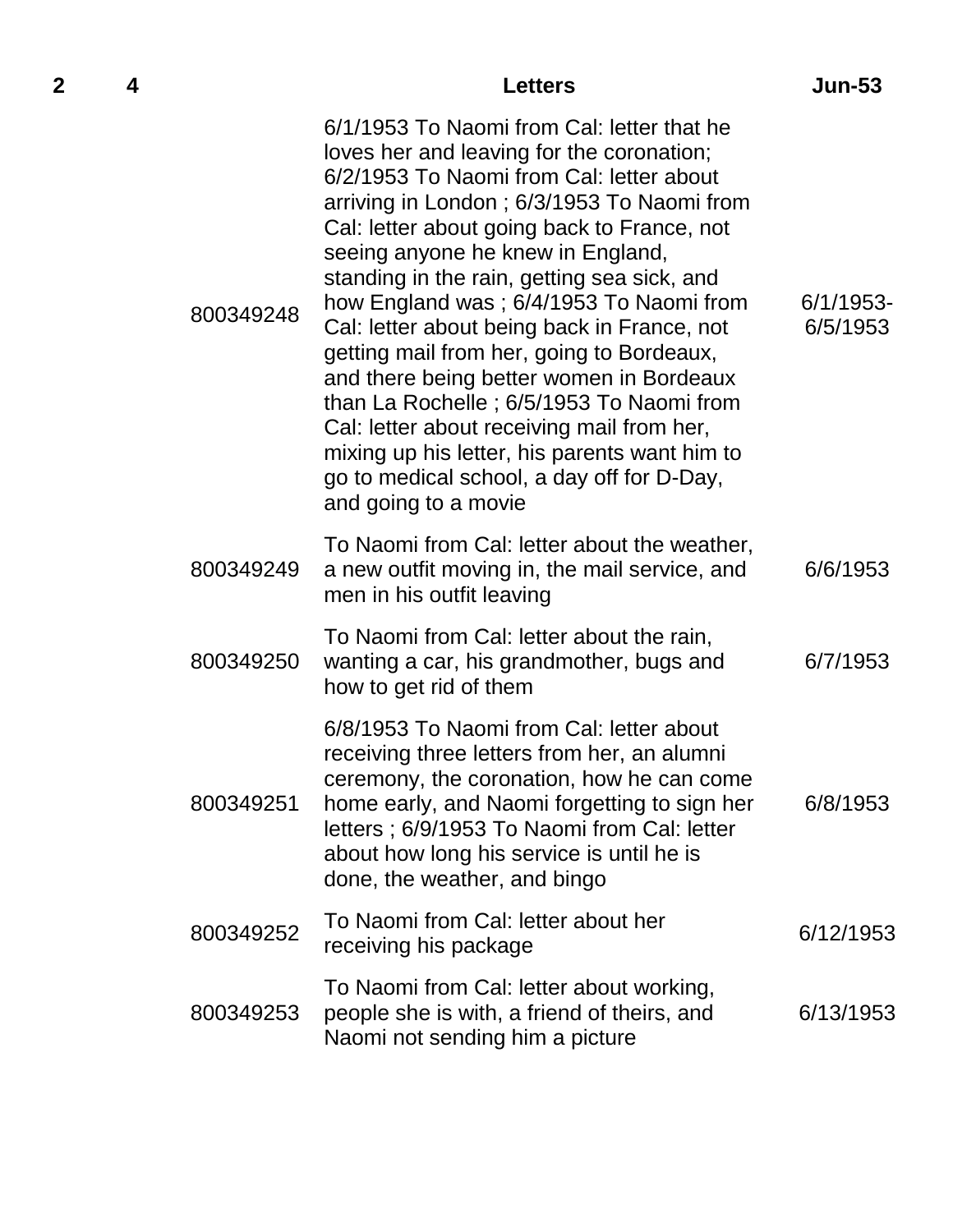| 800349254 | 6/14/1953 To Naomi from Cal: letter about<br>leaving La Rochelle for Bordeaux, not<br>receiving any mail from her, moving into a<br>new outfit, and spending the last night with<br>the boys; 6/15/1953 To Naomi from Cal:<br>letter about arriving at the new camp and<br>that he loves her; 6/16/1953 To Naomi from<br>Cal: letter about being mad because the<br>camp is bad, moving into barracks, free<br>movies, and his new address | $6/14/1953$ -<br>6/16/1953 |
|-----------|--------------------------------------------------------------------------------------------------------------------------------------------------------------------------------------------------------------------------------------------------------------------------------------------------------------------------------------------------------------------------------------------------------------------------------------------|----------------------------|
| 800349255 | 6/17/1953 To Naomi from Cal: letter about<br>setting up the new unit, not seeing Bordeaux<br>yet, going to another Army base across<br>town, an inspection, and planning on going<br>to Biarritz, France; 6/18/1953 To Naomi<br>from Cal: letter about being woken up by a<br>cat, working, and her letters                                                                                                                                | 6/17/1953                  |
| 800349256 | To Naomi from Cal: letter about getting<br>settled, possibly going into Bordeaux, going<br>to an ice show, and joking about her coming<br>to France                                                                                                                                                                                                                                                                                        | 6/19/1953                  |
| 800349257 | To Naomi from Cal: letter about going into<br>Bordeaux, the weather, someone he knows<br>has a tennis court at their house, seeing the<br>ice show, going to a fair, and not receiving<br>any mail from her                                                                                                                                                                                                                                | 6/20/1953                  |
| 800349258 | To Naomi from Cal: letter about having a<br>lazy day, going to the fair, walking around<br>Bordeaux, details about Bordeaux, the<br>service club, no segregation in France, and<br>waking up to a French girl wanting money<br>for the French Red Cross                                                                                                                                                                                    | 6/21/1953                  |
| 800349259 | To Naomi from Cal: letter about receiving<br>five letters from her, asking about her<br>vacation, and the color of car he wants                                                                                                                                                                                                                                                                                                            | 6/22/1953                  |
| 800349260 | To Naomi from Cal: letter about writing a<br>letter at work, sleeping in and being late to<br>work, working on the tennis court, went to<br>see a movie, and the weather                                                                                                                                                                                                                                                                   | 6/23/1953                  |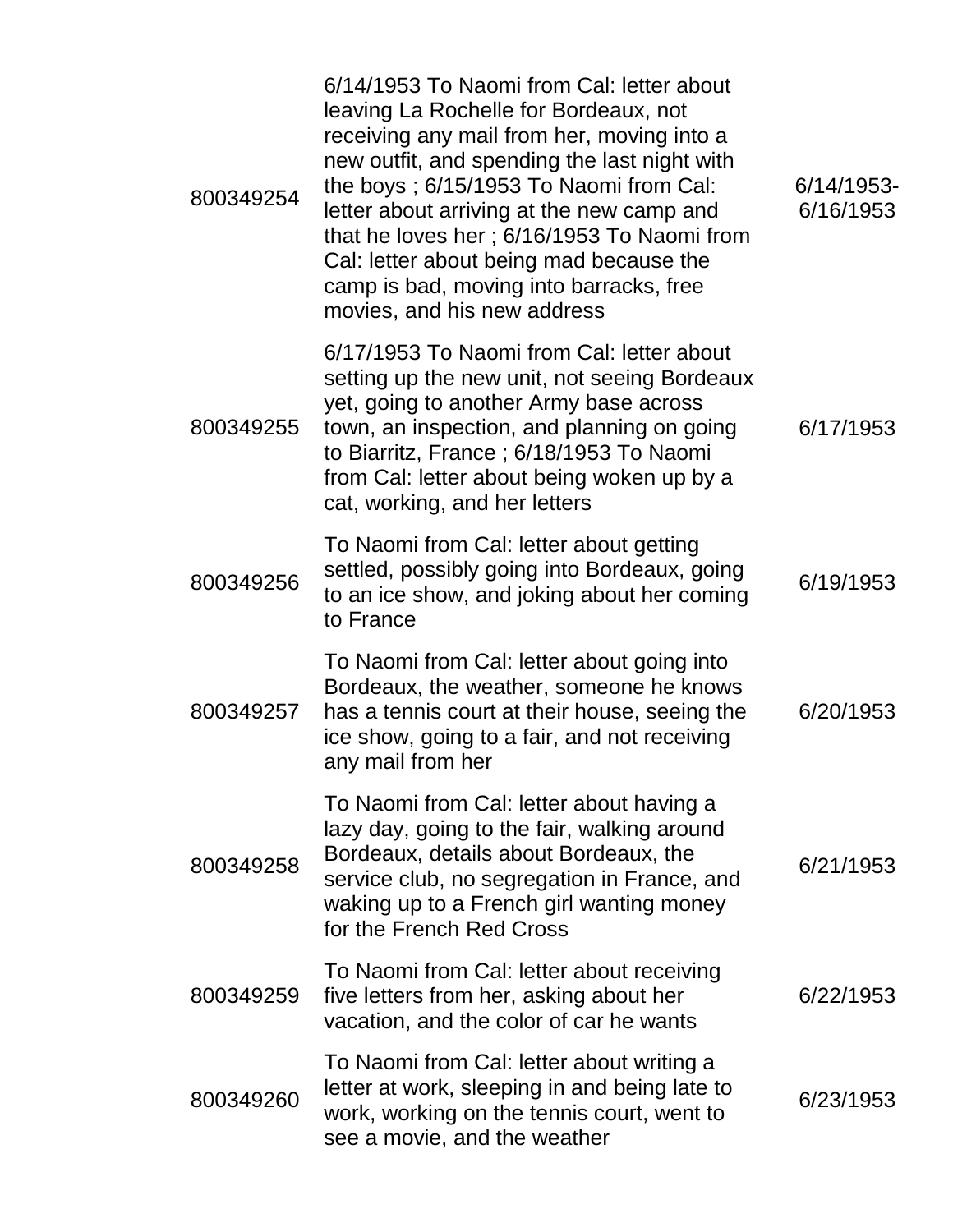| 800349261 | 6/24/1953 To Naomi from Cal: letter about<br>not receiving any mail from her, going to<br>work, and working on the tennis courts;<br>6/25/1953 To Naomi from Cal: letter to tell<br>her he loves her; 6/26/1953 To Naomi from<br>Cal: letter about working, catching a train to<br>Biarritz France, and just arriving; 6/27/1953<br>To Naomi from Cal: letter about being at the<br>beach, the girls at the beach, and taking<br>photographs | 6/24/1953-<br>6/27/1953 |
|-----------|----------------------------------------------------------------------------------------------------------------------------------------------------------------------------------------------------------------------------------------------------------------------------------------------------------------------------------------------------------------------------------------------------------------------------------------------|-------------------------|
| 800349262 | 6/28/1953 To Naomi from Cal: letter about<br>not sending her mail in a little bit, leaving<br>Biarritz, back at camp, and payday;<br>6/29/1953 To Naomi from Cal: letter about<br>taking a shower, the weather, the French<br>using a hail cannon to break up the storm, a<br>friend of theirs moving to St. Louis and<br>doing laundry                                                                                                      | 6/28/1953               |
|           | <b>Letters</b>                                                                                                                                                                                                                                                                                                                                                                                                                               | <b>Jul-53</b>           |
| 800349263 | To Naomi from Cal: letter about what he<br>was doing last Fourth of July, and not<br>receiving any mail from her                                                                                                                                                                                                                                                                                                                             | 7/1/1953                |
|           | To Naomi from Cal: letter about her 'going                                                                                                                                                                                                                                                                                                                                                                                                   |                         |
| 800349264 | out' on him, wanting her to go out more and<br>a friend of theirs standing someone up                                                                                                                                                                                                                                                                                                                                                        | 7/2/1953                |
| 800349265 | To Naomi from Cal: letter about receiving<br>four letters from her, how he complains<br>more than he should, dreams she has, Red<br>Cross girls, French movies, and a letter she<br>wrote                                                                                                                                                                                                                                                    | 7/3/1953                |
| 800349266 | To Naomi from Cal: letter about her Fourth<br>of July, the weather, having to work, trying<br>to go to Paris, and going to the movie he<br>saw before                                                                                                                                                                                                                                                                                        | 7/4/1953                |

**2 5 Letters Jul-53**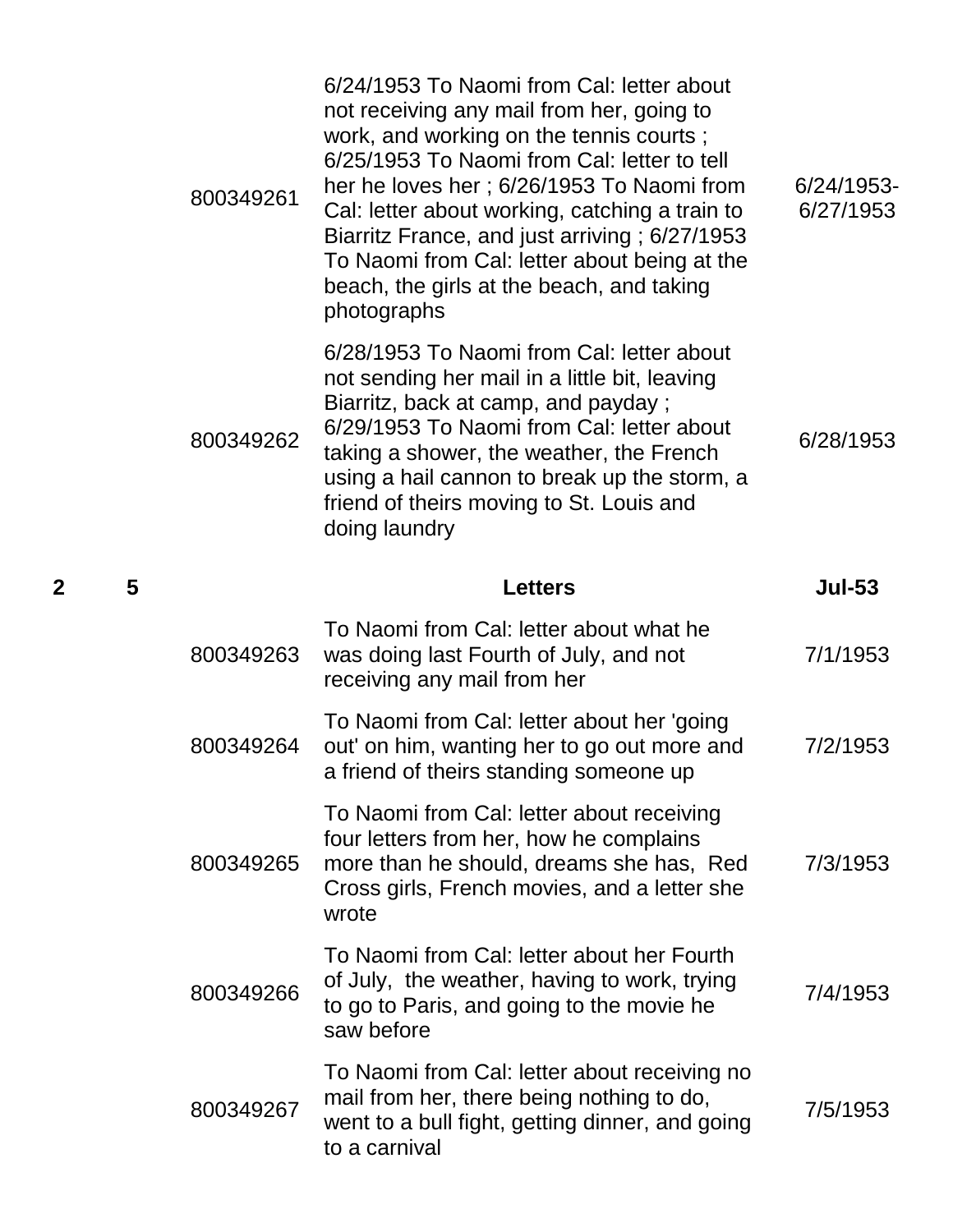| 800349268 | To Naomi from Cal: letter about receiving<br>mail from her, getting a letter from a friend,<br>her vacation, and shining a friend's car                                                                                                                                                                                                                                                                                                                                                                                                                                                                                                                                                                                                              | 7/6/1953                |
|-----------|------------------------------------------------------------------------------------------------------------------------------------------------------------------------------------------------------------------------------------------------------------------------------------------------------------------------------------------------------------------------------------------------------------------------------------------------------------------------------------------------------------------------------------------------------------------------------------------------------------------------------------------------------------------------------------------------------------------------------------------------------|-------------------------|
| 800349269 | 7/7/1953 To Naomi from Cal: letter about<br>needing some things for tennis before they<br>can play, the weather, and seeing a movie;<br>7/8/1953 To Naomi from Cal: letter about<br>writing by candle light because the electricity<br>went out 7/9/1954 To Naomi from Cal: letter<br>about playing tennis, listening to jazz, music<br>from home, what she wants for her birthday,<br>and having to take a driver's test; 7/10/1953<br>To Naomi from Cal: letter about receiving<br>mail from her, Naomi going to Chicago for a<br>wedding, why marrying young is good, and<br>how long until he comes home; 7/10/1954<br>To Naomi from Cal: letter about how bad he<br>is at mailing letters, failing the Army drivers<br>test, and playing tennis | 7/7/1953-<br>7/10/1953  |
| 800349270 | 7/12/1953 To Naomi from Cal: letter about<br>the weather, missing a tennis game, going<br>into Bordeaux and working; 7/13/1953 To<br>Naomi from Cal: letter about the weather,<br>playing tennis, goofing off at work, seeing a<br>movie, and when the movie "Niagara" is<br>playing                                                                                                                                                                                                                                                                                                                                                                                                                                                                 | 7/12/1953-<br>7/13/1953 |
| 800349271 | To Naomi from Cal: letter about the power<br>going off, receiving some mail from her,<br>Naomi seeing her sister, the electricity<br>coming back on, French Independence Day,<br>playing tennis, the weather, a wedding she<br>attended, and seeing a movie                                                                                                                                                                                                                                                                                                                                                                                                                                                                                          | 7/14/1953               |
| 800349272 | To Naomi from Cal: letter about mail, tennis,<br>writing letters, and asking how a friend is                                                                                                                                                                                                                                                                                                                                                                                                                                                                                                                                                                                                                                                         | 7/15/1953               |
| 800349273 | To Naomi from Cal: letter about having no<br>electricity, the moon, and missing her                                                                                                                                                                                                                                                                                                                                                                                                                                                                                                                                                                                                                                                                  | 7/24/1953               |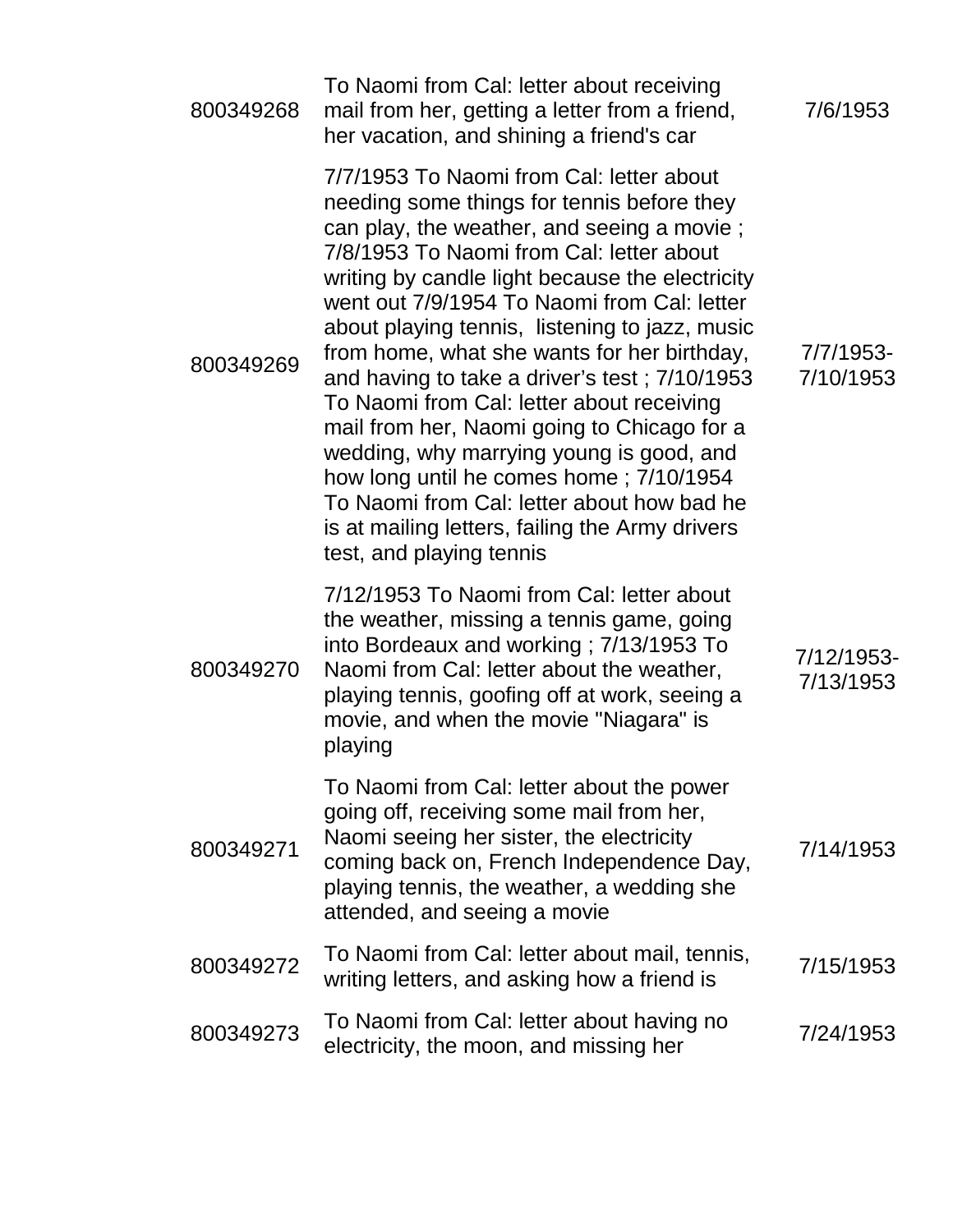| 800349274 | To Naomi from Cal: letter about moving to a<br>new camp next week, how long he has left<br>to serve, tennis, fixing a truck, a sweater she<br>wants for her birthday, and parts being<br>quarantined for polio outbreak                | 7/29/1953 |
|-----------|----------------------------------------------------------------------------------------------------------------------------------------------------------------------------------------------------------------------------------------|-----------|
| 800349275 | To Naomi from Cal: letter about only have<br>one sheet of stationary and that he loves her                                                                                                                                             | 7/30/1953 |
| 800349276 | To Naomi from Cal: letter about working late<br>and payday                                                                                                                                                                             | 7/31/1953 |
|           | <b>Letters</b>                                                                                                                                                                                                                         | Aug-53    |
| 800349277 | To Naomi from Cal: letter about counting<br>down until the end of his service, payday,<br>playing tennis, a song he hasn't heard,<br>things she's learning, and things happening<br>in Quincy                                          | 8/1/1953  |
| 800349278 | To Naomi from Cal: letter about having to<br>wake up early to work on details, sleeping<br>through detail and getting in trouble,<br>counting down the days until his service is<br>done, the weather, and getting hurt from<br>tennis | 8/2/1953  |
| 800349279 | To Naomi from Cal: letter about receiving<br>four letter from her, Naomi playing ping<br>pong, her cooking, and her address                                                                                                            | 8/3/1953  |
| 800349280 | To Naomi from Cal: letter about moving to a<br>new camp, moving into a barrack, the mail,<br>going to the office to dodge details, playing<br>tennis, and possibly buying a bike                                                       | 8/4/1953  |
| 800349281 | To Naomi from Cal: letter about working,<br>playing tennis with a partner, a big day at<br>camp tomorrow, and a hair inspection                                                                                                        | 8/5/1953  |

**2 6 Letters Aug-53**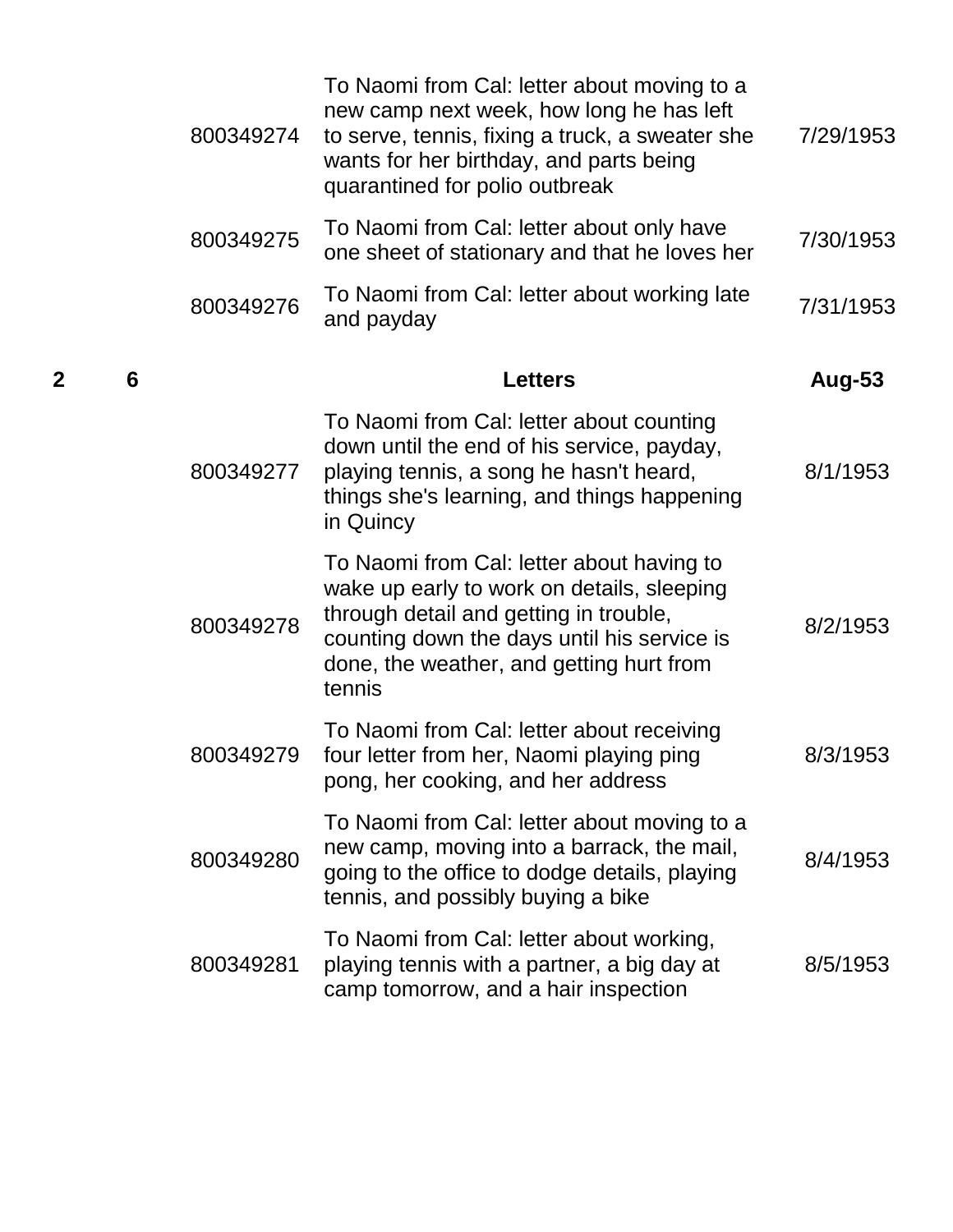| 800349282 | To Naomi from Cal: letter about getting five<br>letters, his parents telling him they saw<br>Naomi, his grandmother, getting out of the<br>hair cut check and parade because of work,<br>free beer at the post and everyone is drunk,<br>drinking root beer, getting a typhoid shot,<br>sending her a photograph, and the movie<br>"Moulin Rouge"                                                                                                              | 8/6/1953                |
|-----------|----------------------------------------------------------------------------------------------------------------------------------------------------------------------------------------------------------------------------------------------------------------------------------------------------------------------------------------------------------------------------------------------------------------------------------------------------------------|-------------------------|
| 800349283 | To Naomi from Cal: letter about the weather,<br>doing laundry, Naomi going to St. Louis,<br>everyone in France going on strike, and<br>going to a movie                                                                                                                                                                                                                                                                                                        | 8/7/1953                |
| 800349284 | 8/8/1953 To Naomi from Cal: letter about<br>having to work late because of the strikes in<br>France and missing the chance to go into<br>town because of work; 8/9/1953 To Naomi<br>from Cal: letter about hearing the son "Till I<br>Waltz Again With You" and thinking of her,<br>counting the days until his service is done,<br>no mail because of the strikes, the weather,<br>playing tennis, and either going into town or<br>seeing a movie that night | 8/8/1953-<br>8/9/1953   |
| 800349285 | 8/10/1953 To Naomi from Cal: letter about<br>completing one year overseas, a friend<br>wanting him to go to Paris, no mail today,<br>and the weather; 8/11/1953 To Naomi from<br>Cal: letter about the weather, wanting a<br>photograph, and writing while he is working                                                                                                                                                                                       | 8/10/1953-<br>8/11/1953 |
| 800349286 | To Naomi from Cal: letter about playing<br>tennis, getting stranded at a friend's house,<br>and when he gets home                                                                                                                                                                                                                                                                                                                                              | 8/12/1953               |
| 800349287 | To Naomi from Cal: letter about receiving<br>mail, the movie "Niagara" and Marilyn<br>Monroe, wanting her to take someone to<br>prom, and friends of Naomi going to<br>Chicago and only visiting Aragon Ballroom                                                                                                                                                                                                                                               | 8/13/1953               |
| 800349288 | To Naomi from Cal: letter about only six<br>more months in the service, no mail<br>because the railroad is still on strike, and<br>possibly not being able to go on leave                                                                                                                                                                                                                                                                                      | 8/14/1953               |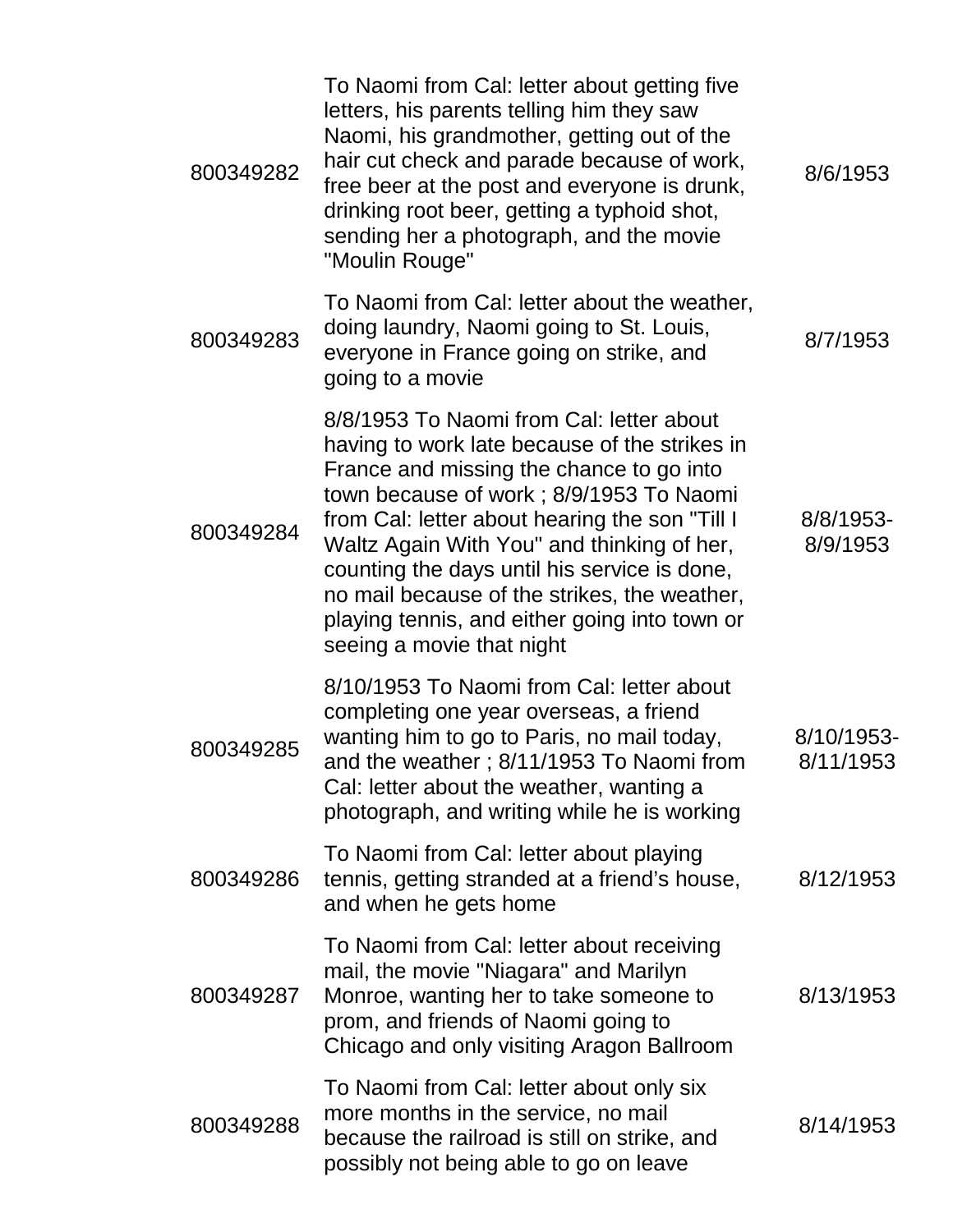because of the strike

| 800349289 | 8/15/1953 To Naomi from Cal: letter about<br>receiving order for leave but possibly not<br>being able to take it; 8/16/1953 To Naomi<br>from Cal: letter about the Army having to<br>truck all their supplies and wanting to go into<br><b>Bordeaux later</b>                                | 8/15/1953-<br>8/16/1953 |
|-----------|----------------------------------------------------------------------------------------------------------------------------------------------------------------------------------------------------------------------------------------------------------------------------------------------|-------------------------|
| 800349290 | To Naomi from Cal: letter about playing<br>tennis with his partner, almost getting in<br>trouble for driving a civilian, still not<br>receiving mail, and getting a new address                                                                                                              | 8/17/1953               |
| 800349291 | To Naomi from Cal: letter about finally<br>receiving mail, her job, people of their<br>generation, and going out with her friends                                                                                                                                                            | 8/18/1953               |
| 800349292 | To Naomi from Cal: letter about receiving<br>more mail, playing tennis, getting new<br>showers, and going to a movie                                                                                                                                                                         | 8/19/1953               |
| 800349293 | To Naomi from Cal: letter about it almost<br>being her birthday but still not having<br>anything for her, French people still striking,<br>a commanding officer's trip to Sweden and<br>Denmark, and loaning some money out                                                                  | 8/20/1953               |
| 800349294 | To Naomi from Cal: letter wishing her a<br>happy birthday, asking what she had for<br>birthday dinner, a love letter, the weather,<br>fixing the tennis court, and listening to the<br>radio                                                                                                 | 8/21/1953               |
| 800349295 | 8/22/1953 To Naomi from Cal: letter about<br>wanting to go to the movies, playing tennis<br>and writing her before lights out; 8/23/1953<br>To Naomi from Cal: letter about going to a<br>close by beach, the women at the beach,<br>and possibly missing his leave because of<br>the strike | 8/22/1953-<br>8/23/1953 |
| 800349296 | To Naomi from Cal: letter about receiving<br>the pictures she sent, Naomi skipping<br>dinner for an autopsy, and how wonderful<br>she is for trusting him                                                                                                                                    | 8/24/1953               |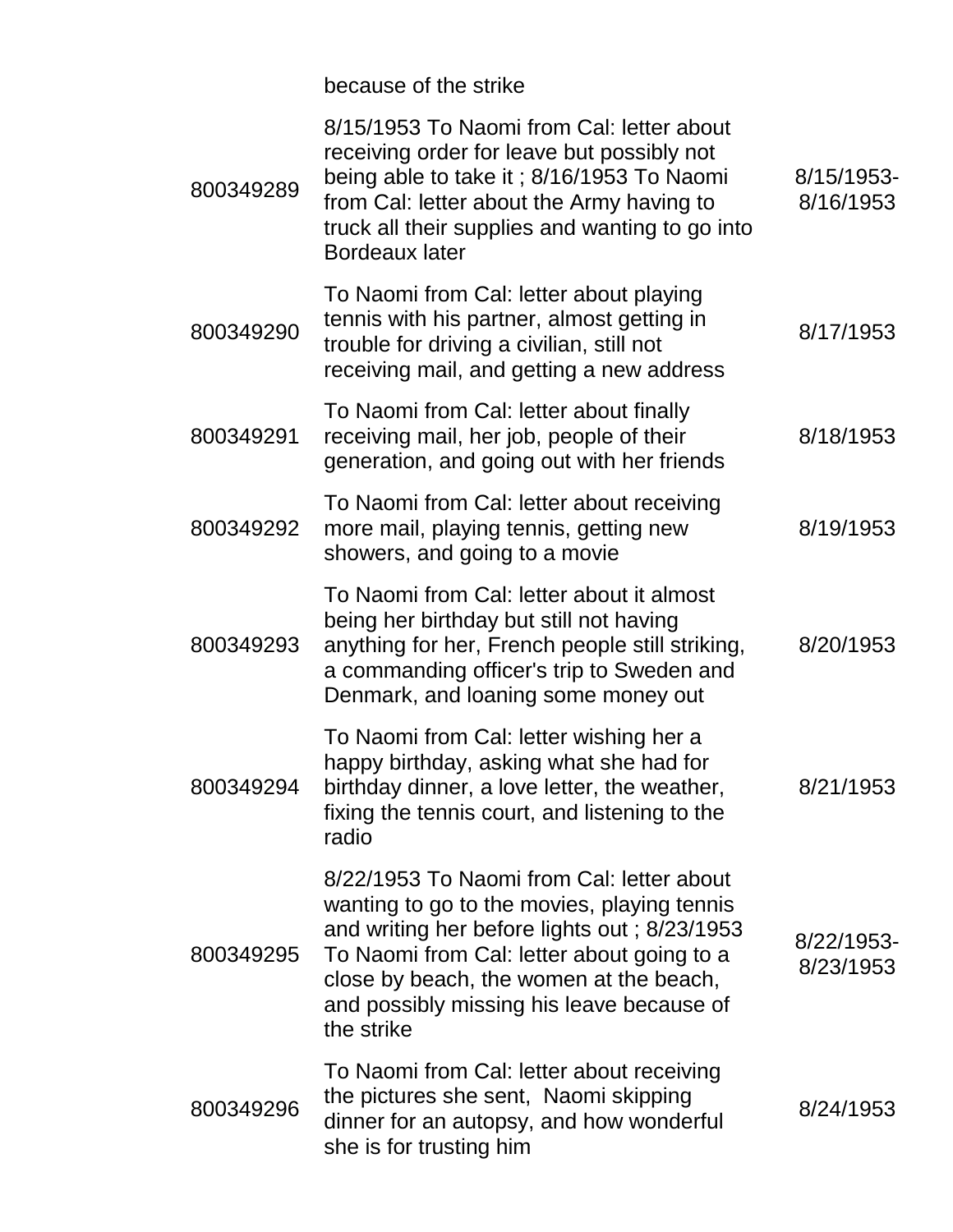| 800349297 | To Naomi from Cal: letter about not being<br>able to think of anything to write, the moon,<br>not receiving a love letter, his hair, when he<br>will get home, the laundry not going on<br>strike, and taking shower                                                                                                                                                                                                                                                          | 8/25/1953               |
|-----------|-------------------------------------------------------------------------------------------------------------------------------------------------------------------------------------------------------------------------------------------------------------------------------------------------------------------------------------------------------------------------------------------------------------------------------------------------------------------------------|-------------------------|
| 800349298 | 8/26/1953 To Naomi from Cal: letter about<br>her being bossy, the Army trying to get him<br>to extend his service, and about a car;<br>8/27/1953 To Naomi from Cal: letter about<br>play hours of tennis, not being able to play<br>with a partner, no movies because the<br>machine is broken, and the moon;<br>8/28/1953 To Naomi from Cal: letter about<br>running out of stamps so he is sending three<br>letters together, the movie projector is fixed,<br>and swearing | 8/26/1953-<br>8/28/1953 |
| 800349299 | To Naomi from Cal: letter about seeing two<br>movies, working, and going to Bordeaux                                                                                                                                                                                                                                                                                                                                                                                          | 8/29/1953               |
| 800349300 | 8/30/1953 To Naomi from Cal: letter about<br>going to Bordeaux to take photographs and<br>the weather; 8/31/1953 To Naomi from Cal:<br>letter about getting paid and receiving mail<br>from her, her prom, Naomi playing a trick on<br>a patient, and her wanting to take a vacation                                                                                                                                                                                          | 8/30/1953-<br>8/31/1953 |
|           | <b>Letters</b>                                                                                                                                                                                                                                                                                                                                                                                                                                                                | <b>Sep-53</b>           |
|           |                                                                                                                                                                                                                                                                                                                                                                                                                                                                               |                         |
| 800349301 | To Naomi from Cal: letter about working all<br>day, going to see "The Jazz Singer", and not<br>being able to think of anything else to write<br>about                                                                                                                                                                                                                                                                                                                         | 9/1/1953                |
| 800349302 | To Naomi from Cal: letter about his leave<br>coming up soon, not receiving any mail, and<br>trying to get all the reports done                                                                                                                                                                                                                                                                                                                                                | 9/2/1953                |

**2 7 Letters Sep-53**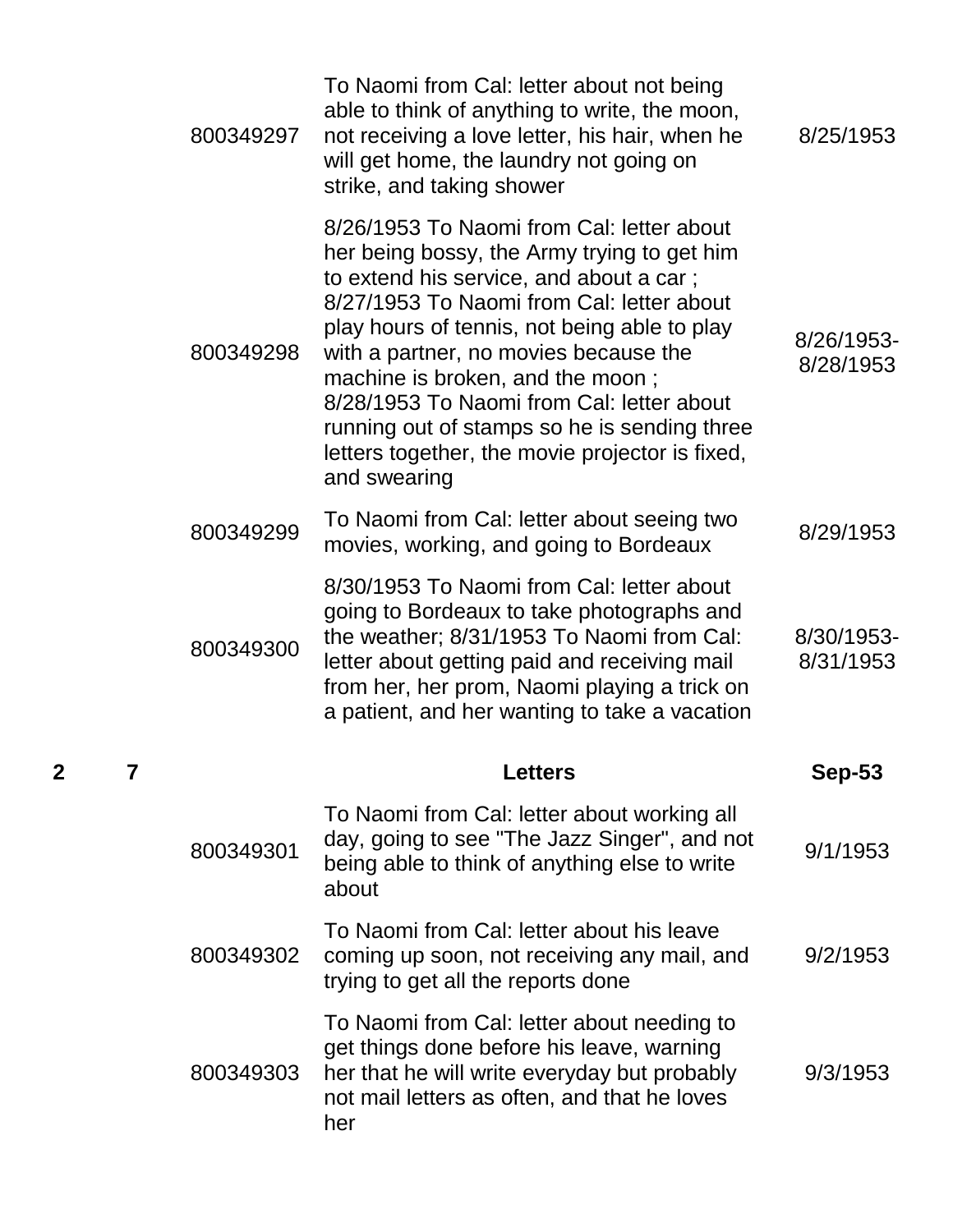| 800349304 | 9/4/1953 To Naomi from Cal: letter about<br>arriving in Paris, waiting for his plane to<br>Stockholm Sweden, having a layover, eating<br>at the airport, and wishing she was there;<br>9/5/1953 To Naomi from Cal: letter about<br>arriving in Stockholm earlier that day,<br>sightseeing, eating dinner, tourist season,<br>and booking hotels; 9/6/1953 To Naomi<br>from Cal: letter about more sightseeing,<br>people mistaking him for being Swedish,<br>everyone in Sweden looks healthy and<br>good-looking, the modern hospital they have                                                            | $9/4/1953$ -<br>9/6/1953  |
|-----------|-------------------------------------------------------------------------------------------------------------------------------------------------------------------------------------------------------------------------------------------------------------------------------------------------------------------------------------------------------------------------------------------------------------------------------------------------------------------------------------------------------------------------------------------------------------------------------------------------------------|---------------------------|
| 800349305 | To Naomi from Cal: letter about going out to<br>dinner with a lady he met, going to dinner<br>tomorrow with a young couple he met on the<br>train from Stockholm to Oslo, his dinner date<br>going well, people are friendlier when<br>traveling, eating reindeer, saw Viking ships,<br>sightseeing, going into the country, his<br>hotel, and Norway being cheaper than<br>Sweden                                                                                                                                                                                                                          | 9/8/1953                  |
| 800349306 | 9/9/1953 To Naomi from Cal: letter about<br>spending time with Norwegians he met, the<br>conversation they had and the questions<br>they asked about America; 9/10/1953 To<br>Naomi from Cal: letter about the hotel he is<br>staying in and eating dinner with someone<br>he met on the train; 9/11/1953 To Naomi<br>from Cal: letter about going on a day trip,<br>wanting to come back, swimming, the<br>weather, and how much fun he is having;<br>9/12/1953 To Naomi from Cal: letter about<br>going back to Oslo and snow; 9/13/1953 To<br>Naomi from Cal: letter about going to<br>Denmark from Oslo | $9/9/1953$ -<br>9/13/1953 |

9/9/1953- 9/13/1953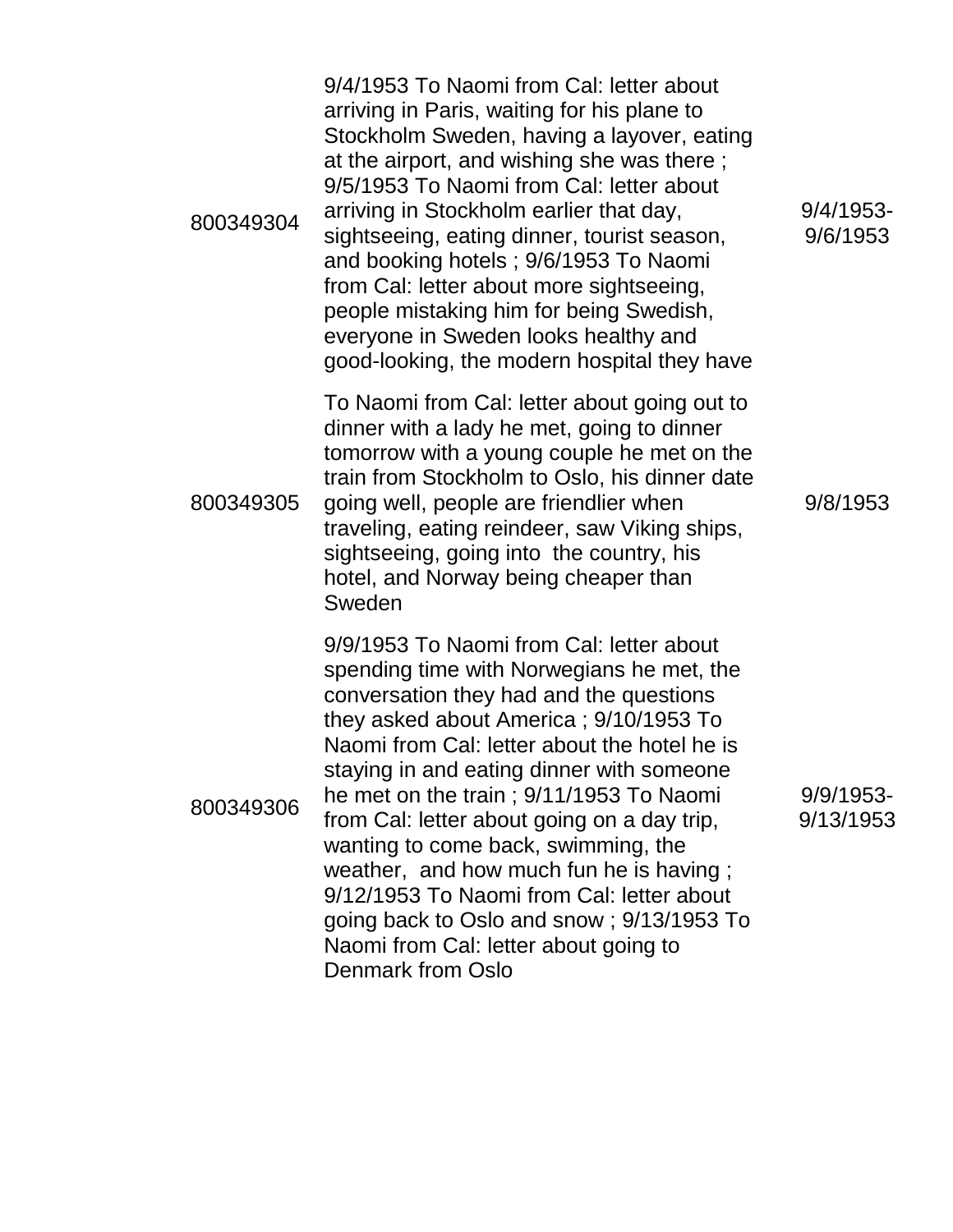800349307 9/14/1953 To Naomi from Cal: letter about being in Copenhagen, running into friends he was supposed to take the trip with, and having to stay in Copenhagen longer ; 9/15/1953 To Naomi from Cal: letter about going to dinner with friends and sightseeing ; 9/16/1953 To Naomi from Cal: letter about sightseeing ; 9/17/1953 To Naomi from Cal: letter about meeting up with a group of guys from Germany, listening to music and asking her is she has heard a specific song ; 9/19/1953 To Naomi from Cal: letter about going out for a friend's birthday and writing a letter when he got back from going out to the club ; 9/20/1953 To Naomi from Cal: letter about it being his last day in Copenhagen, going to Holland, Belgium, and London next, and sightseeing ; 9/21/1953 To Naomi from Cal: letter about leaving Copenhagen and that he loves her

9/14/1953- 9/21/1953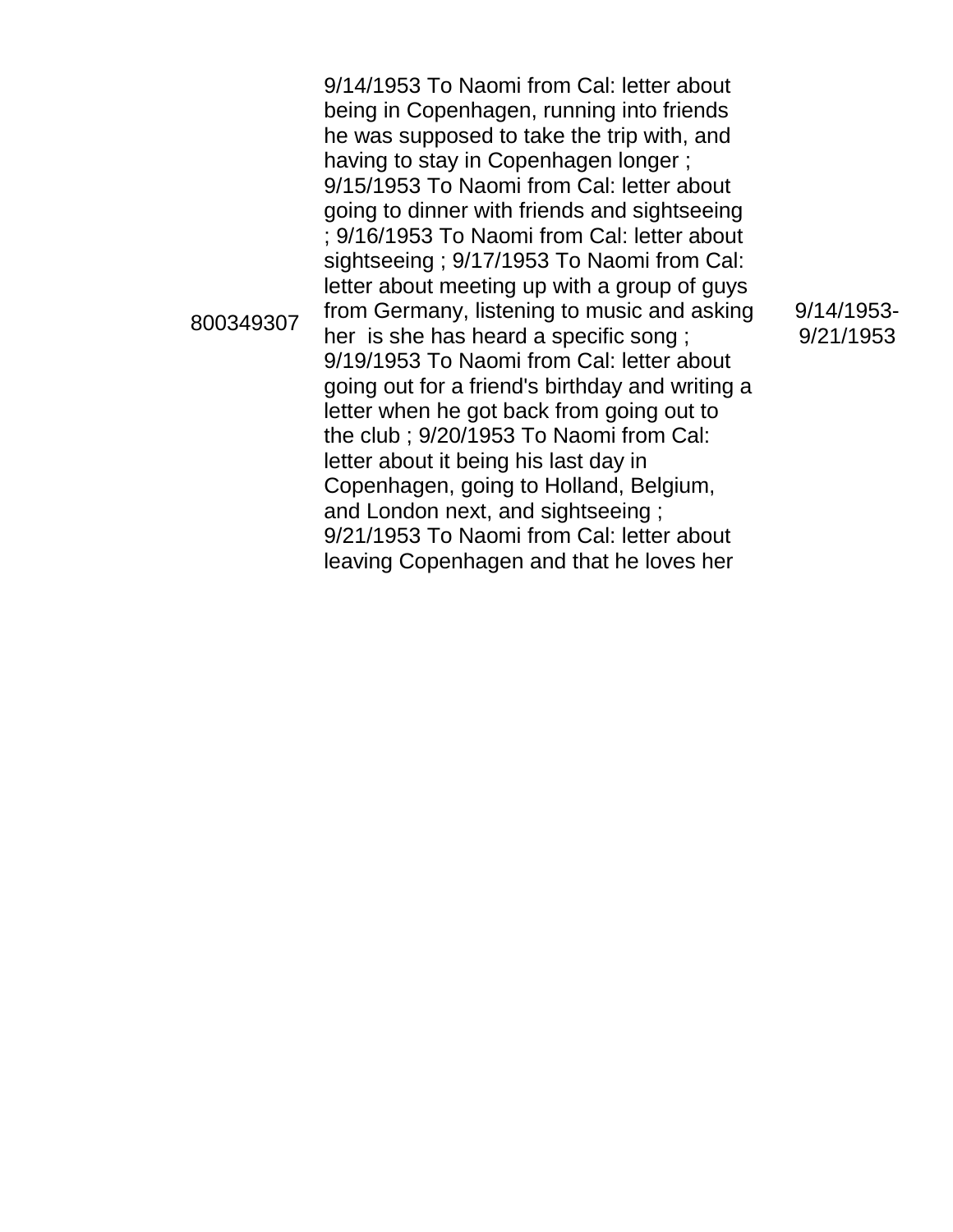800349308 To Naomi from Cal: letter about sightseeing all day in Holland and Amsterdam, going to a fishing village, going to an island, hiring a private guide, going through the red light district, and going out to dinner and night spots ; 9/25/1953 To Naomi from Cal: letter about how tired he is, he is in Belgium, going to England tomorrow, and that he loves her ; 9/26/1953 To Naomi from Cal: letter about leaving Bruges Belgium and now headed to London on a steamer, not being sea sick yet, English money, and the White Cliffs of Dover ; 9/28/1953 To Naomi from Cal: letter about sending her some cards, taking pictures in London, going to the coronation, went to a dance, and going to the theater ; 9/29/1953 To Naomi from Cal: letter about being on his way back to France, doesn't want to return, looking forward to her mail, and money he spent ; 9/30/1953 To Naomi from Cal: letter about getting back to camp earlier, going to work, receiving her mail, inspection tomorrow, and a new address

9/24/1953- 9/30/1953

**3 1 Letters Oct-53**

| 800349309 | To Naomi from Cal: letter about trying to<br>read all the mail sent to him while he was on<br>leave, the picture she sent him, Naomi's<br>work, losing weight, playing tennis, dinner<br>date, how much longer he'll be in the<br>service, not thinking much of Army nurses,<br>and wanting to go back to Europe with her | 10/1/1953 |
|-----------|---------------------------------------------------------------------------------------------------------------------------------------------------------------------------------------------------------------------------------------------------------------------------------------------------------------------------|-----------|
| 800349310 | To Naomi from Cal: letter about receiving a<br>love letter from her friends, getting back on<br>track after leave, the weather, going back to<br>the States around January 10, 1954, asking<br>him to extend his service and he would get a<br>promotion                                                                  | 10/2/1953 |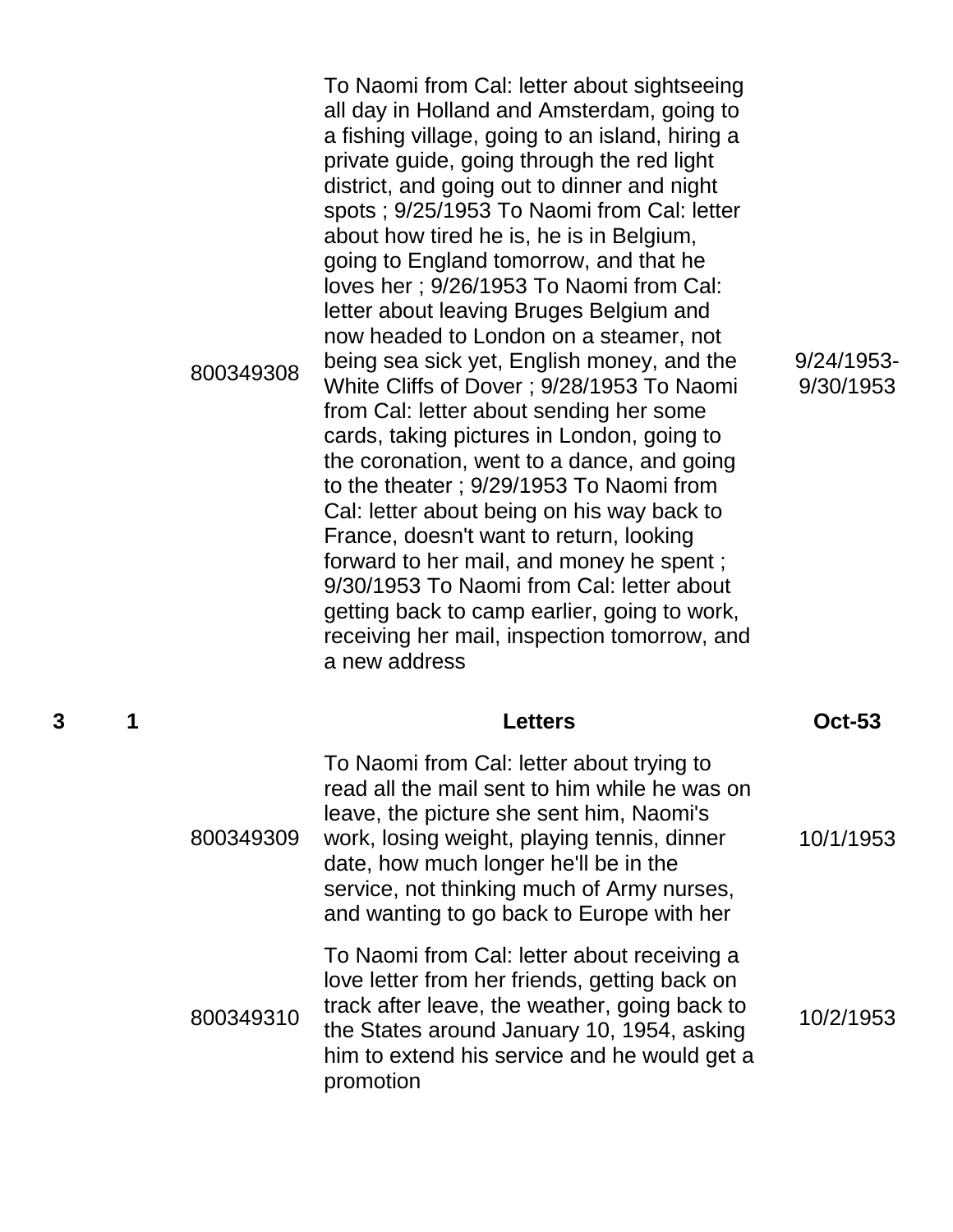| 800349311 | To Naomi from Cal: letter about catching up<br>on reports, Naomi working night shifts, mail<br>he can't get to, sleeping late, and going to<br><b>Bordeaux</b>                                                                                                                               | 10/3/1953  |
|-----------|----------------------------------------------------------------------------------------------------------------------------------------------------------------------------------------------------------------------------------------------------------------------------------------------|------------|
| 800349312 | To Naomi from Cal: letter about having<br>nothing to write about, having to burn some<br>of her letters so he can pack his stuff to<br>send home, the inspection officer looking<br>over his work, went to Bordeaux to eat, saw<br>a football game at Camp Bussac and saw<br>wine being made | 10/4/1953  |
| 800349313 | To Naomi from Cal: letter about October not<br>being a beautiful month in France, receiving<br>mail from her, haven't seen a 3-D movie but<br>their newspaper has 3-D pictures, driving a<br>car with a gear shift, and the weather                                                          | 10/5/1953  |
| 800349314 | To Naomi from Cal: letter about receiving<br>mail from her, a letter her mom wrote him,<br>Hamlet, "This is My Song" being his<br>Copenhagen theme song, no more movie<br>operator, getting a letter from an ex-<br>girlfriend, and a friend's relationship ending                           | 10/6/1953  |
| 800349315 | To Naomi from Cal: letter about not having<br>any mail come, reading the hometown<br>newspapers sent to him, the weather, and<br>his commanding officer is in the hospital                                                                                                                   | 10/7/1953  |
| 800349316 | To Naomi from Cal: letter about feeling tired,<br>the Inspecting General coming to look at his<br>work, and his Commanding Officer being in<br>the hospital for up to two months                                                                                                             | 10/8/1953  |
| 800349317 | To Naomi from Cal: letter about being very<br>tired, having to walk a lot, and the truck he<br>was using broke down                                                                                                                                                                          | 10/9/1953  |
| 800349318 | To Naomi from Cal: letter about how much<br>he loves her and being selfish                                                                                                                                                                                                                   | 10/10/1953 |
| 800349319 | To Naomi from Cal: letter about losing a<br>letter he wrote yesterday and getting her to<br>sign his cast because he broke his foot                                                                                                                                                          | 10/12/1953 |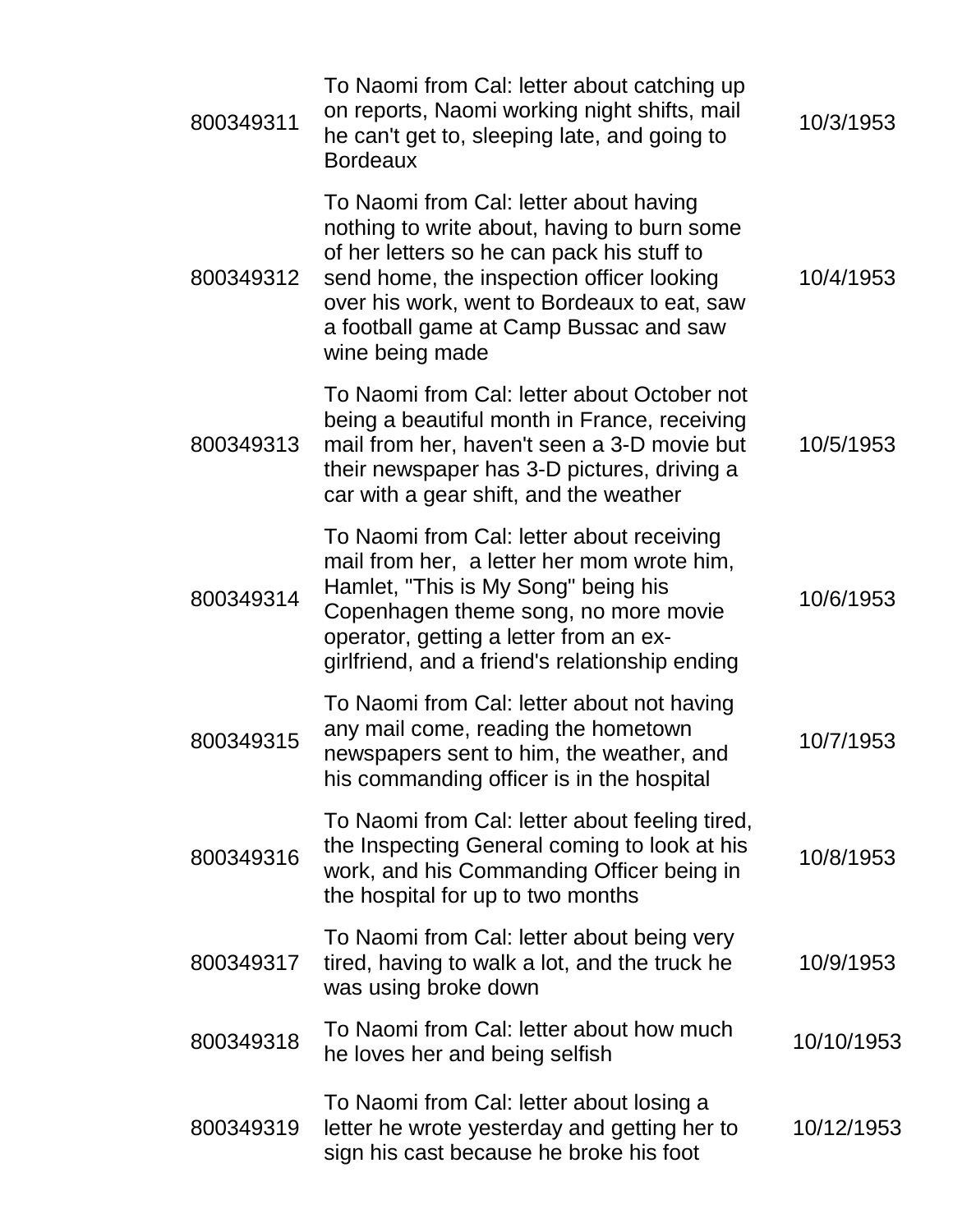## jumping over a fence

| 800349320 | To Naomi from Cal: letter about getting a<br>walker, a new coat she got, Naomi possibly<br>breaking a bone in her hand, an officer at<br>camp playing for the Illinois football team,<br>and getting home late from work                                                    | 10/13/1953 |
|-----------|-----------------------------------------------------------------------------------------------------------------------------------------------------------------------------------------------------------------------------------------------------------------------------|------------|
| 800349321 | To Naomi from Cal: letter about her not<br>writing for three days, writing a letter to<br>someone but not having her address, and<br>possibly coming home through St. Louis                                                                                                 | 10/14/1953 |
| 800349322 | To Naomi from Cal: letter about there being<br>only 122 days until he comes home, an<br>inspection that happened that day, a new<br>guy to run the movie projector, having the<br>day off, and not betting on the weather                                                   | 10/15/1953 |
| 800349323 | To Naomi from Cal: letter about the record<br>hit parade and his disappointment and not<br>doing anything after the inspection                                                                                                                                              | 10/16/1953 |
| 800349324 | To Naomi from Cal: letter about no one in<br>the barrack having stationary, the weather,<br>not getting mail from her, and a friend of his<br>going on leave                                                                                                                | 10/17/1953 |
| 800349325 | To Naomi from Cal: letter about receiving<br>mail from her, feeling mean, how many<br>more days of service he has left, going to a<br>movie, describes the plot of the movie "All I<br>Desire" and asking her if all Naomi's were<br>like the one in the movie he described | 10/18/1953 |
| 800349326 | To Naomi from Cal: letter about how much<br>he loves her, Naomi spoiling the babies she<br>cares for, asking her about bowling, wanting<br>to go for a picnic, and about not reenlisting                                                                                    | 10/19/1953 |
| 800349327 | To Naomi from Cal: letter about being at<br>work and not doing anything, the weather,<br>wanting a new car, not getting anything he<br>wants, and people bring him things because                                                                                           | 10/20/1953 |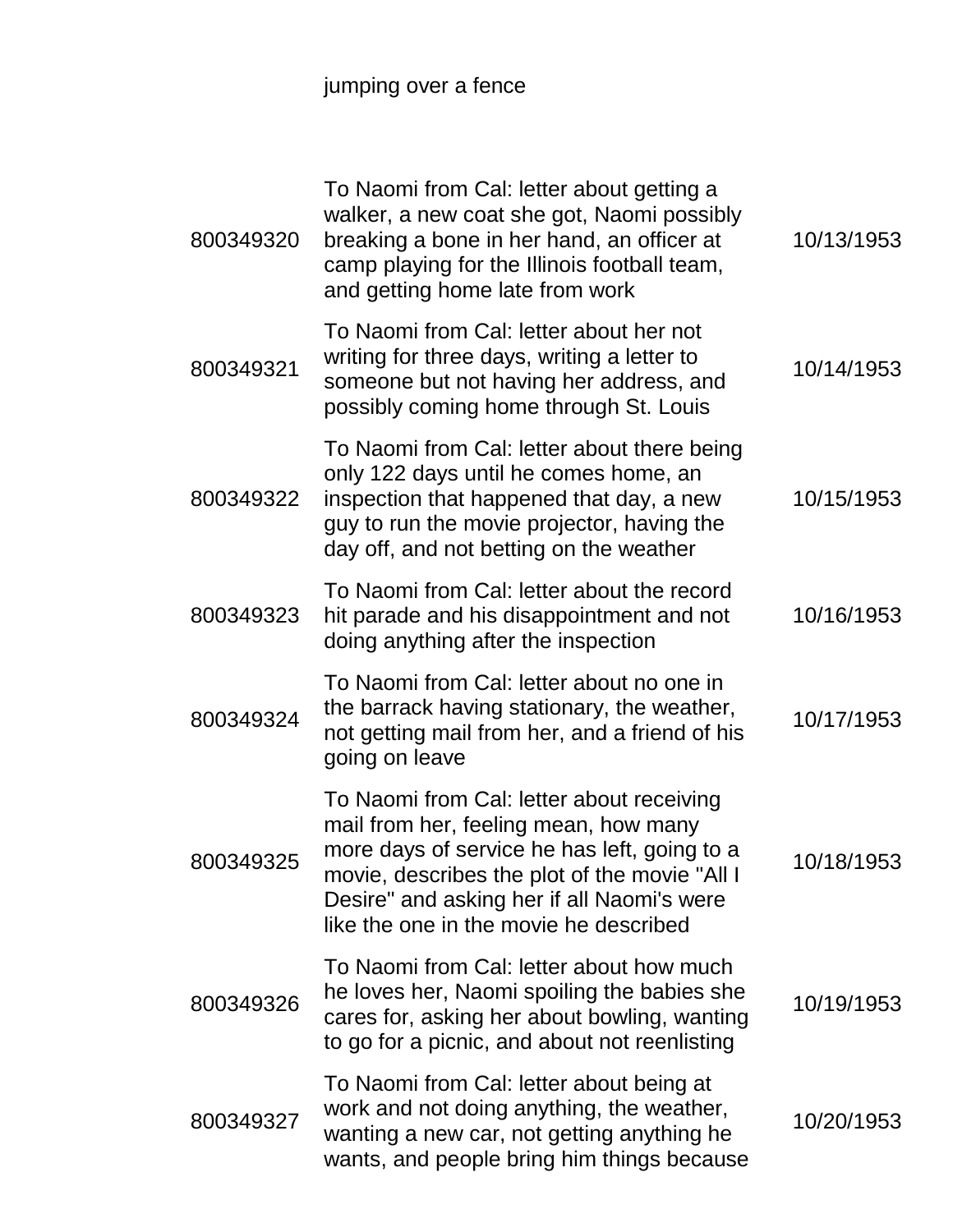his foot is broken

| 800349328 | 10/23/1953 To Naomi from Cal: letter about<br>getting back from a double feature,<br>inspection, and about her work shifts;<br>10/24/1953 To Naomi from Cal: letter about<br>what he is doing that night, working on some<br>reports, wondering if she has a TV set at<br>home yet, Naomi being spoiled, and writing<br>her a long letter soon                                                                                                                                                                 | 10/23/1953-<br>10/24/1953 |
|-----------|----------------------------------------------------------------------------------------------------------------------------------------------------------------------------------------------------------------------------------------------------------------------------------------------------------------------------------------------------------------------------------------------------------------------------------------------------------------------------------------------------------------|---------------------------|
| 800349329 | To Naomi from Cal: letter about the rain they<br>had, going out with tennis partners, a friend<br>of hers, photographs he took, not getting all<br>the letters he send to her, and about<br>Naomi's work                                                                                                                                                                                                                                                                                                       | 10/25/1953                |
| 800349330 | To Naomi from Cal: letter about the moon,<br>seeing "Invaders from Mars", her Halloween<br>dance, and her mom in the hospital                                                                                                                                                                                                                                                                                                                                                                                  | 10/26/1953                |
| 800349331 | To Naomi from Cal: letter about not getting<br>mail from her, seeing a double feature of<br>bad movies, wanting to watch TV with her,<br>and getting a letter from her friend                                                                                                                                                                                                                                                                                                                                  | 10/27/1953                |
| 800349332 | 10/29/1953 To Naomi from Cal: letter about<br>listening to the radio instead of seeing a<br>movie, when he will be out of the Army, the<br>weather, and photographs he took;<br>10/30/1953 To Naomi from Cal: letter about<br>his request for early dismissal was denied,<br>and payday; 10/31/1953 To Naomi from<br>Cal: letter about waiting for the movie "Pony"<br>Express" to start, possibly going to Paris<br>when his cast is off, missing mail call, and<br>listening to a football game on the radio | 10/29/1953-<br>10/31/1953 |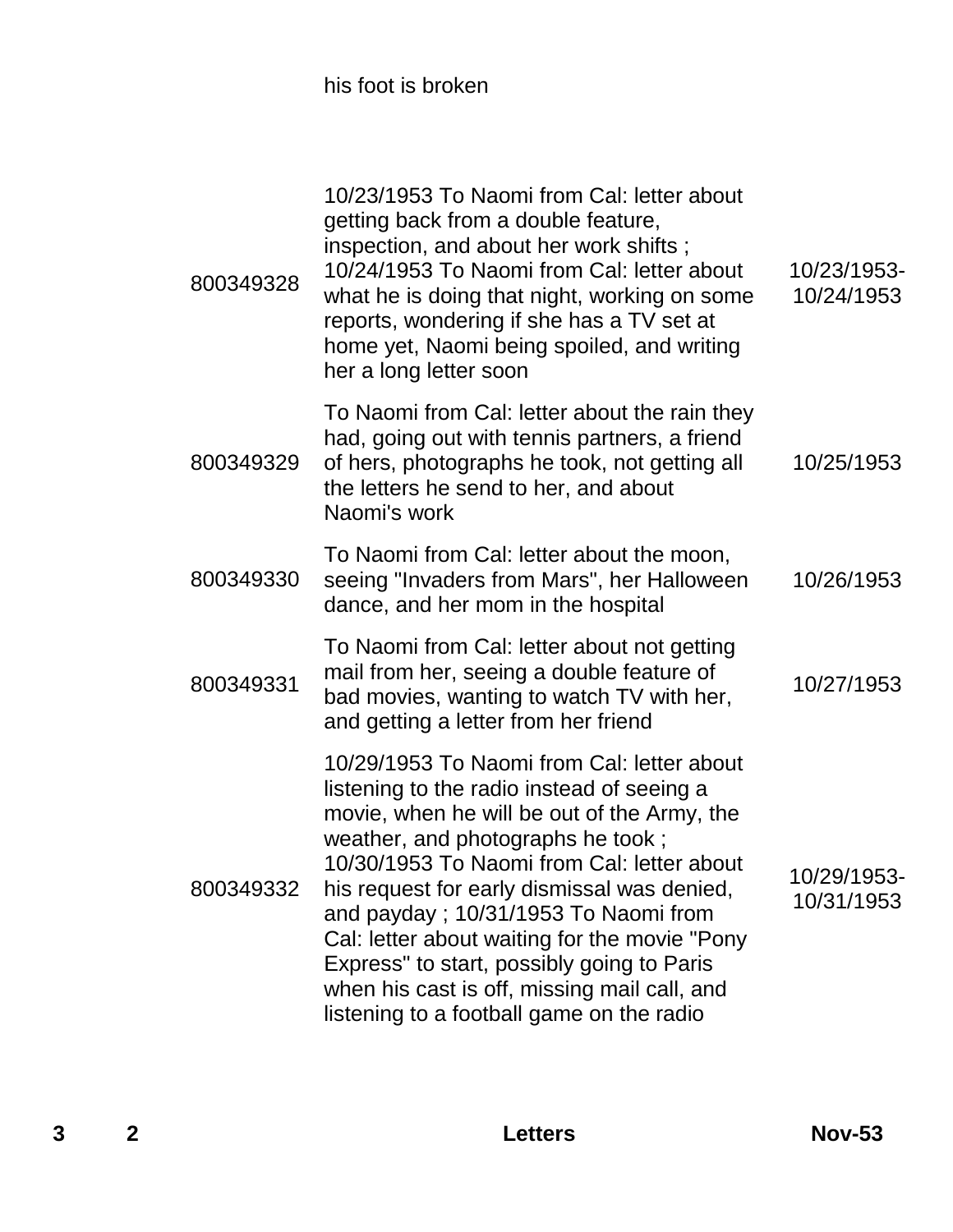| 800349333 | To Naomi from Cal: letter about her<br>stationary, being broke when he gets back,<br>Naomi working with kids, sending her friend<br>a letter, and swim lessons                                          | 11/1/1953  |
|-----------|---------------------------------------------------------------------------------------------------------------------------------------------------------------------------------------------------------|------------|
| 800349334 | To Naomi from Cal: letter about the weather,<br>getting the day off when he is home, the<br>girls in Naomi's class, teaching her how to<br>swim, bowl and play tennis, and words for<br>her mother      | 11/2/1953  |
| 800349335 | To Naomi from Cal: letter about his<br>grandmother passing away                                                                                                                                         | 11/3/1953  |
| 800349336 | To Naomi from Cal: letter about his<br>grandmother passing away, not being able<br>to attend her funeral, the weather, and trying<br>to resubmit his request for early discharge                        | 11/4/1953  |
| 800349337 | To Naomi from Cal: letter thanking her for<br>her sympathy, working earlier that day,<br>disliking work, trying to do laundry, and<br>possibly taking a friend out to dinner                            | 11/5/1953  |
| 800349338 | To Naomi from Cal: letter about waking up<br>and feeling sick and how bad the barracks<br>are                                                                                                           | 11/6/1953  |
| 800349339 | To Naomi from Cal: letter about missing mail<br>call, his unit has lots of injuries in it, and<br>seeing "Scared Stiff"                                                                                 | 11/7/1953  |
| 800349340 | To Naomi from Cal: letter about going to a<br>soccer game, Naomi's work with babies, the<br>weather, going to dinner at a friend's house,<br>bowling, Rita Hayworth, and what he wants<br>for Christmas | 11/8/1953  |
| 800349341 | To Naomi from Cal: letter about getting his<br>cast off, a rumor that he might sent home in<br>December, and going to a movie                                                                           | 11/9/1953  |
| 800349342 | To Naomi from Cal: letter about guys in the<br>barracks being loud all night, hoping to be<br>sent to Fort Sheridan when he gets back,<br>and words for her mother                                      | 11/10/1953 |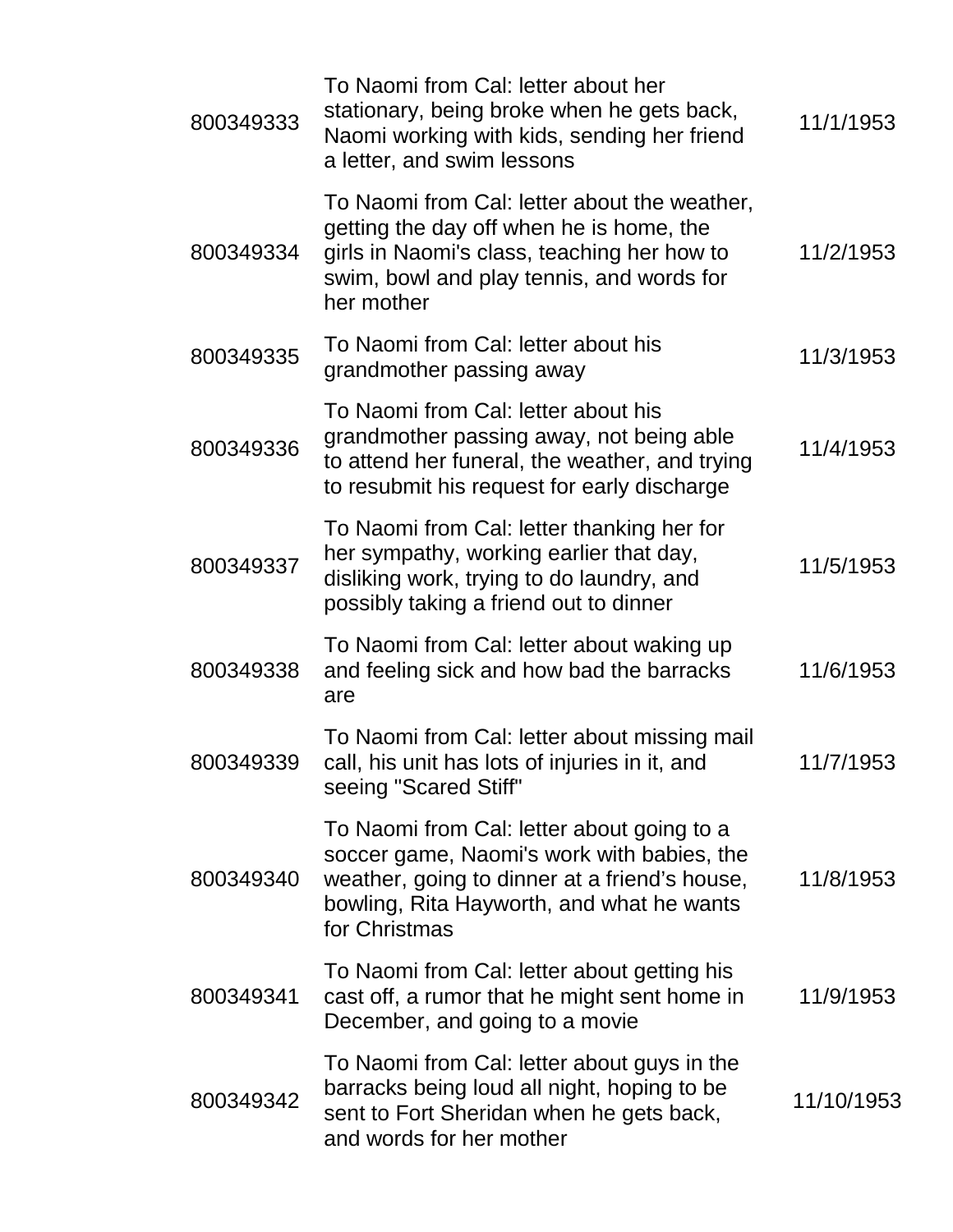| 800349343 | To Naomi from Cal: letter about receiving<br>mail from her, seeing a Hans Christian<br>Anderson movie, his foot still hurting, last<br>time he saw her, and going on dates                                                                                       | 11/19/1953                |
|-----------|------------------------------------------------------------------------------------------------------------------------------------------------------------------------------------------------------------------------------------------------------------------|---------------------------|
| 800349344 | To Naomi from Cal: letter about his request<br>for early discharge had been approved, and<br>coming home around Christmas                                                                                                                                        | 11/20/1953                |
| 800349345 | To Naomi from Cal: letter about the moon,<br>someone trying to get him to reenlist, and a<br>friend of hers loving him; 11/22/1953 To<br>Naomi from Cal: letter about his what he did<br>that day, not making it to mail call, and<br>listening to the radio     | 11/21/1953-<br>11/22/1953 |
| 800349346 | To Naomi from Cal: letter about counting the<br>days down until he gets to leave, not doing<br>any Christmas shopping yet, and packing<br>his things                                                                                                             | 11/23/1953                |
| 800349347 | To Naomi from Cal: letter about receiving<br>lots of mail from her, the Rose Bowl, politics,<br>his foot, and going back to work when he's<br>home                                                                                                               | 11/24/1953                |
| 800349348 | To Naomi from Cal: letter about going to bed<br>early since everyone will be making noise<br>later, going to a Thanksgiving service, and<br>seeing a movie                                                                                                       | 11/25/1953                |
| 800349349 | To Naomi from Cal: letter about his holiday<br>break, the weather, guys making a lot of<br>noise in the barracks, ate a Thanksgiving<br>lunch, and a count down until he leaves                                                                                  | 11/26/1953                |
| 800349350 | 11/27/1953 To Naomi from Cal: letter about<br>getting a new camera, going to a movie, and<br>when he's going home; 11/28/1953 To<br>Naomi from Cal: letter about packing more,<br>painting the barrack floors, the weather, and<br>writing a letter for a friend | 11/27/1953-<br>11/28/1953 |
| 800349351 | To Naomi from Cal: letter about payday,<br>painting the barrack floor, going into town,<br>and eating snails                                                                                                                                                     | 11/29/1953                |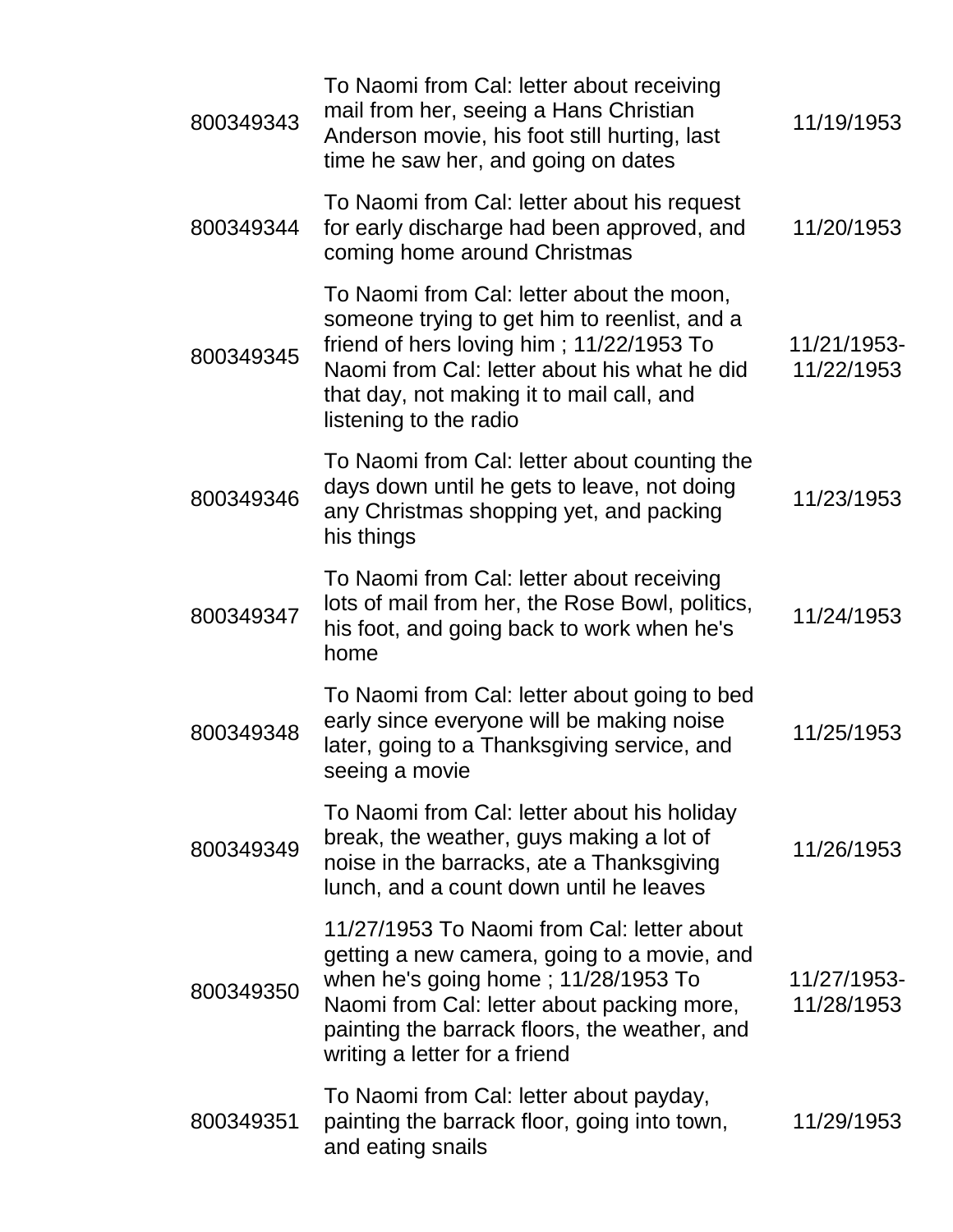|   |              | 800349352 | To Naomi from Cal: letter about getting paid,<br>guys at camp going out and staying in and<br>getting drunk, and describing the fights that<br>broke out                                                                                                                                                                              | 11/30/1953              |
|---|--------------|-----------|---------------------------------------------------------------------------------------------------------------------------------------------------------------------------------------------------------------------------------------------------------------------------------------------------------------------------------------|-------------------------|
| 3 | $\mathbf{3}$ |           | <b>Letters</b>                                                                                                                                                                                                                                                                                                                        | <b>Dec-53</b>           |
|   |              | 800349353 | To Naomi from Cal: letter about the fights<br>that happened last night and visiting a<br><b>French family</b>                                                                                                                                                                                                                         | 12/1/1953               |
|   |              | 800349354 | 12/2/1953 To Naomi from Cal: letter about<br>payday and people buying alcohol, no word<br>of when he's leaving, receiving a picture of<br>her, telling her not to go out with other<br>people, and hoping a friend gets better;<br>12/3/1953 To Naomi from Cal: letter about<br>the weather, going into Bordeaux, and<br>missing home | 12/2/1953-<br>12/3/1953 |
|   |              | 800349355 | To Naomi from Cal: letter about getting his<br>Christmas letters addressed, letters he<br>received from her, music, a friend of theirs,<br>Christmas presents for her, and wanting to<br>go back to Norway                                                                                                                            | 12/4/1953               |
|   |              | 800349356 | To Naomi from Cal: letter about a letter he<br>wrote yesterday, wanting her to write her<br>work schedule out, and getting paperwork<br>and things in shape                                                                                                                                                                           | 12/6/1953               |
|   |              | 800349357 | To Naomi from Cal: letter about going out to<br>a French dinner, wondering what civilian life<br>will be like, feeling like he'll be home by<br>Christmas, and selling his radio                                                                                                                                                      | 12/7/1953               |
|   |              | 800349358 | 12/8/1953 To Naomi from Cal: letter about<br>being on his way soon and loving her;<br>12/9/1953 To Naomi from Cal: letter about<br>receiving letters from her, being anxious to<br>leave, and writing letters                                                                                                                         | 12/8/1953-<br>12/9/1953 |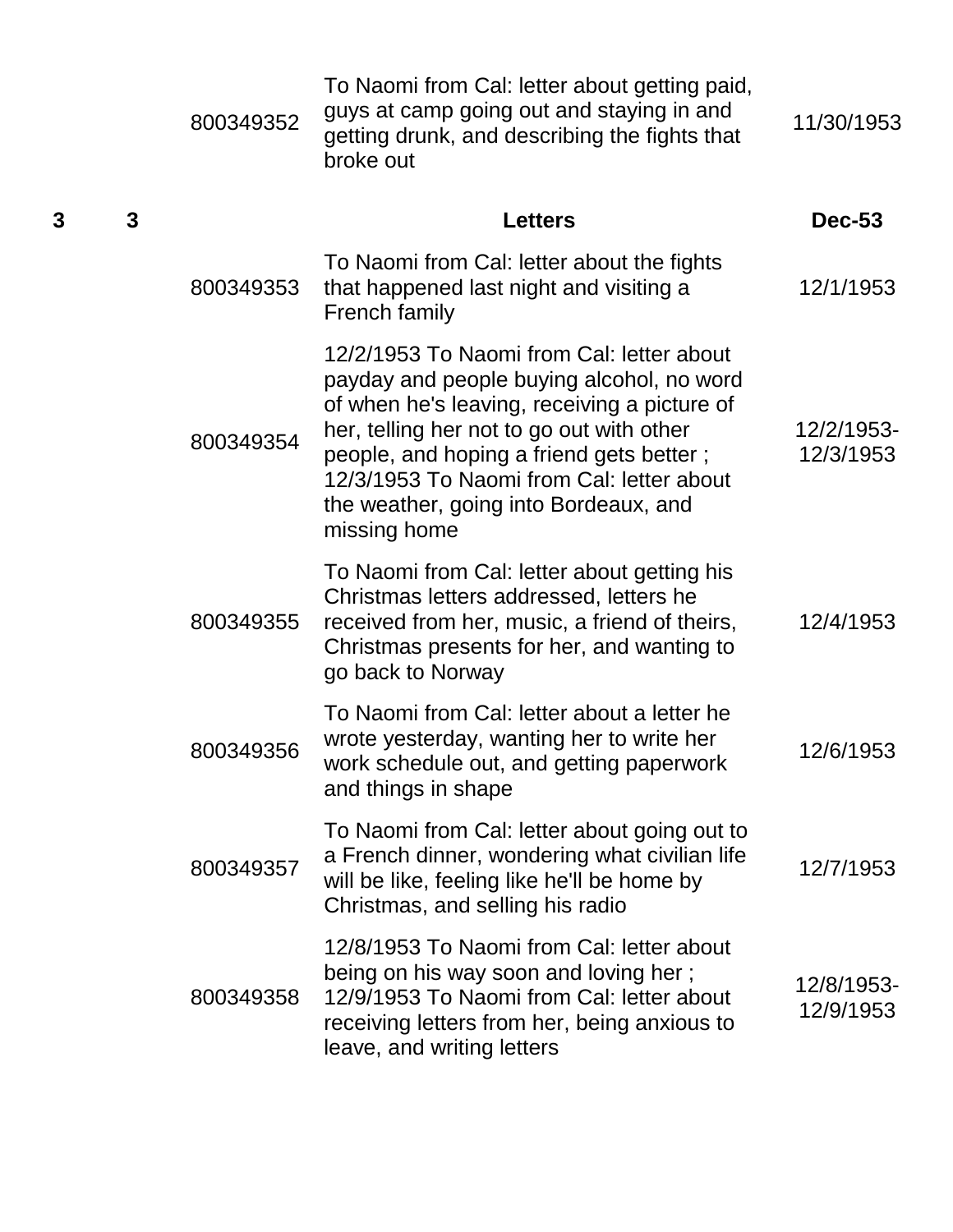|   |                  | 800349359 | To Naomi from Cal: letter about shipping out<br>tomorrow for home, now in Bremerhaven in<br>Germany, possibly arriving in New York on<br>December 23rd, hoping he gets leave,<br>writing her a couple letters, and wanting to<br>go to midnight mass on Christmas Eve | 12/13/1953    |
|---|------------------|-----------|-----------------------------------------------------------------------------------------------------------------------------------------------------------------------------------------------------------------------------------------------------------------------|---------------|
| 3 | $\boldsymbol{4}$ |           | <b>Letters</b>                                                                                                                                                                                                                                                        | <b>Jan-54</b> |
|   |                  | 800349360 | To Naomi from Cal: letter about deciding<br>flowers for a wedding and other plans, going<br>to New Orleans, arranging the apartment,<br>and her work schedule for the future, also<br>included is a map of the University of Illinois                                 | 1/9/1954      |
| 3 | 5                |           | <b>Letter</b>                                                                                                                                                                                                                                                         | Feb-54        |
|   |                  | 800349361 | To Naomi from Cal: letter about what has<br>happened on February 15 for the last couple<br>years, signing up for a course at the Illinois<br>Institute of Technology, and possibly coming<br>home for the holiday weekend                                             | 2/15/1954     |
|   |                  | 800349362 | To Naomi from Cal: letter about letter about<br>possibly having class on Saturday but then<br>catching the train after to come see her and<br>looking for an apartment                                                                                                | 2/18/1954     |

| 6 |           | Letters                                                                                                                                                          | <b>Mar-54</b> |
|---|-----------|------------------------------------------------------------------------------------------------------------------------------------------------------------------|---------------|
|   | 800349363 | To Naomi from Cal: letter about going back<br>to work, them being separated all the time,<br>having to study, wanting to visit soon, and<br>sending her a job ad | 3/1/1954      |
|   | 800349364 | To Naomi from Cal: letter about going to a<br>movie, how much he loves her and the new<br>address he has                                                         | 3/1/1954      |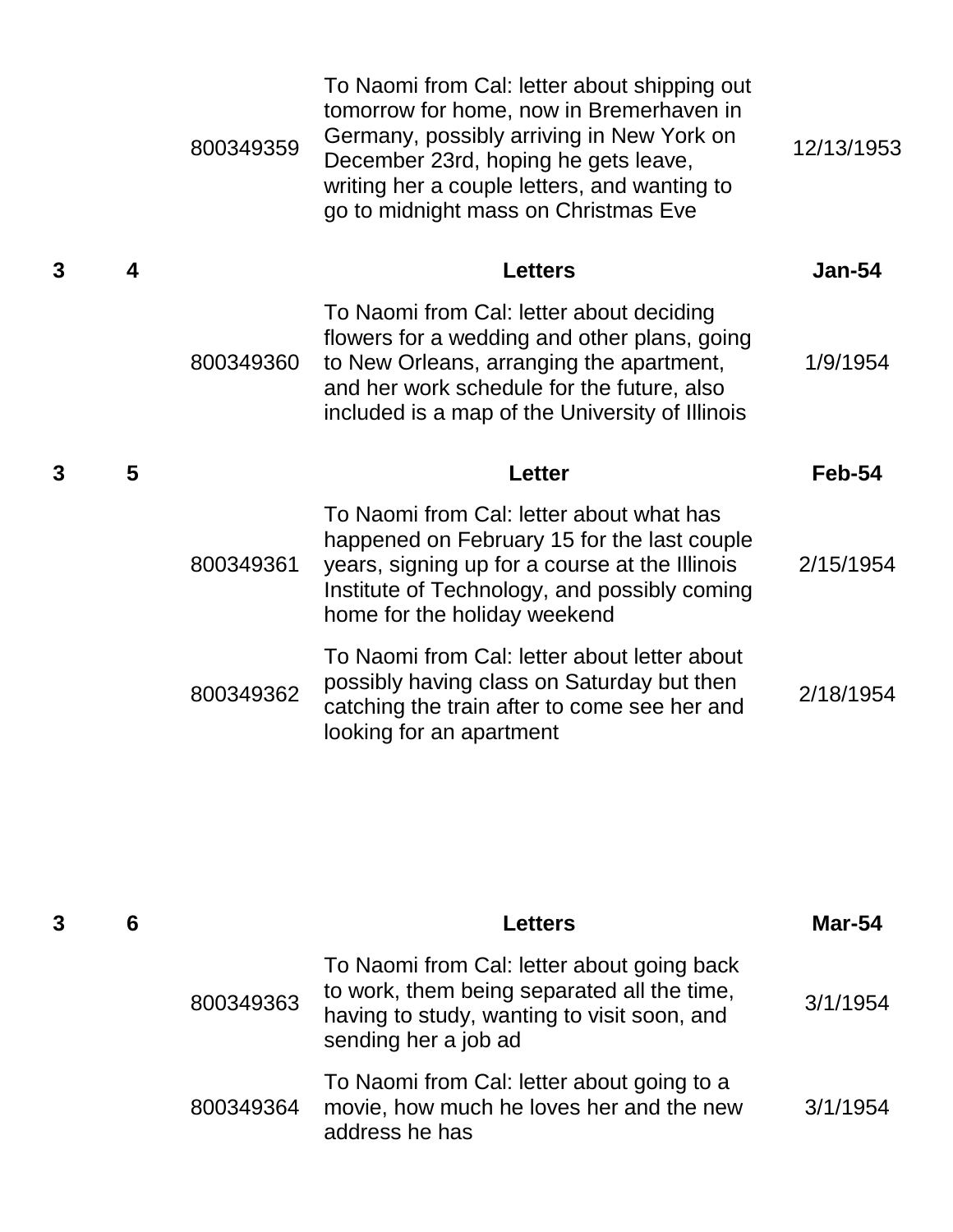|        | 800349365 | 2/26/1954 To Naomi from Cal: letter about<br>not writing her enough, getting put on two<br>committees at work, looking for a new<br>apartment and wondering when she will visit<br>him; 3/4/1954 To Naomi from Cal: letter<br>about watching to and writing a bad letter;<br>3/7/1954 To Naomi from Cal: letter about<br>not writing as much as he should be, his<br>new telephone number, what he did on the<br>weekend, his work week, playing tennis, and<br>eating pizza | $2/26/1954$ ,<br>3/4/1954,<br>3/7/1954 |
|--------|-----------|------------------------------------------------------------------------------------------------------------------------------------------------------------------------------------------------------------------------------------------------------------------------------------------------------------------------------------------------------------------------------------------------------------------------------------------------------------------------------|----------------------------------------|
|        | 800349366 | To Naomi from Cal: letter about writing her a<br>letter two times a week, photographs he<br>took, and taking a bath                                                                                                                                                                                                                                                                                                                                                          | 3/8/1954                               |
|        | 800349367 | To Naomi from Cal: letter about filing<br>income tax, exams, icescapes, his<br>roommates dad having a heart attack, and a<br>movie they saw                                                                                                                                                                                                                                                                                                                                  | 3/15/1954                              |
|        | 800349368 | To Naomi from Cal: letter about his mother<br>passing away and how his father is taking it,<br>her writing letters to his dad, what happened<br>to his mom, and receiving lots of cards                                                                                                                                                                                                                                                                                      | 3/26/1954                              |
|        | 800349369 | To Naomi from Cal: letter about coming<br>back to Chicago, going back to visit his dad<br>again later in the week, and wishing she<br>could be there with him                                                                                                                                                                                                                                                                                                                | 3/28/1954                              |
|        | 800349370 | To Naomi from Cal: letter about wanting her<br>to come visit him, Naomi's patient, and<br>about Easter                                                                                                                                                                                                                                                                                                                                                                       | 3/29/1954                              |
| 3<br>7 |           | <b>Letters</b>                                                                                                                                                                                                                                                                                                                                                                                                                                                               | Apr-54                                 |
|        | 800349371 | To Naomi from Cal: letter about it being April<br>Fool's Day, going home, went to a movie,<br>and what he did that night                                                                                                                                                                                                                                                                                                                                                     | 4/1/1954                               |
|        | 800349372 | To Naomi from Cal: letter about an April<br>Fool's joke she played on him, going to visit<br>home, and Easter                                                                                                                                                                                                                                                                                                                                                                | 4/4/1954                               |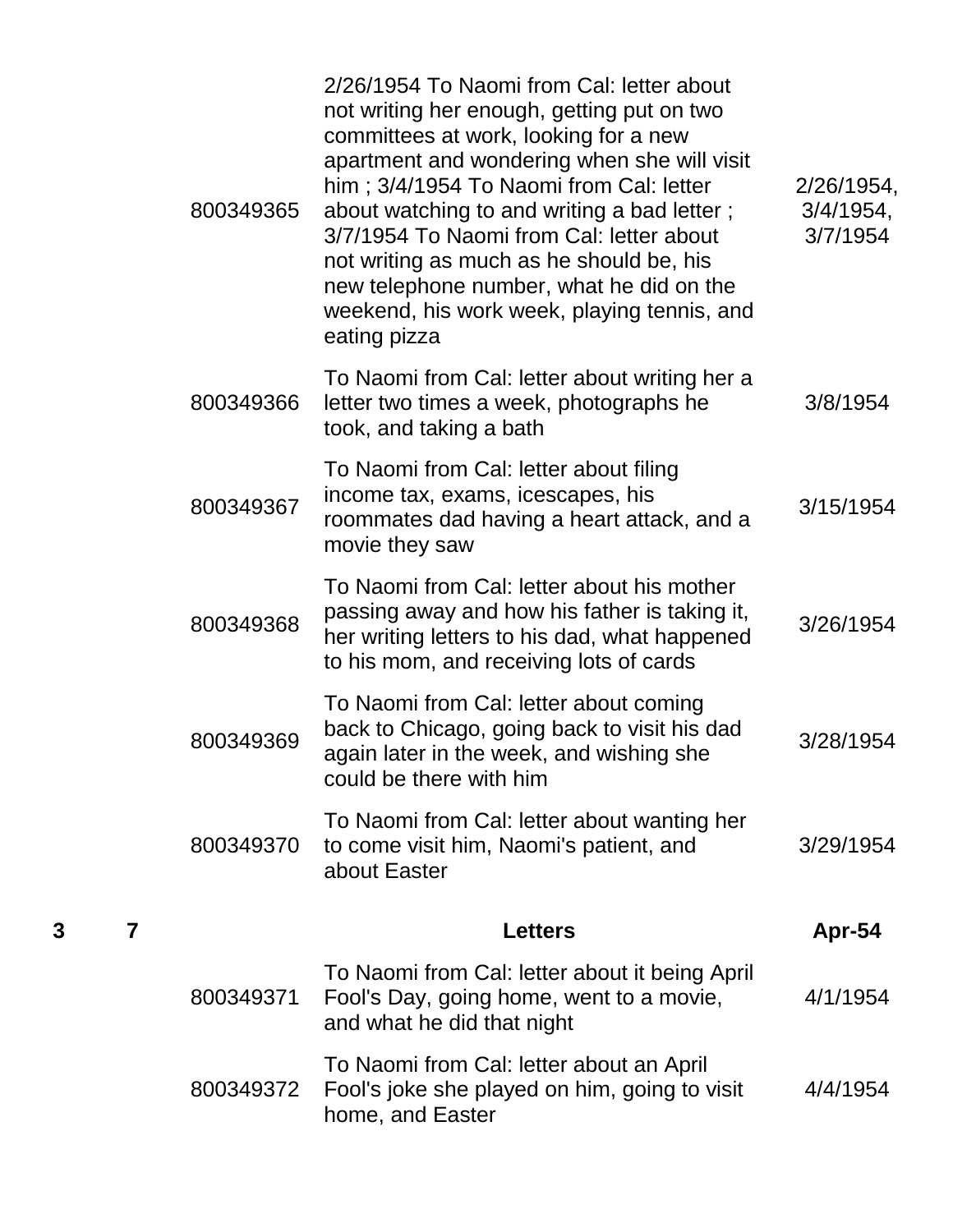|   |   | 800349373 | 4/7/1954 To Naomi from Cal: letter telling<br>her he loves her, taking a test he thinks he<br>failed, and wanting her to visit him;<br>4/8/1954 To Naomi from Cal: letter about<br>stamps, not having a secretary, and Easter   | 4/7/1954                |
|---|---|-----------|---------------------------------------------------------------------------------------------------------------------------------------------------------------------------------------------------------------------------------|-------------------------|
|   |   | 800349374 | To Naomi from Cal: letter about how he<br>misses her, her not coming home for Easter,<br>and picnics                                                                                                                            | 4/11/1954               |
|   |   | 800349375 | To Naomi from Cal: letter about Naomi<br>telling him to get a new girl, his schedule for<br>coming home, and about Easter                                                                                                       | 4/18/1954               |
|   |   | 800349376 | 4/19/1954 To Naomi from Cal: letter about<br>rereading her old letters, a photograph she<br>sent his dad, and looking under stamps;<br>4/20/1954 To Naomi from Cal: letter to tell<br>her he loves her and that he has to study | 4/19/1954-<br>4/20/1954 |
|   |   | 800349377 | To Naomi from Cal: letter telling her he<br>loves her, spending the weekend together,<br>and cleaning the apartment                                                                                                             | 4/29/1954               |
|   |   |           |                                                                                                                                                                                                                                 |                         |
| 3 | 8 |           | <b>Letters</b>                                                                                                                                                                                                                  | May-54                  |
|   |   | 800349378 | To Naomi from Cal: letter about Naomi<br>having the day off, being sore from playing<br>golf, going out on Friday, not going to<br>church, and the weather                                                                      | 5/2/1954                |
|   |   | 800349379 | To Naomi from Cal: letter about not being<br>able to go to her formal, asking her to visit<br>him, and going to a movie                                                                                                         | 5/5/1954                |
|   |   | 800349380 | To Naomi from Cal: letter about a letter she<br>sent, his dad, Mother's Day coming up, and<br>a radio program                                                                                                                   | 5/7/1954                |
|   |   | 800349381 | To Naomi from Cal: letter asking if she is<br>going him that weekend so he can plan<br>where to go                                                                                                                              | 5/11/1954               |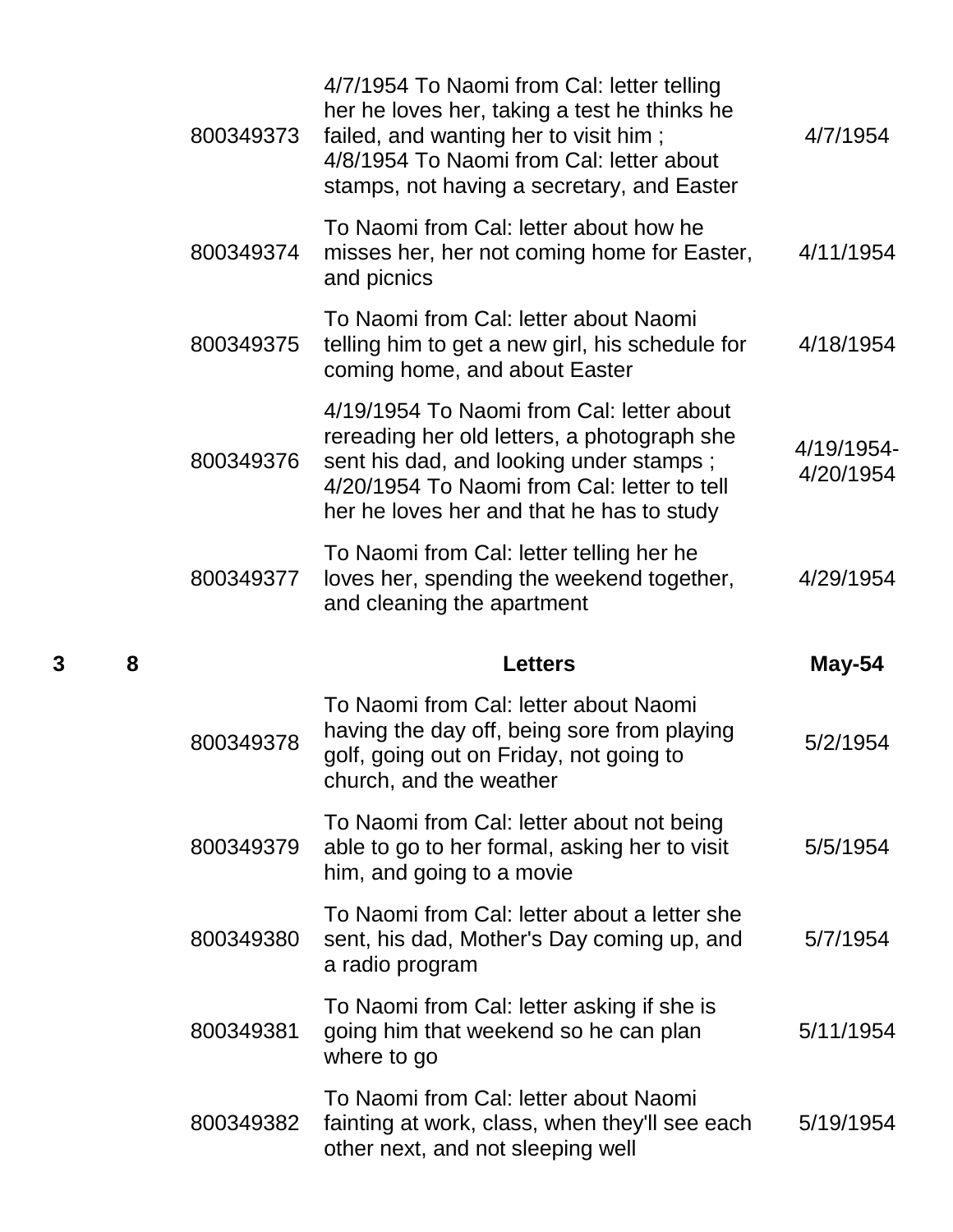| 800349383 | 5/23/1954 To Naomi from Cal: letter about<br>coming back home and her graduation;<br>5/25/1954 To Naomi from Cal: letter about<br>forgetting to mail his letter, visiting her, and<br>engagement rings on TV | 5/23/1954-<br>5/25/1954 |
|-----------|--------------------------------------------------------------------------------------------------------------------------------------------------------------------------------------------------------------|-------------------------|
| 800349384 | To Naomi from Cal: letter about mail and a<br>photograph from her, her sister, and the<br>weather in Chicago                                                                                                 | 5/27/1954               |
| 800349385 | To Naomi from Cal: letter about riding in a<br>fancy car, going to an alumni dinner, visiting<br>a friend's new baby, visiting St. Louis, his<br>work week, and that he loves her                            | 5/30/1954               |
| 800349386 | To Naomi from Cal: letter about studying,<br>traffic, finding letters he was missing, and<br>the weather                                                                                                     | 5/31/1954               |
|           | <b>Letters</b>                                                                                                                                                                                               | <b>Jun-54</b>           |
| 800349387 | To Naomi from Cal: letter about paying rent<br>and not having money left, finals soon, her<br>sister, and staying up late to study for a test<br>they didn't have                                            | 6/2/1954                |
| 800349388 | To Naomi from Cal: letter about the weather,<br>listening to a ballgame on the radio,<br>studying, going out, the 4th of July, his plans<br>for the weekend, and missing her                                 | 6/6/1954                |
| 800349389 | To Naomi from Cal: letter about visiting her<br>over the weekend, seeing a movie, and the<br>hot weather                                                                                                     | 6/15/1954               |
|           |                                                                                                                                                                                                              |                         |
| 800349390 | To Naomi from Cal: letter that he loves her,<br>where he should stay in St. Louis when he<br>visits her, watching a White Sox game, and<br>the 4th of July                                                   | 6/20/1954               |
| 800349391 | To Naomi from Cal: letter about where he<br>should stay when he's in St. Louis, and<br>about her work                                                                                                        | 6/22/1954               |

**3 9 Letters Jun-54**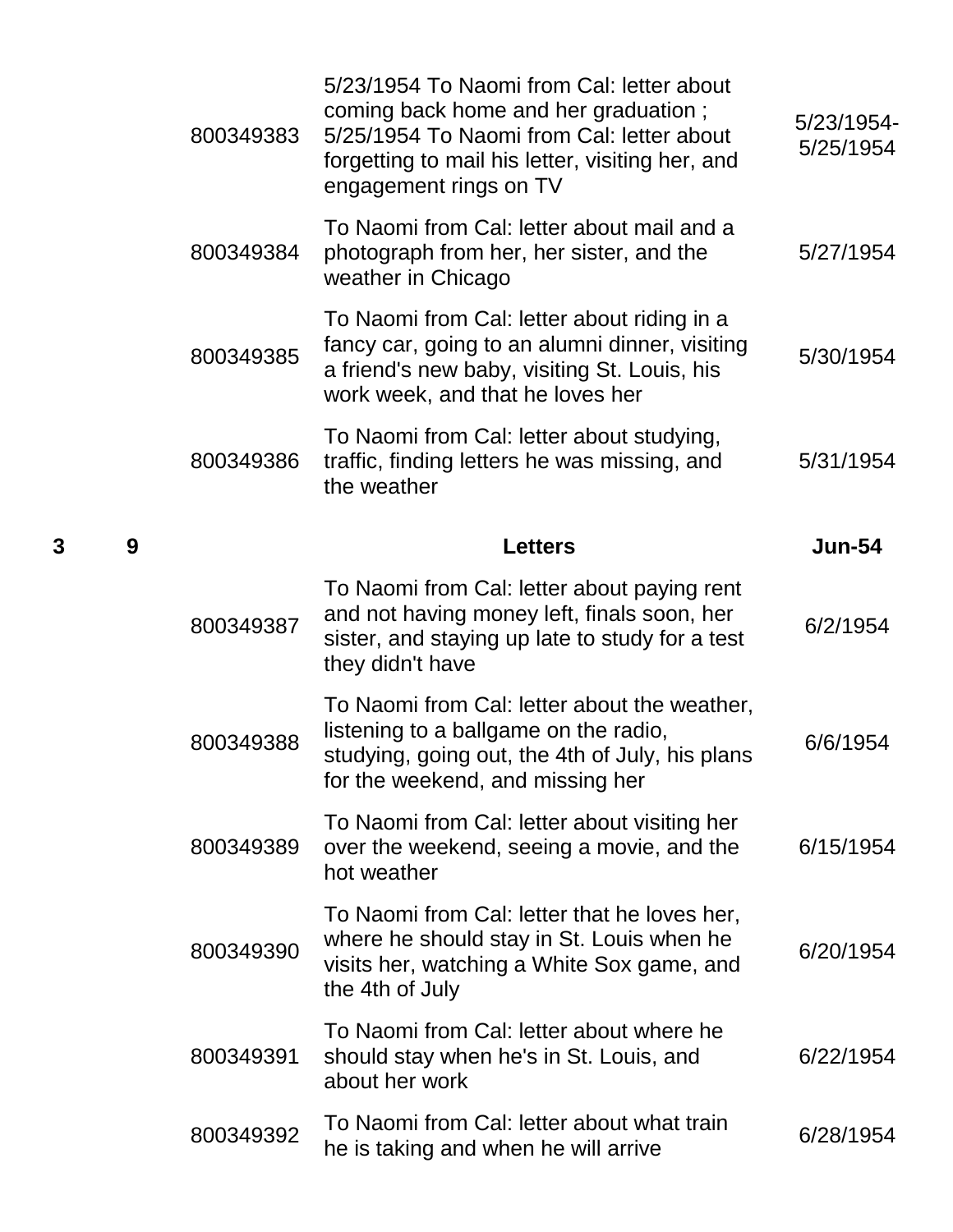|   |    | 800349393 | To Naomi from Cal: letter about paying rent,<br>not receiving any information from her, and<br>needing her telephone number                             | 6/30/1954     |
|---|----|-----------|---------------------------------------------------------------------------------------------------------------------------------------------------------|---------------|
| 3 | 10 |           | <b>Letters</b>                                                                                                                                          | <b>Jul-54</b> |
|   |    | 800349394 | To Naomi from Cal: letter about saying<br>goodbye at the train station, how good the<br>visit was, and when they can see each other<br>again            | 7/8/1954      |
|   |    | 800349395 | To Naomi from Cal: letter about being<br>sentimental, getting photographs developed,<br>a friend having an accident, and her hair                       | 7/14/1954     |
|   |    | 800349396 | To Naomi from Cal: letter count down until<br>she graduates, a friend going to college, and<br>going home over the weekend                              | 7/15/1954     |
|   |    | 800349397 | To Naomi from Cal: letter about the weather<br>in St. Louis, seeing a friend, and wanting to<br>know if she's coming home                               | 7/19/1954     |
|   |    | 800349398 | To Naomi from Cal: letter about having a<br>busy week, being responsible at work while<br>his boss is on vacation, and when he is<br>coming home        | 7/22/1954     |
|   |    | 800349399 | To Naomi from Cal: letter about going home<br>for the weekend, when he will see her, and<br>what he did that night                                      | 7/25/1954     |
|   |    | 800349400 | To Naomi from Cal: letter about receiving<br>letters from her, visiting her, her prom, and<br>studying                                                  | 7/27/1954     |
| 3 | 11 |           | <b>Letters</b>                                                                                                                                          | Aug-54        |
|   |    | 800349401 | To Naomi from Cal: letter about how long it<br>will be until they see each other again                                                                  | 8/3/1954      |
|   |    | 800349402 | To Naomi from Cal: letter about missing her,<br>seeing her parents, a class reunion, her<br>graduation, and for her not to date any<br>medical students | 8/8/1954      |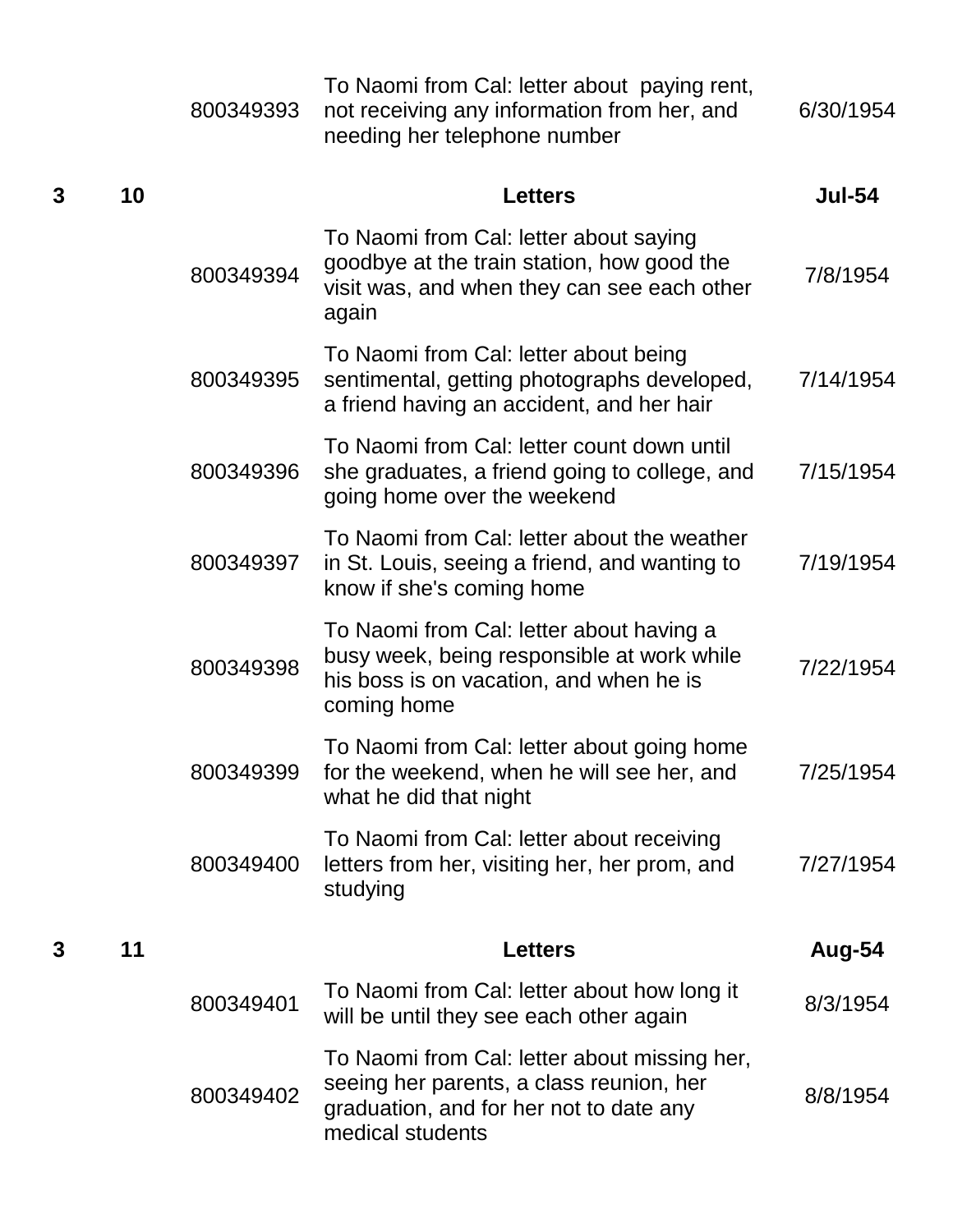| 800349403 | To Naomi from Cal: letter about writing her<br>letters, vacation, TV, and laundry                                                                                              | 8/9/1954  |
|-----------|--------------------------------------------------------------------------------------------------------------------------------------------------------------------------------|-----------|
| 800349404 | To Naomi from Cal: letter about writing her a<br>letter for the third day in a row, feeding<br>birds, coming to Chicago, and the next time<br>he will see her                  | 8/10/1954 |
| 800349405 | To Naomi from Cal: letter about driving to<br>Yuma Colorado for vacation, feeling sick,<br>and going to the doctor                                                             | 8/15/1954 |
| 800349406 | To Naomi from Cal: letter about her possibly<br>being finished in St. Louis, seeing the Grand<br>Canyon, his dad being sick on the trip, and<br>seeing her soon                | 8/23/1954 |
| 800349407 | To Naomi from Cal: letter about a friend<br>going out with another friend of theirs and<br>formal                                                                              | 8/30/1954 |
| 800349408 | To Naomi from Cal: letter about possibly not<br>making it on a plane to meet her, catching a<br>train, seeing a friend on TV, and people at<br>working thinking he got married | 8/31/1954 |

|   | 12 |           | <b>Letters</b>                                                                                                                                                                                                  | Sep-54        |
|---|----|-----------|-----------------------------------------------------------------------------------------------------------------------------------------------------------------------------------------------------------------|---------------|
|   |    | 800349409 | To Naomi from Cal: letter about including a<br>train schedule with the letter, what train she<br>should take, receiving a letter from her<br>grandmother about their engagement, and<br>registering for classes | 9/13/1954     |
|   |    | 800349410 | To Naomi from Cal: letter about her not<br>feeling well, to get rest, and her sending him<br>money                                                                                                              | 9/28/1954     |
| 3 | 13 |           | Letters                                                                                                                                                                                                         | <b>Oct-54</b> |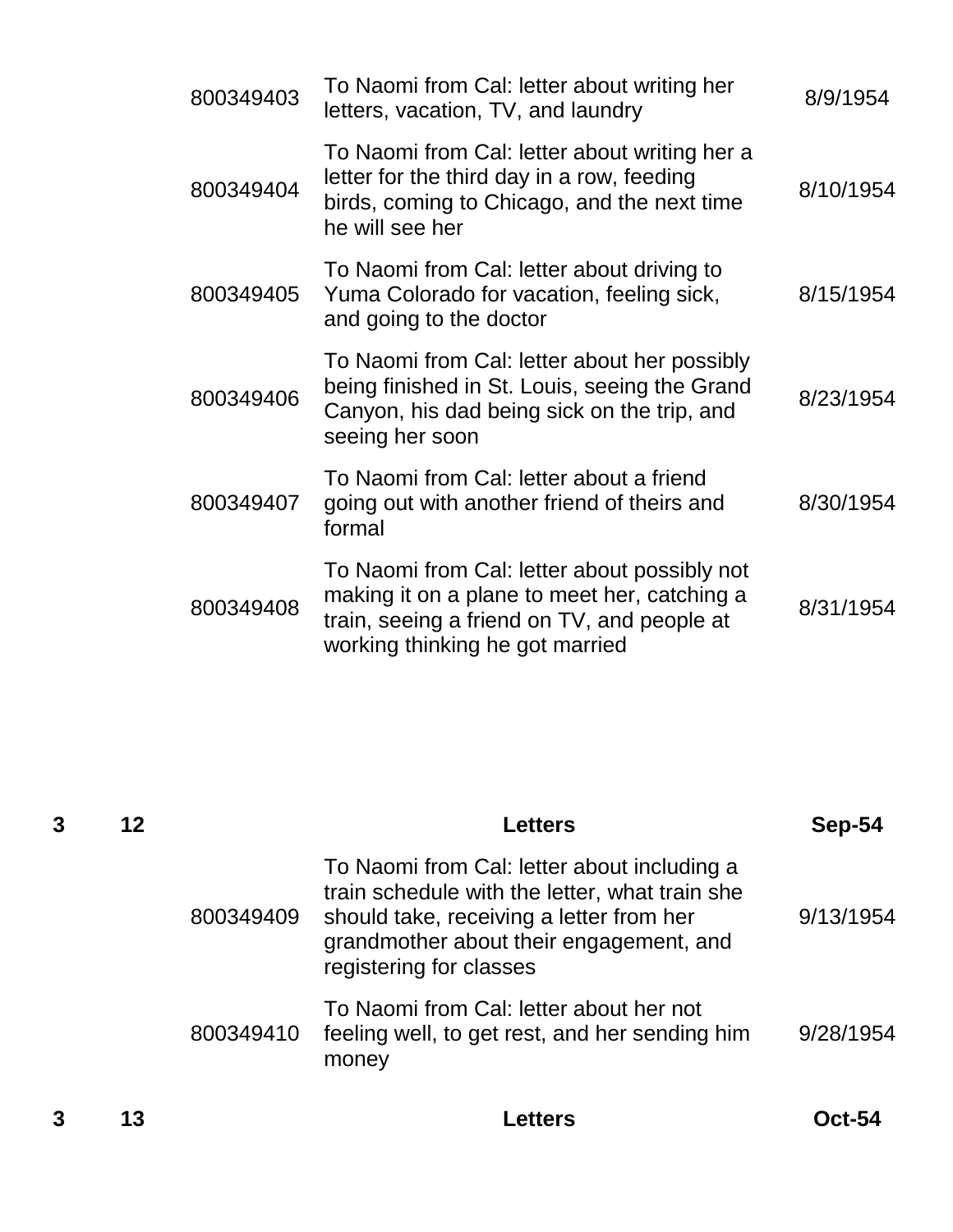| 800349411 | To Naomi from Cal: letter about the weather<br>in Chicago, going to the Loop, a friend of<br>theirs going to California, pimples, and<br>studying                                                                                                     | 10/2/1954                |
|-----------|-------------------------------------------------------------------------------------------------------------------------------------------------------------------------------------------------------------------------------------------------------|--------------------------|
| 800349412 | 10/8/1954 To Naomi from Cal: letter about<br>waiting on a friend to go to dinner;<br>10/10/1954 To Naomi from Cal: letter about<br>having a good weekend with a friend, lots of<br>rain, the Chicago river reversing, and going<br>to a football game | 10/8/1954,<br>10/10/1954 |
| 800349413 | To Naomi from Cal: letter about Naomi<br>buying a wedding dress without a date set,<br>songs for the wedding, friends they set up<br>on a date, coming in that weekend, and<br>studying                                                               | 10/12/1954               |
| 800349414 | To Naomi from Cal: letter about what time<br>he will arrive in town                                                                                                                                                                                   | 10/13/1954               |
| 800349415 | To Naomi from Cal: letter about tests he<br>took and the weather                                                                                                                                                                                      | 10/20/1954               |
| 800349416 | To Naomi from Cal: letter about not being<br>able to come out that weekend                                                                                                                                                                            | 10/24/1954               |
| 800349417 | To Naomi from Cal: letter about wanting to<br>marry her, her wedding dress, treating her<br>mean, having to move, and doing laundry                                                                                                                   | 10/24/1954               |
|           | <b>Letters</b>                                                                                                                                                                                                                                        | <b>Nov-54</b>            |
| 800349418 | To Naomi from Cal: letter about coming<br>home that weekend, not moving, studying<br>and listening to the election returns                                                                                                                            | 11/2/1954                |
| 800349419 | To Naomi from Cal: letter about exams he<br>took and coming out that weekend                                                                                                                                                                          | 11/10/1954               |
| 800349420 | To Naomi from Cal: letter about receiving<br>her letters, the weekend they spent<br>together, and when he will come home next                                                                                                                         | 11/16/1954               |

**3 14 Letters Nov-54**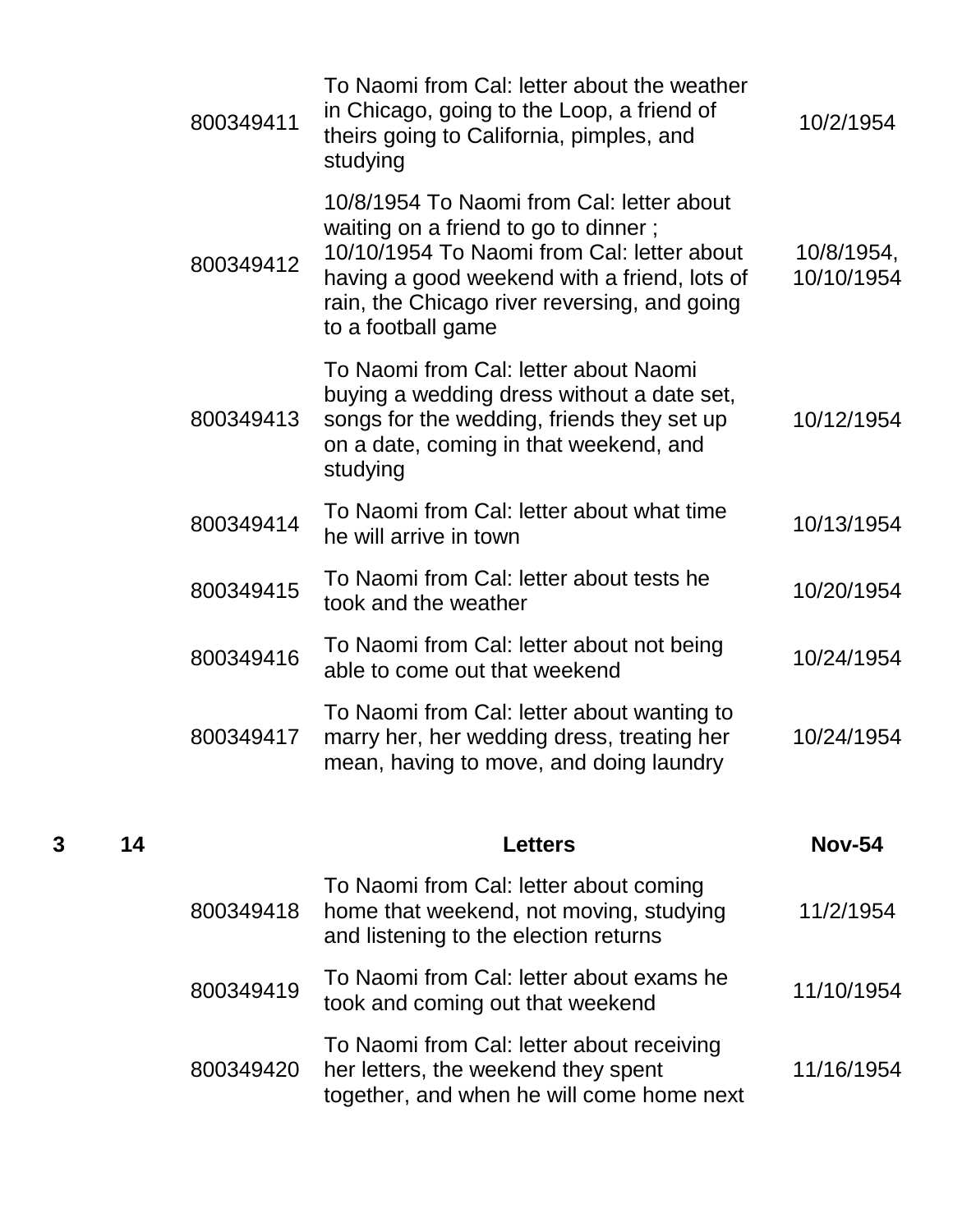|   |    | 800349421 | To Naomi from Cal: letter about not having<br>any money, wanting to marry in February,<br>going to a movie, where to go for their<br>honeymoon and coming home that weekend                                                                                                                                          | 11/21/1954    |
|---|----|-----------|----------------------------------------------------------------------------------------------------------------------------------------------------------------------------------------------------------------------------------------------------------------------------------------------------------------------|---------------|
|   |    | 800349422 | To Naomi from Cal: letter about studying,<br>her sending him money, pimples, sleeping,<br>and not stopping downtown                                                                                                                                                                                                  | 11/22/1954    |
|   |    | 800349423 | To Naomi from Cal: letter about the moods<br>he gets into, that he loves her, and when<br>he'll be down next                                                                                                                                                                                                         | 11/30/1954    |
| 3 | 15 |           | <b>Letters</b>                                                                                                                                                                                                                                                                                                       | <b>Dec-54</b> |
|   |    | 800349424 | To Naomi from Cal: letter about how long<br>until they are married, how many people he<br>will have at the wedding, what suit he<br>should buy, apartments they should get,<br>sending her information about Biloxi<br>Mississippi for their honeymoon, coming<br>back home, and seeing the new cars for the<br>year | 12/4/1954     |
|   |    | 800349425 | To Naomi from Cal: letter about getting the<br>date wrong of when he'll be home                                                                                                                                                                                                                                      | 12/6/1954     |
|   |    | 800349426 | To Naomi from Cal: letter about how long<br>until they are married, and trying to decide<br>where to stay on their honeymoon                                                                                                                                                                                         | 12/13/1954    |
|   |    | 800349427 | To Naomi from Cal: letter about her ring,<br>Naomi working on Christmas day, what to<br>buy for Christmas presents, and going to a<br>double feature                                                                                                                                                                 | 12/16/1954    |
|   |    | 800349428 | To Naomi from Cal: letter about writing<br>Christmas cards, looking for apartments,<br>and finding a perfect apartment for them                                                                                                                                                                                      | 12/19/1954    |
|   |    | 800349429 | To Naomi from Cal: letter about when he is<br>coming back home and adding more to his<br>invite list for the wedding, also attached is a<br>note                                                                                                                                                                     | 12/27/1954    |